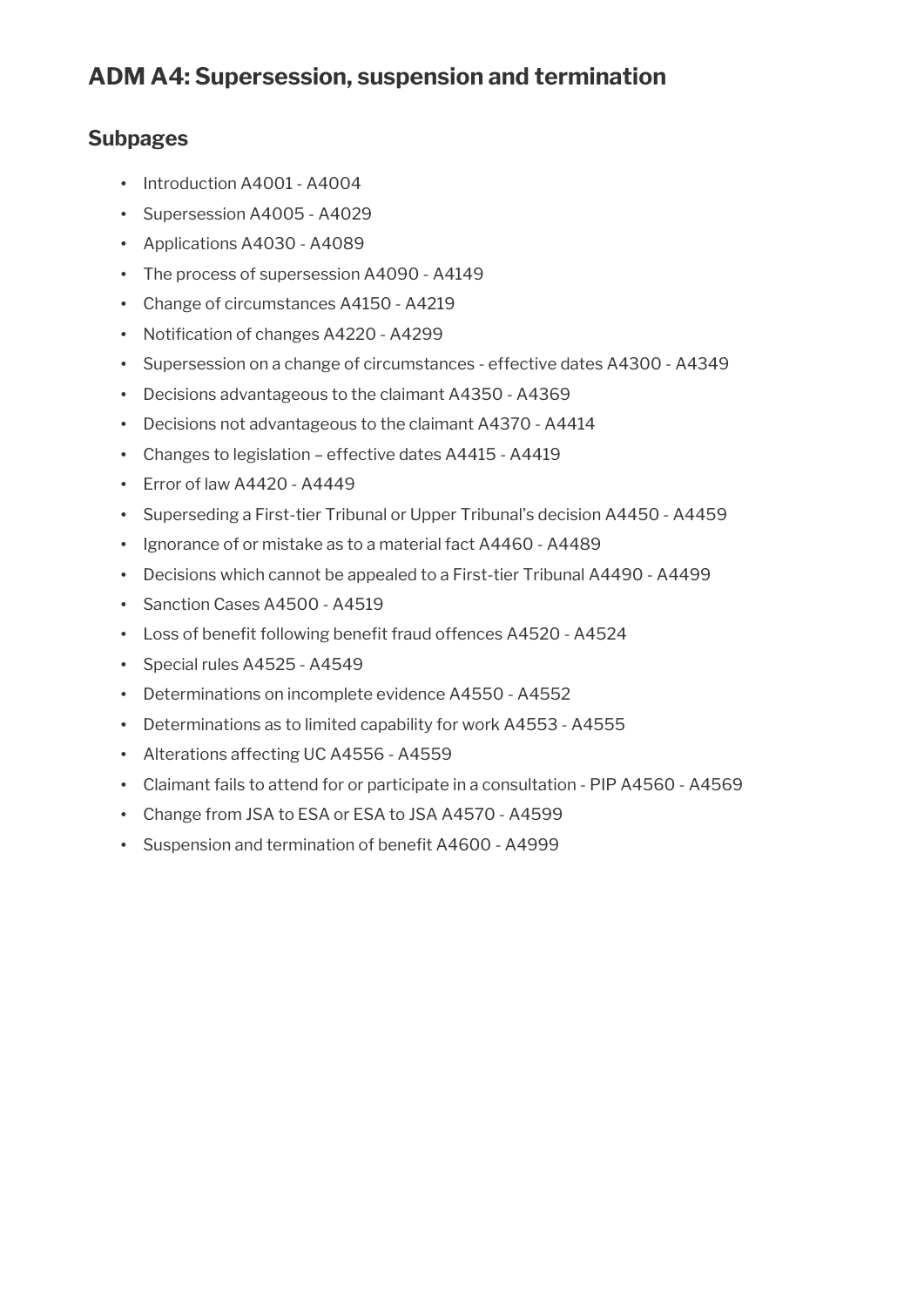# **Introduction A4001 - A4004**

# **Introduction**

A4001 This chapter is about decision making on claims for

**1**. UC

**2**. PIP

**3.** new style JSA (hereafter referred to as JSA)

**4**. new style ESA (hereafter referred to as ESA).

**Note 1**: ADM Chapter S8 contains guidance on the meaning of new style JSA and ADM Chapter V8 contains guidance on the meaning of new style ESA.

Note 2: Guidance on supersession for benefits not listed above is in DMG Chapter 04.

 $\mathsf{Note} \, 3$ : The guidance came into effect $^1$  from 8.4.13 for PIP and from 29.4.13 for UC, JSA and ESA.

1 [UC, PIP, JSA & ESA \(D&A\) Regs, reg 1\(2\)](http://www.legislation.gov.uk/uksi/2013/381/regulation/1) & [1\(3](http://www.legislation.gov.uk/uksi/2013/381/regulation/1))

A4002 - A4004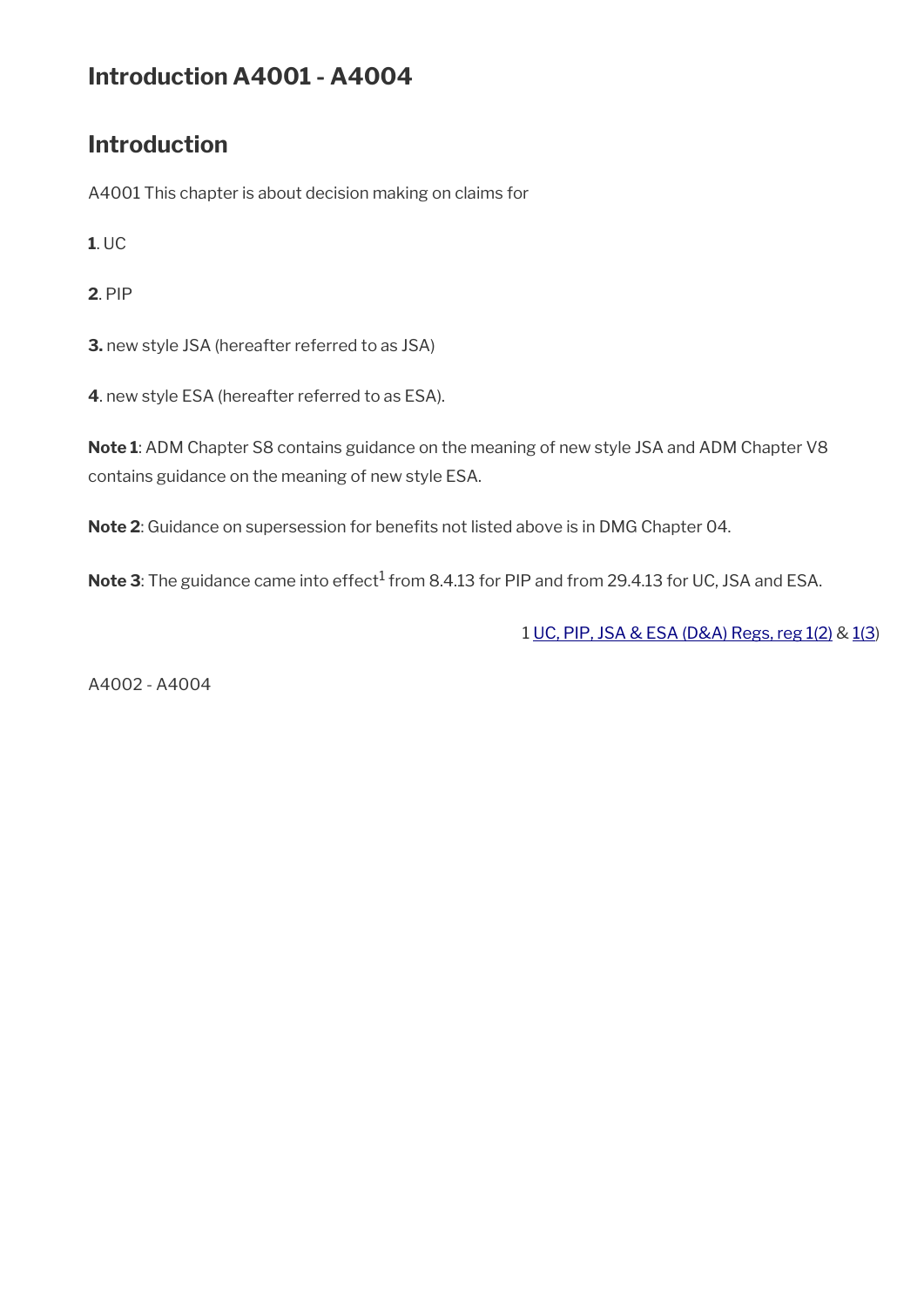# **Supersession A4005 - A4029**

[Types of decisions that can be superseded](#page-2-0) A4010 - A4012

[Circumstances when a decision can be superseded](#page-3-0) A4013 - A4029

A4005 Supersession means changing a decision of the DM, the FtT or the UT and replacing it, from a later date than the original decision. Certain conditions have to be satisfed before a decision can be superseded. There is no time limit for making an application for supersession.

A4006 \_ A4009

### <span id="page-2-0"></span>**Types of decisions that can be superseded**

A4010 The following decisions may be superseded by a decision made by the Secretary of State<sup>1</sup>

**1.** a decision on any claim for a relevant benefit<sup>2</sup>

**2.** any decision of the Secretary of State that falls to be made under relevant Acts<sup>3</sup>

**3.** any decision described in **1.** & **2.** as revised

but this is subject to regulations.

**Note :** If payability has started or ended by reason of a change of circumstances a supersession decision is required. In cases where payability is restored because an overlapping benefit has ceased to be payable then the decision is not a supersession – it is a decision under prescribed legislation $^{\mathsf{4}}$ .

#### 1 [SS Act 98, s 10; 2 s 8\(1\)\(a\) & \(3\); 3 s 8\(1\)\(c\) & \(4\); 4 s 8\(1\)\(c\)](http://www.legislation.gov.uk/ukpga/1998/14/contents)

A4011 The decisions under relevant Acts described in A4010 **2.** include

**1.** a decision to "disqualify a claimant for receiving benefit" on imprisonment<sup>1</sup>

**2.** a decision to "adjust" benefit where the claimant is receiving treatment as an in-patient in a hospital<sup>2</sup>

 ${\bf 3.}$  a decision whether an overpayment of benefit is recoverable under specific provisions $^3$ .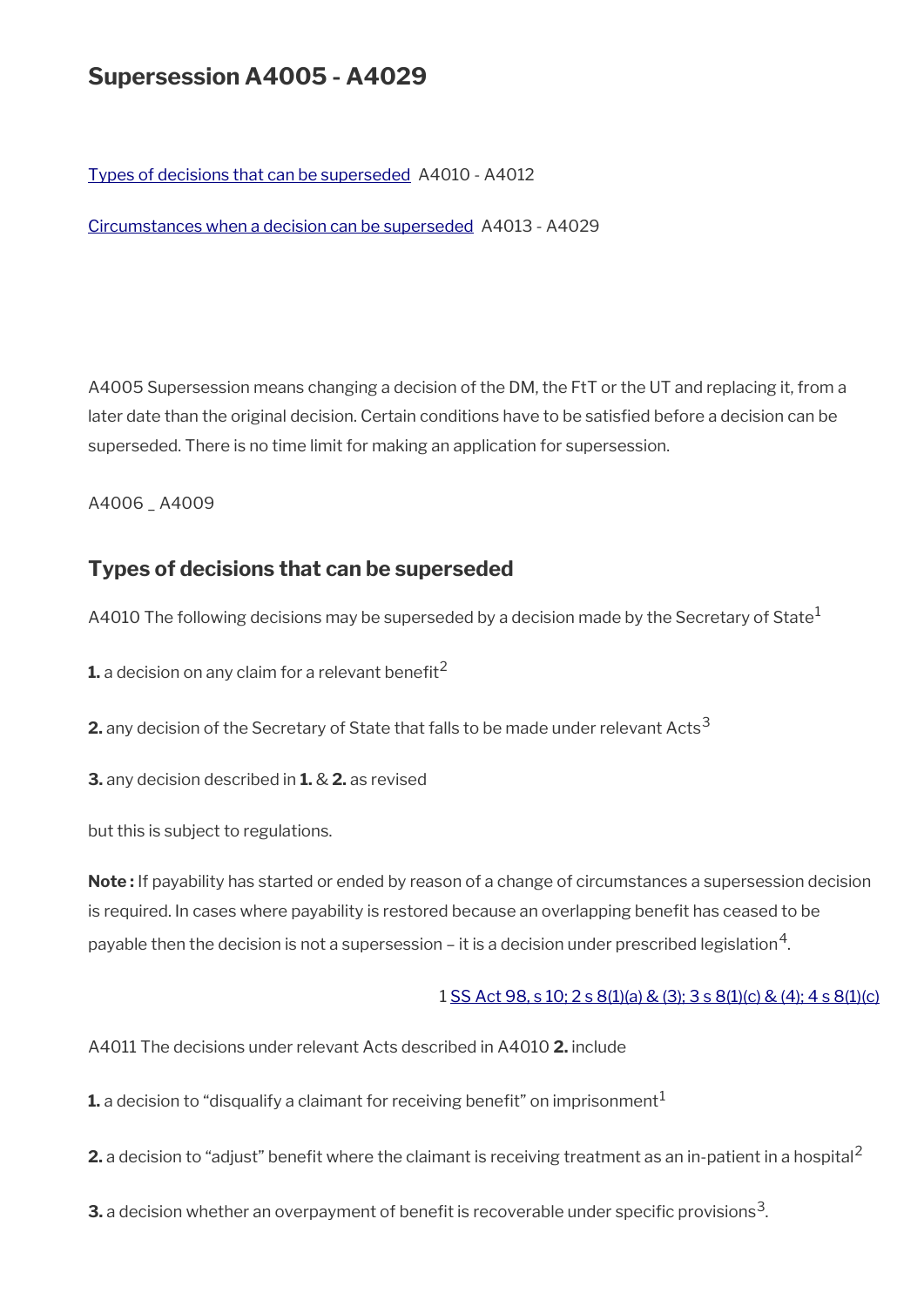This list is not exhaustive. See also Annex D. A decision that can be appealed can also generally be superseded.

**Note:** See ADM Chapter D1 for guidance on overpayment decision making.

#### 1 [SS CB Act 92, s 113\(3\); 2 SS A Act 92, s 73\(1\); 3 s 71](http://www.legislation.gov.uk/ukpga/1992/4/contents)

A4012 A decision of the FtT or UT can also be superseded

**1.** where there has been a change of circumstances since that decision had effect<sup>1</sup>or

**2.** where the DM is satisfed that the decision was made in ignorance of a material fact or was based on a mistake as to a material fact2**or**

**3.** where the DM is required to supersede the FtT or UT decision made under the stayed appeals procedures<sup>3</sup> (see A4457 and ADM Chapter A5).

4. medical evidence has been received from an approved HCP or HP (or other person approved by the Secretary of State<sup>4</sup>

**Note:** A decision of the FtT or UT cannot be superseded by a DM on the grounds of error of law.

1 [UC, PIP, JSA & ESA \(D&A\) Regs, reg 23\(1\)\(a\)](http://www.legislation.gov.uk/uksi/2013/381/regulation/23); 2 [reg 31\(a](http://www.legislation.gov.uk/uksi/2013/381/regulation/31)); 3 [reg 31\(b](http://www.legislation.gov.uk/uksi/2013/381/regulation/31)) 4. [Reg 26\(1\)\(a](http://www.legislation.gov.uk/uksi/2013/381/regulation/26))

### <span id="page-3-0"></span>**Circumstances when a decision can be superseded**

A4013 A decision (referred to below as the "original decision") can be superseded either when an application has been made by the claimant or on the DM's own initiative where

**1.** there has been a relevant change of circumstances since the original decision

**1.1** had effect **or**

**1.2** in the case of an advance award, was made $^1$ 

**2.** a relevant change of circumstances is anticipated<sup>2</sup>

**3.** the original decision was

**3.1** erroneous in law (DMs' decisions only) **or**

**3.2** made in ignorance of a material fact or was based on a mistake as to a material fact

and the application period for revision has expired<sup>3</sup>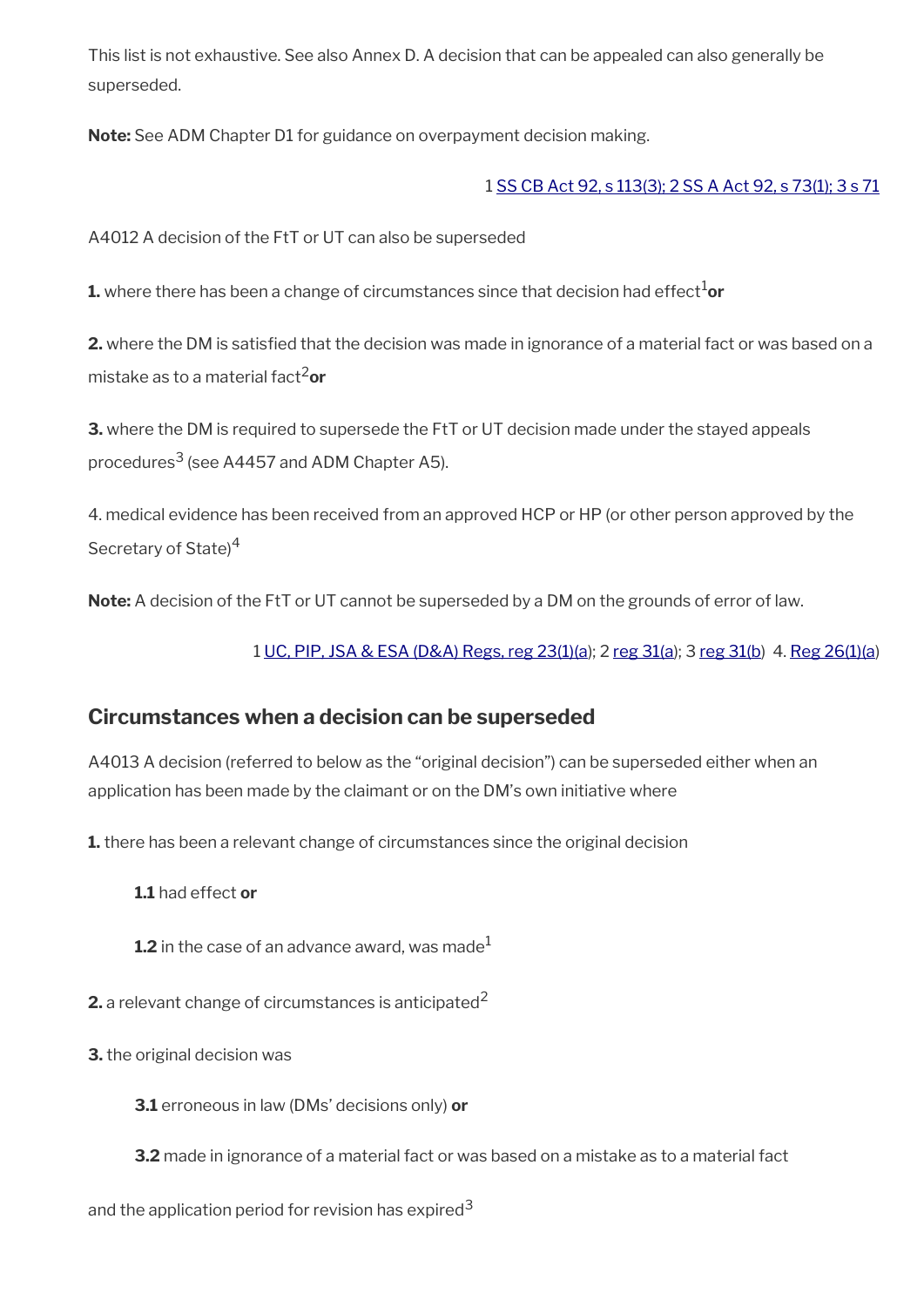**4.** the original decision is a decision without a right of appeal (see Annex D)<sup>4</sup>

**5.** a sanction has been imposed in accordance with specified legislation<sup>5</sup>

**6.** medical evidence has been received from an approved HCP or HP (or other person approved by the Secretary of State)(other than a JSA decision)<sup>6</sup>

**7.** a determination has been made that the claimant is to be treated as having LCW or LCW and LCWRA<sup>7</sup>

**8.** on or after the original decision was made a late or unpaid contribution is treated as paid under specified legislation<sup>8</sup>

 ${\bf 9.}$  a decision $^9$  which reduces the housing costs element of UC has been made

10. a negative determination decision has been made on an existing award of PIP<sup>10</sup>

**11.** a decision has been made in loss of benefit cases<sup>11</sup>

[UC, PIP, JSA & ESA \(D&A\) Regs, reg 23\(1\)\(a\);](http://www.legislation.gov.uk/uksi/2013/381/regulation/23) 2 [reg 23\(1\)\(b\);](http://www.legislation.gov.uk/uksi/2013/381/regulation/23) 3 [reg 24](http://www.legislation.gov.uk/uksi/2013/381/regulation/24); 4 [reg 25;](http://www.legislation.gov.uk/uksi/2013/381/regulation/25) [reg 27](http://www.legislation.gov.uk/uksi/2013/381/regulation/27); [WR Act 07, s 11J\(1\)](http://www.legislation.gov.uk/ukpga/2007/5/section/11J); [JS Act, s 6J\(1\)](http://www.legislation.gov.uk/ukpga/1995/18/section/6J) & [6K\(1\);](http://www.legislation.gov.uk/ukpga/1995/18/section/6K)[WR Act 12, s 26\(1\)](http://www.legislation.gov.uk/ukpga/2012/5/section/26) & [27\(1\);](http://www.legislation.gov.uk/ukpga/2012/5/section/27)  [UC, PIP, JSA & ESA \(D&A\)](http://www.legislation.gov.uk/uksi/2013/381/regulation/26) Regs, reg 26(1)(a); 7 [reg 26\(1\)\(b](http://www.legislation.gov.uk/uksi/2013/381/regulation/26)), ESA Regs, reg 16, 21, 22 & 29; [UC Regs, part 5;](http://www.legislation.gov.uk/uksi/2013/376/contents) 8 [UC, PIP, JSA & ESA \(D&A\) Regs, reg 29;](http://www.legislation.gov.uk/uksi/2013/381/regulation/29) [SS \(Crediting etc\) Regs, regs 5&](http://www.legislation.gov.uk/uksi/2001/769/regulation/5)[6;](http://www.legislation.gov.uk/uksi/2001/769/regulation/6) [SS \(Conts\) Regs 01, reg 60;](http://www.legislation.gov.uk/ukpga/1992/4/contents) 9 [UC, PIP, JSA & ESA \(D&A\)](http://www.legislation.gov.uk/uksi/2013/381/regulation/30) Regs, reg 30 & Rent Officers Order 2013; [UC, PIP, JSA & ESA \(D&A\) Regs, reg 26\(2\); 1](http://www.legislation.gov.uk/uksi/2013/381/regulation/26)1 [reg 28](http://www.legislation.gov.uk/uksi/2013/381/regulation/28); [SS Fraud Act 2001, s 6B,](http://www.legislation.gov.uk/ukpga/2001/11/section/6B) [7](http://www.legislation.gov.uk/ukpga/2001/11/section/7) & [9](http://www.legislation.gov.uk/ukpga/2001/11/section/9)

A4014 To supersede a DM's decision on the ground that it was erroneous in law or made in ignorance or mistake as to fact, the application for supersession or the decision to initiate supersession must be made after the period in A4017 has ended $^{\rm 1}$ .

#### 1 [UC, PIP, JSA & ESA \(D&A\) Regs, reg 24\(b\)](http://www.legislation.gov.uk/uksi/2013/381/regulation/24)

A4015 If the application is made on any of the grounds listed in A4013, other than a change of circumstances, during the period in A4017, the decision should be changed by revision $^1\!$ 

**Note:** A negative determination for PIP has the same effect as a change of circumstances.

#### 1 [UC, PIP, JSA & ESA \(D&A\) Regs, reg 20\(1\)](http://www.legislation.gov.uk/uksi/2013/381/regulation/20)

A4016 If during the period in A4010 a claimant reports a relevant change of circumstances or information or evidence is received which indicates that a future relevant change will occur, or is expected to occur, the DM should supersede the original decision $^1\!\!$ .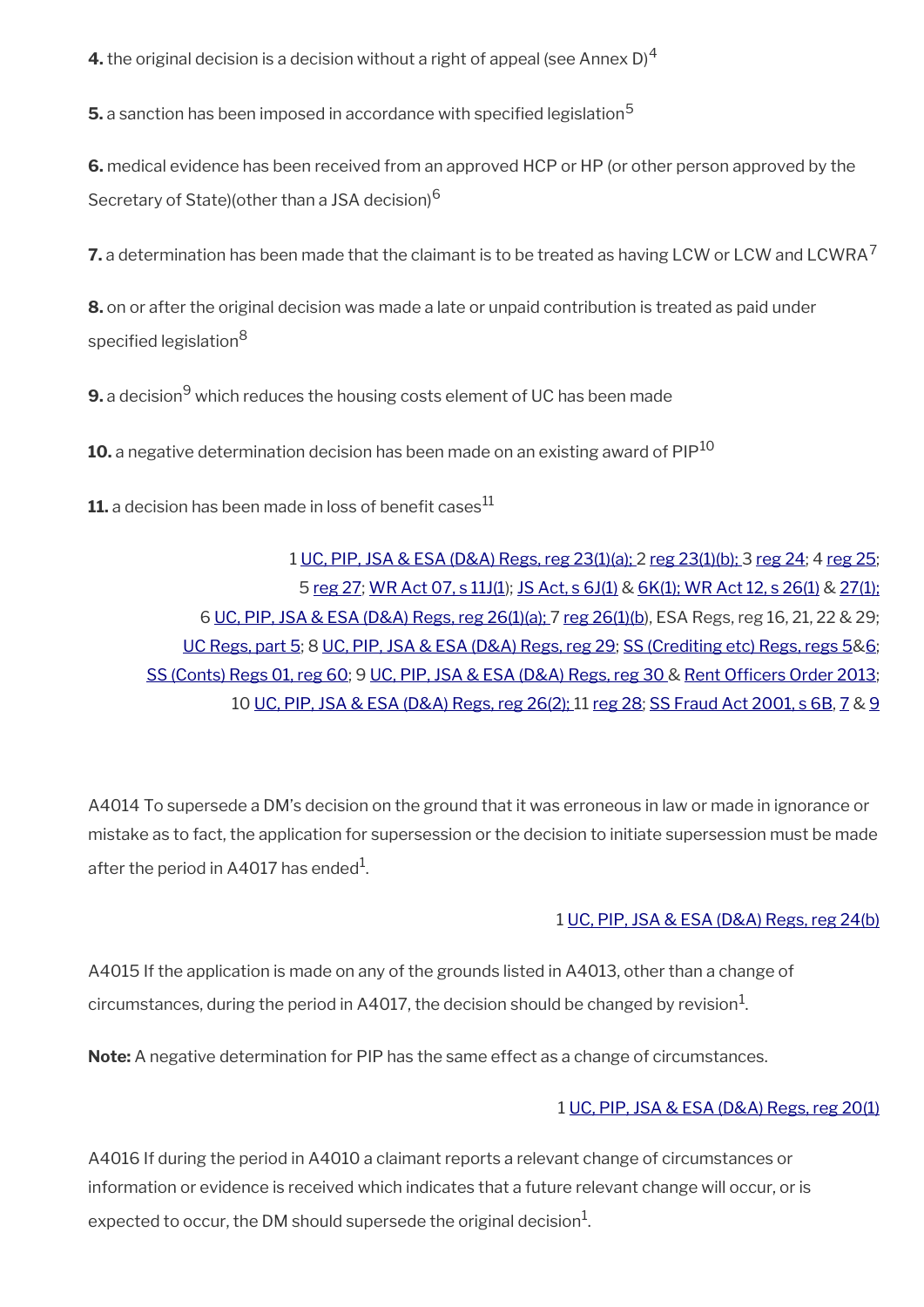A4017 The application period for revision is either $1$ 

**1.** one month from the date of notifcation of the original decision**or**

**2.** a longer period (but not more than 13 months) allowed for a late application for revision.

The one month period can be extended by 14 days in certain circumstances, for example where reasons for the decision were not included in the decision notification and the claimant asks for a written statement of reasons. See ADM Chapter A3 for detailed guidance.

#### 1 [UC, PIP, JSA & ESA \(D&A\) Regs, reg 5](http://www.legislation.gov.uk/uksi/2013/381/regulation/5) & [6](http://www.legislation.gov.uk/uksi/2013/381/regulation/6)

A4018 A decision which can be revised should not be superseded except where there are grounds allowing revision and further grounds arise allowing supersession $^1\!$ . This allows a decision to be revised and then superseded as part of one process.

#### 1 [UC, PIP, JSA & ESA \(D&A\) Regs, reg 32](http://www.legislation.gov.uk/uksi/2013/381/regulation/32)

#### **Example 1**

A claimant has an award of the enhanced rate of the mobility component of PIP. He disputes the decision, as he feels the period of the award is too short. He also notifes that his condition has deteriorated and applies for the daily living component. The DM revises the decision and extends the period of the award of the mobility component and supersedes the decision as revised to award the standard rate of the daily living component from a later date.

#### **Example 2**

A UC claimant disputes the amount of their award on the basis that their capital has been determined incorrectly. He also says that he started having caring responsibility for a severely disabled person. The DM revises the award of UC to alter the amount payable and supersedes the decision as revised to include the carer element.

A4019 - A4029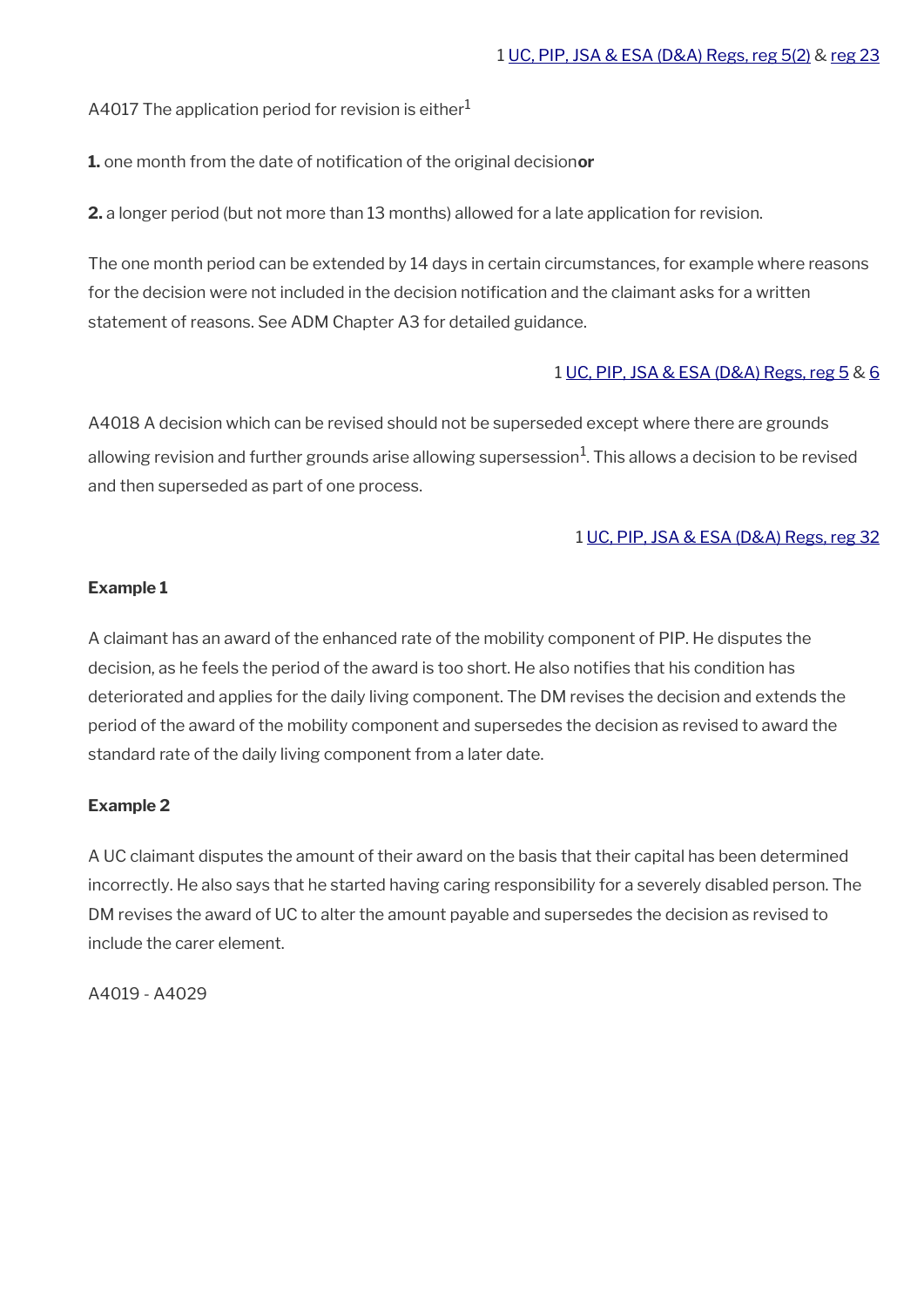# **Applications A4030 - A4089**

[Introduction](#page-6-1) A4030 - A4031

[Hopeless applications](#page-6-0) A4032 - A4034

[Admitting an application](#page-7-1) A4035 - A4039

[Making a decision to supersede](#page-7-0) A4040 - A4046

[Making a decision not to supersede](#page-8-0) A4045 - A4046

[Treating as an application for supersession](#page-9-2) A4047 - A4049

[Providing information](#page-9-1) A4050

[Further information needed](#page-9-0) A4051

[Further information needed in UC cases](#page-10-1) A4052 - A4059

[Issues for decision by HM Revenue and Customs](#page-10-0) A4060 - A4079

[Decision to be superseded is set aside on appeal](#page-12-0) A4080 - A4089

#### <span id="page-6-1"></span>**Introduction**

A4030 When an application for supersession is received, the DM should consider if it is hopeless in order to establish whether to admit it. See A4035 for guidance on admitting applications.

A4031 If the application is admitted, the DM should

**1.** make a decision to supersede where the outcome is changed (see A4040 - A4044) **or**

**2.** make a decision not to supersede where the outcome is not changed (see A4045 - A4046).

#### <span id="page-6-0"></span>**Hopeless applications**

A4032 If the application is not admitted because it is hopeless, the DM should notify the claimant that no decision has been made and there is no right of appeal<sup>1</sup>. DMs should note that this is not a "decision not to supersede". The existing award remains in place. The claimant should be notifed why no action has been taken on the matters raised by the application.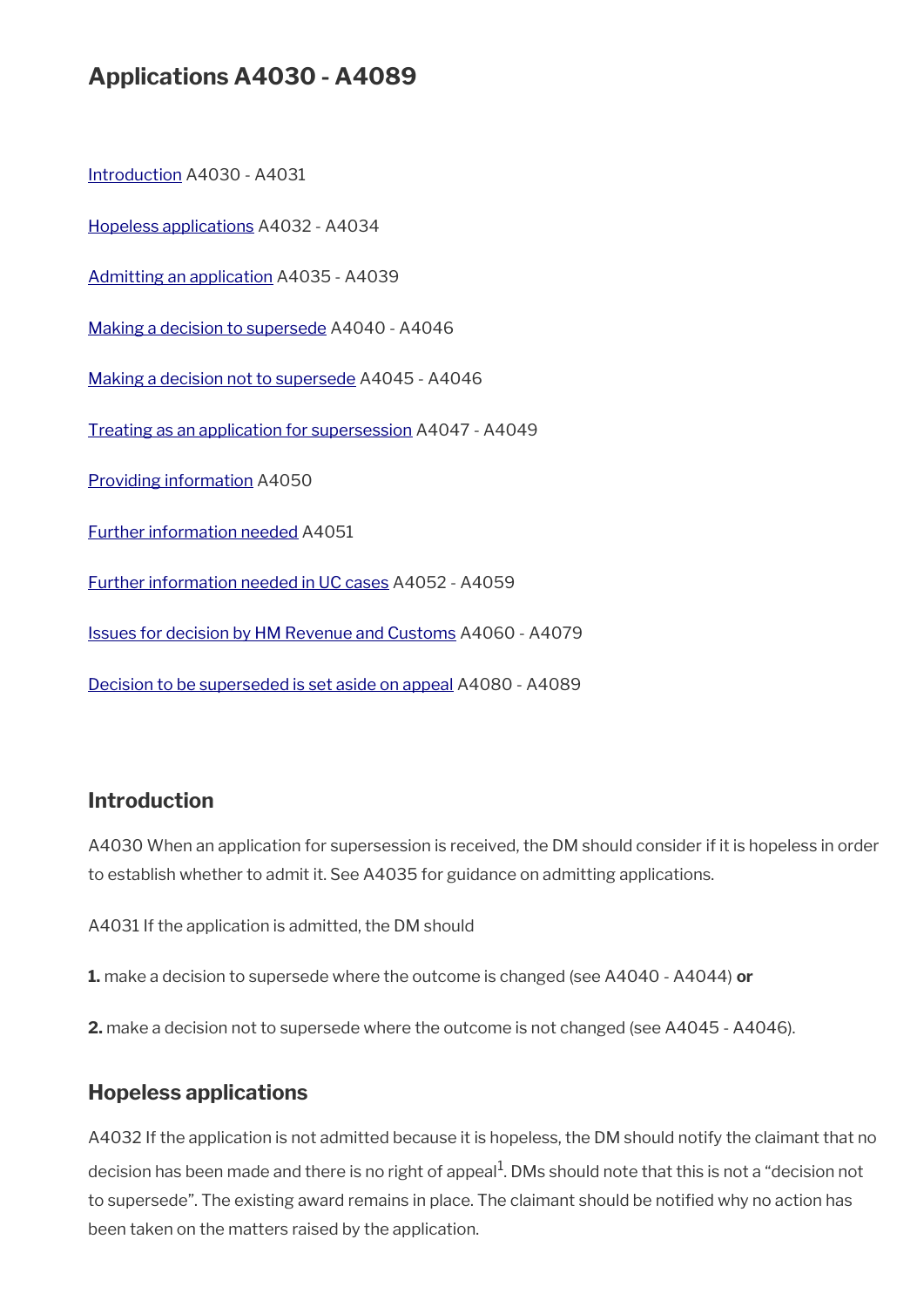A4033 A communication from the claimant should not be admitted as an application for supersession if no further investigation of fact or law could possibly produce a different decision from the one that has been made. This means that a communication will not be an application if

**1.** it only contains abuse **or**

**2.** it contains only material that is not relevant to the benefit the claimant has been awarded (e.g. the claimant has requested extra beneft because of an increase in the price of cat food) **or**

**3.** the amount or period to which the claimant's communication relates is already the maximum the law allows $^1$ .

#### 1 [R\(DLA\) 1/03](http://intranet.dwp.gov.uk/manual/decision-benefit/rdla-1-03)

A4034 DMs should note that it will be exceptional to reject an application for supersession as hopeless.

#### <span id="page-7-1"></span>**Admitting an application**

A4035 Where there is a possibility that one or more of the conditions for supersession may be satisfed, the DM should admit a communication as an application for supersession.

A4036 - A4039

#### <span id="page-7-0"></span>**Making a decision to supersede**

A4040 The DM should make a decision to supersede where

**1.** one or more of the conditions (grounds) are satisfied, for example where

**1.1** there has been a relevant change of circumstances

**1.2** it is anticipated that a relevant change of circumstances will occur

**1.3** a decision was made based on ignorance of or mistake as to a material fact

**1.4** medical evidence has been received from an approved HCP or HP (or other person approved by the Secretary of State)

- **1.5** there has been an error of law **and**
- **2.** the outcome is changed $^1$ .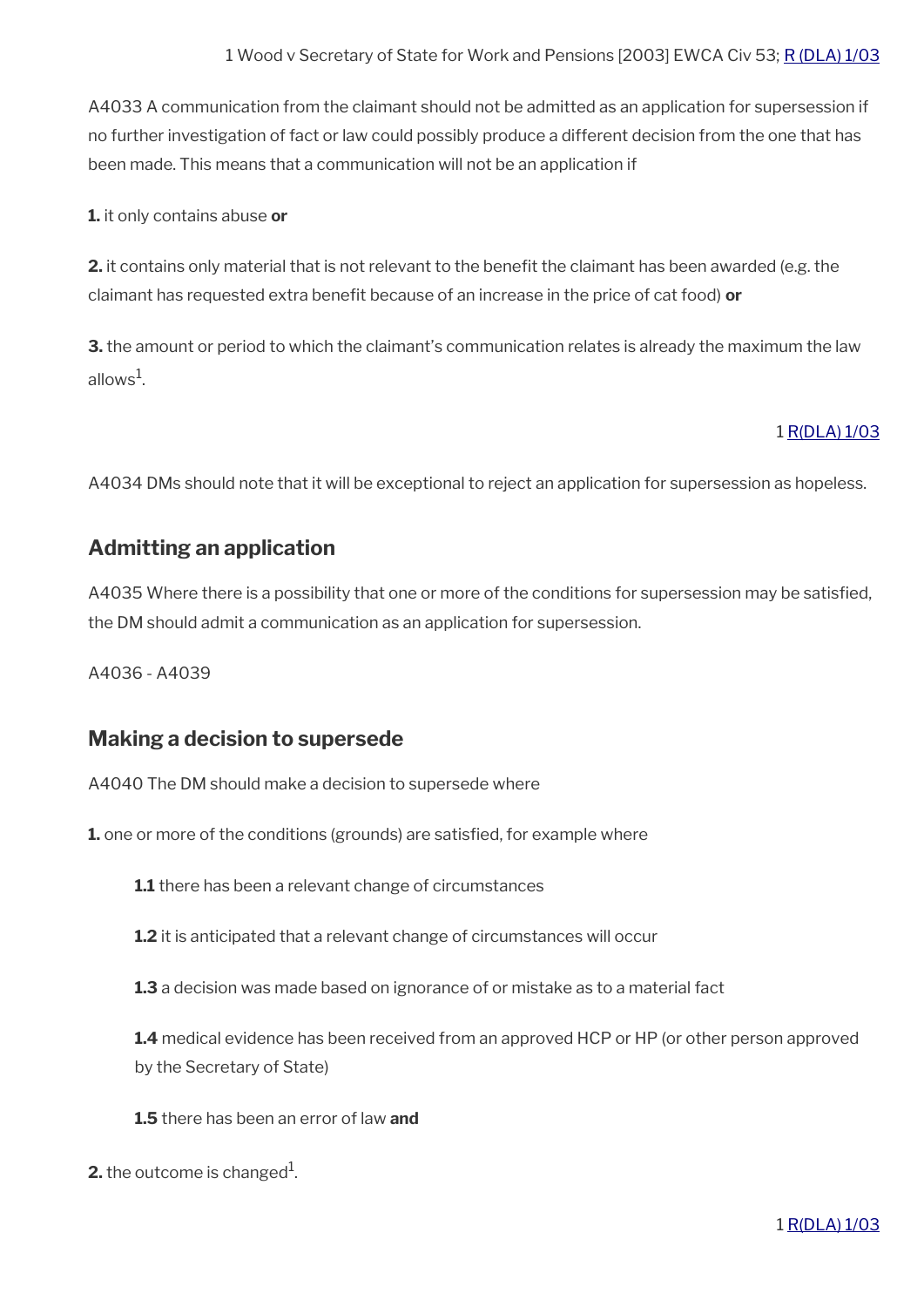A4041 An outcome is changed where

**1.** the rate or period of entitlement to beneft is altered **or**

**2.** the rate or period for which beneft is payable is altered **or**

**3.** the period, amount or recoverability of an overpayment is altered.

A4042 Where the DM supersedes the previous decision, that decision is replaced from the effective date of the new decision which carries the right of appeal.

A4043 - A4044

### <span id="page-8-0"></span>**Making a decision not to supersede**

A4045 The DM makes a decision not to supersede where the outcome is not changed whether or not the conditions (grounds) to supersede a decision are satisfed. The decision not to supersede carries the right of appeal $^{\rm 1}$ .

#### 1 [R\(DLA\) 1/03](http://intranet.dwp.gov.uk/manual/decision-benefit/rdla-1-03)

#### **Example 1**

A claimant in receipt of an award of PIP notifes that their condition has worsened. The DM considers the report of the change, together with medical reports and advice, and decides that the earlier decision should not be superseded.

#### **Example 2**

The claimant's appointee notifes that the claimant, who is entitled to PIP, has transferred from hospital to a care home. The appointee asks for payment of PIP to be reinstated as the claimant has left hospital. The DM establishes that the care home is a similar institution to a hospital. Although there has been a relevant change of circumstances, PIP still cannot be paid. The outcome is not changed, and the DM decides not to supersede the earlier decision given on the claim to PIP made whilst the claimant was in hospital.

#### **Example 3**

A claimant returns to work after being in receipt of ESA for 20 weeks. The WCA has not been carried out. The claimant asks for arrears of a component to be paid from week 14. The DM should make a decision not to supersede the decision which awarded entitlement on the grounds that the conditions allowing supersession are not satisfied.

#### **Example 4**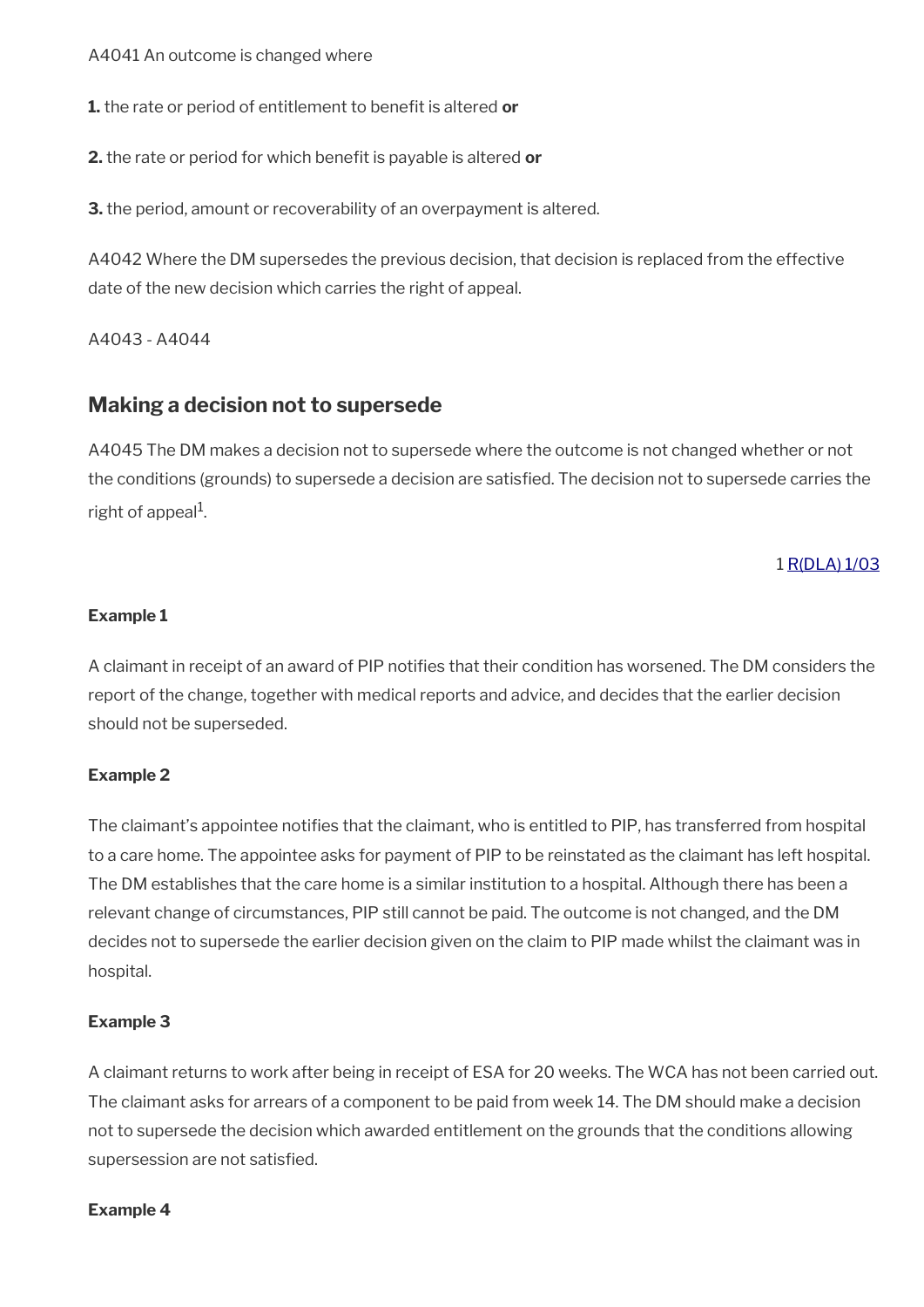A UC claimant asks for an increase in benefit as they allege that they are caring for a severely disabled person. The DM determines that this is not the case and decides that the UC award should not be superseded.

A4046 A decision not to supersede has no effective date. It does **not** replace the earlier decision<sup>1</sup>. If it is revised or overturned on appeal, it then becomes a decision to supersede with the effective date calculated in the normal way. DMs should ensure that

**1.** the original decision **and**

**2.** the evidence on which it was based **and**

**3.** the application for supersession including the date on which it was made

are retained.

#### 1 [R\(DLA\) 1/03](http://intranet.dwp.gov.uk/manual/decision-benefit/rdla-1-03)

### <span id="page-9-2"></span>**Treating as an application for supersession**

A4047 A DM may treat an application for revision or a notifcation of a change of circumstances as an application for supersession $^{\rm 1}$ .

1 [UC, PIP, JSA & ESA \(D&A\) Regs, reg 33\(1\)](http://www.legislation.gov.uk/uksi/2013/381/regulation/33)

A4048 - A4049

### <span id="page-9-1"></span>**Providing information**

A4050 Where claimants apply for supersession, the onus is on them to prove (on the balance of probabilities) the facts upon which that application is based. They should supply information to support their application.

### <span id="page-9-0"></span>**Further information needed**

A4051 Where a DM requires further information or evidence in order to consider all the issues raised by an application for supersession the applicant should be notified that more information or evidence is required and the decision may be superseded $1$ 

**1.** where the applicant provides the further evidence or information within one month of the notification (or such longer period as the DM may allow) on the basis of all the evidence **and**

**2.** where the applicant does not provide the further evidence or information within one month (or such longer period as the DM may allow) on the basis of the original application.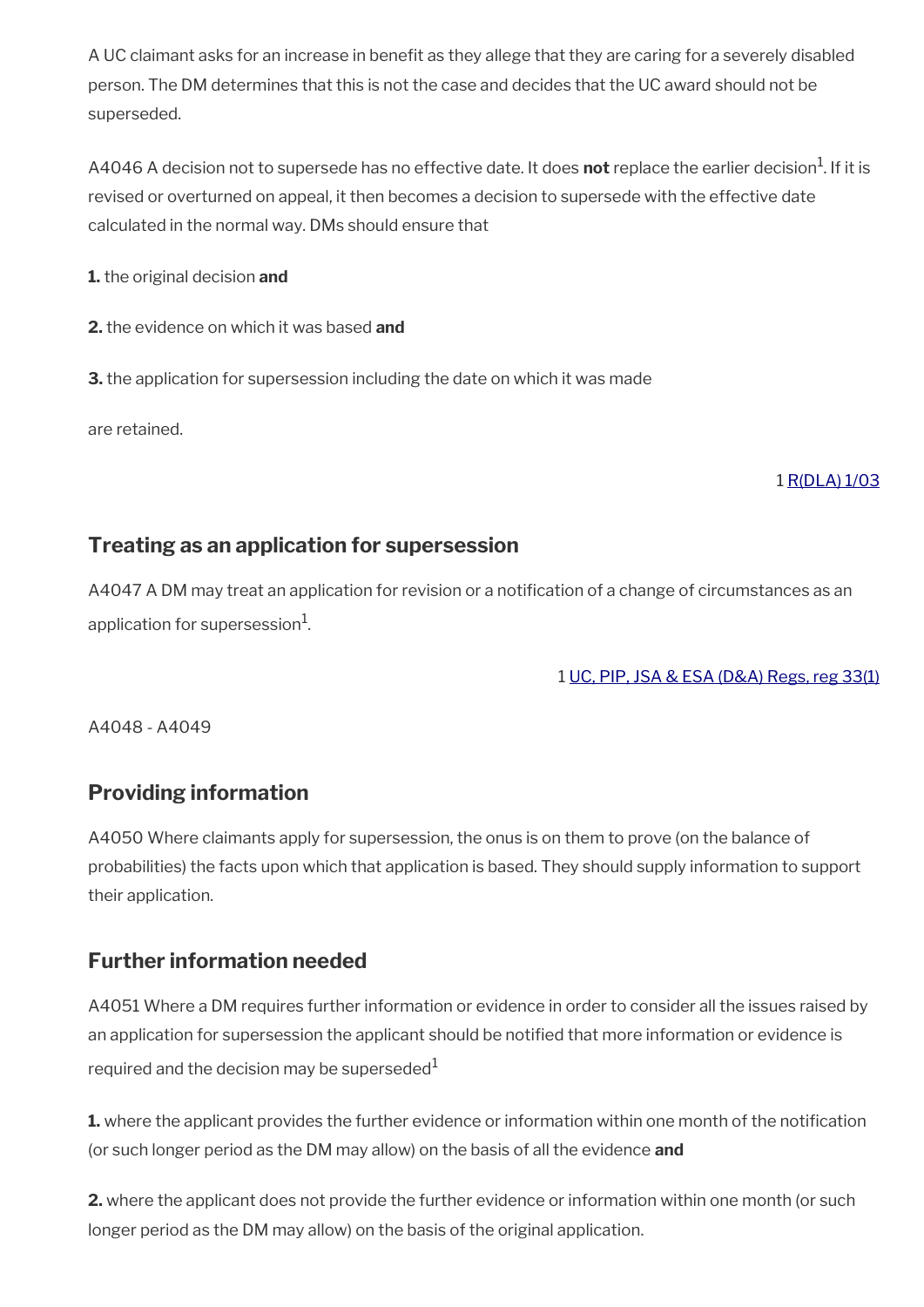#### **Example**

John has income of £55 a week taken into account in relation to his claim for JSA (profit from his P/T window cleaning business). In April he asks the DM to look again at the decision as he says he now has expenses of £25 a week. He says he pays someone to help him - £20 a week, and has to buy replacement cloths, cleaning foam etc. for £5 a week. He sends in receipts for the cloths etc. At the beginning of May the DM asks him to supply copies of wage slips or pay packets for the £20 a week, but John doesn't reply. At the beginning of June the DM supersedes the decision from the date of the application in April and takes income of £50 a week into account.

### <span id="page-10-1"></span>**Further information needed in UC cases**

A4052 Where a DM requires further information or evidence in order to consider all the issues raised by an application for supersession in a UC case and the applicant has reported an advantageous change of circumstances, the applicant should be notifed that more information or evidence is required and the decision may be superseded $1$ 

**1.** where the applicant provides the further evidence or information within 14 days of the notification (or such longer period as the DM may allow) on the basis of all the evidence **and**

**2.** where the applicant does not provide the further evidence or information within 14 days (or such longer period as the DM may allow) on the basis of the original application.

#### 1 [UC, PIP,JSA & ESA \(D&A\) Regs, reg 33\(4\)](http://www.legislation.gov.uk/uksi/2013/381/regulation/33)

#### **Information provided late**

A4053 Where the information is provided after the time limit allowed by the DM in A4051 – A4052 **and**

**1.** a decision has not been made, the decision should be based on all the evidence including the late information

**2.** a decision has been made, the DM should consider whether the decision needs to be revised or superseded in the light of the late information.

A4054 - A4059

#### <span id="page-10-0"></span>**Issues for decision by HM Revenue and Customs**

A4060 HMRC are responsible for making decisions on SS contributions issues previously determined by the Secretary of State<sup>1</sup>. See Annex C for a list of these decisions.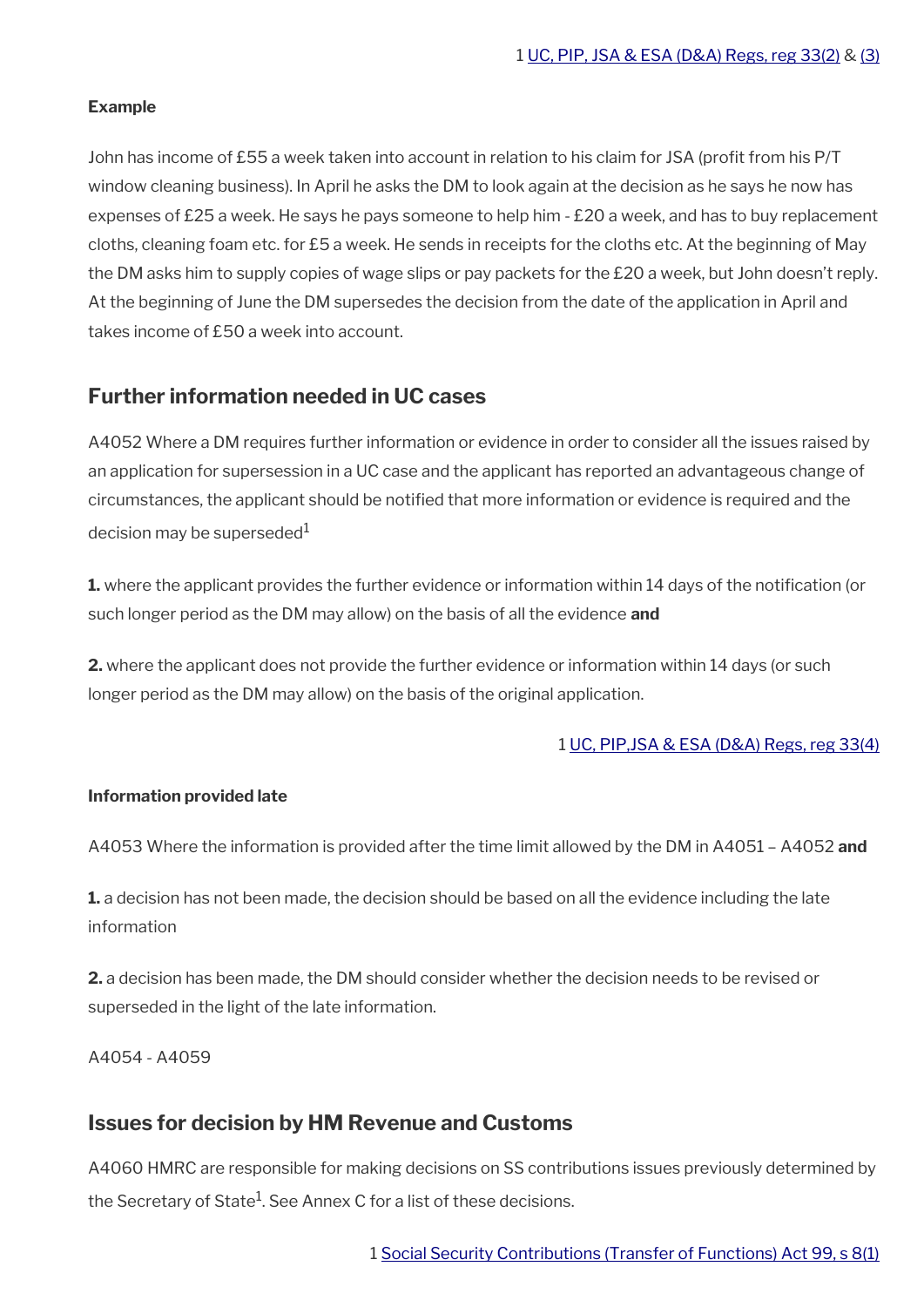A4061 Entitlement to SS contributory benefits depends on the contribution conditions being satisfied. In practice the NI contribution record is usually obtained and any decision is based on the assumption that the record is factually correct. See ADM Chapter A1 for further guidance about making assumptions. However, where there is a dispute about the record, the matter must be referred by the Secretary of State to HMRC for a formal decision.

A4062 Where the Secretary of State has decided a claim or another matter on an assumption of facts about which

**1.** it appeared to him there was no dispute **but**

**2.** had an issue arisen, that issue would have fallen to be decided by HMRC as in A4061

then the provisions of A4063 - A4068 may apply $^{\rm 1}$ .

#### 1 [UC, PIP, JSA & ESA \(D&A\) Regs, reg 42\(2\)](http://www.legislation.gov.uk/uksi/2013/381/regulation/42)

A4063 Where an application is made for supersession and the DM considers that an issue arises about some question that should be decided by HMRC, that matter should be referred to <code>HMRC $^{\rm 1}$ .</code>

#### 1 [UC, PIP, JSA & ESA \(D&A\) Regs, reg 42\(1\)](http://www.legislation.gov.uk/uksi/2013/381/regulation/42)

A4064 While a decision of HMRC is awaited, the DM can<sup>1</sup>

**1.** determine any other issue arising from the application for supersession

- **2.** make a supersession decision on the basis of a preliminary opinion of HMRC **or**
- **3.** defer making a supersession decision.

#### 1 [UC, PIP, JSA & ESA \(D&A\) Regs, reg 42\(3](http://www.legislation.gov.uk/uksi/2013/381/regulation/42))

A4065 Once the fnal decision of HMRC is received, the action to take depends on whether the DM has made a supersession decision or has deferred that decision.

A4066 If the DM has made a decision on the basis of a preliminary opinion, he should consider whether the decision should be revised or superseded $^1$  in accordance with <code>HMRC's</code> final decision.

#### 1 [UC, PIP, JSA & ESA \(D&A\) Regs, reg 42\(4\)\(a\)](http://www.legislation.gov.uk/uksi/2013/381/regulation/42)

A4067 Where the DM has decided to defer making the supersession decision, a decision should be made in accordance with <code>HMRC's</code> final decision $^{\mathrm{1}}$ .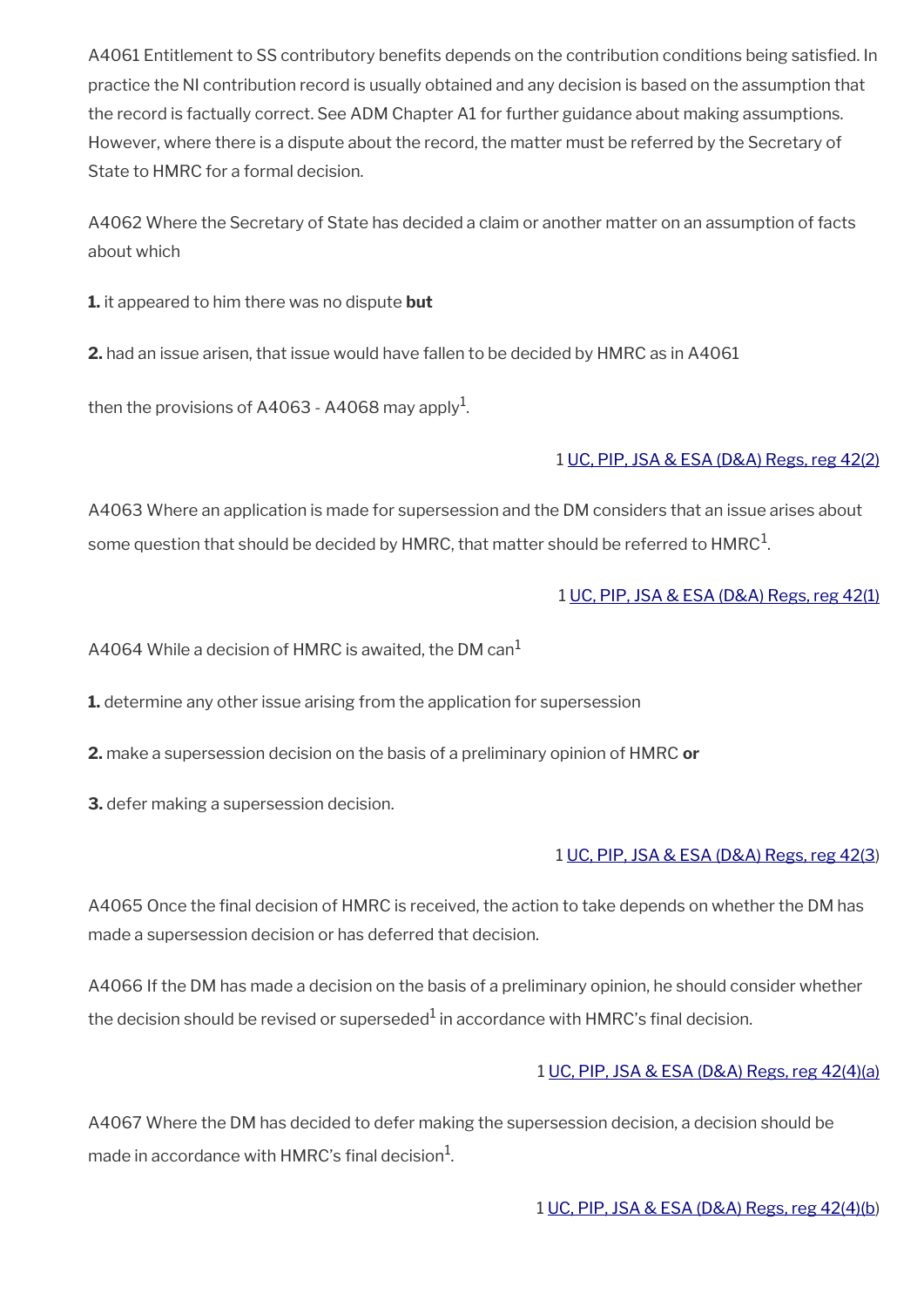<code>A4068</code> A final decision of <code>HMRC</code> includes a decision on an appeal against a decision of <code>HMRC $^{\rm 1}$ .</code>

#### 1 [UC, PIP, JSA & ESA \(D&A\) Regs, reg 42\(5\)](http://www.legislation.gov.uk/uksi/2013/381/regulation/42)

A4069 - A4079

#### <span id="page-12-0"></span>**Decision to be superseded is set aside on appeal**

A4080 Where

**1.** a decision is or is not superseded following an application **and**

**2.** the original decision is set aside on appeal to the FtT or UT

the decision to supersede or not may be of no effect $^1$ .

#### 1 [R\(DLA\) 2/04](http://intranet.dwp.gov.uk/manual/decision-benefit/rdla-2-04)

A4081 An application for supersession on the basis that the original decision was made in ignorance of a material fact lapses where the original decision is set aside on appeal.

#### **Example**

The claimant is awarded the standard rate of the daily living component of PIP following a further claim. Following a mandatory reconsideration he lodges an appeal against this decision with HMCTS. Before the appeal is heard, the claimant also applies for the decision to be superseded on the grounds that the DM was ignorant of material facts. The DM decides not to supersede the original decision. On appeal, the FtT sets aside the DM's original decision and awards the enhanced rate of the daily living component. The DM's decision not to supersede is of no effect, and there is no requirement to consider whether the FtT decision should be superseded, because they were deciding the further claim afresh.

A40482 An application for supersession for a relevant change of circumstances may need to be processed again, including treating it as an application for supersession of a different decision, or as a new claim.

#### **Example**

The claimant's award of PIP came to an end, and was disallowed when a further claim was made. On appeal, the FtT awarded the standard rate of the mobility component. The claimant made a further appeal to the UT who set aside the FtT decision, and remitted the appeal for rehearing. While the UT appeal was pending, but before the decision had been set aside, the claimant had applied by telephone for supersession of the FtT decision so as to award the daily living component on the grounds of a change of circumstances. The DM made a decision not to supersede, and the claimant made a further appeal. Both appeals were heard together. The FtT upheld the disallowance of the further claim, and held that the second appeal lapsed as there was no awarding decision to supersede. The DM treats the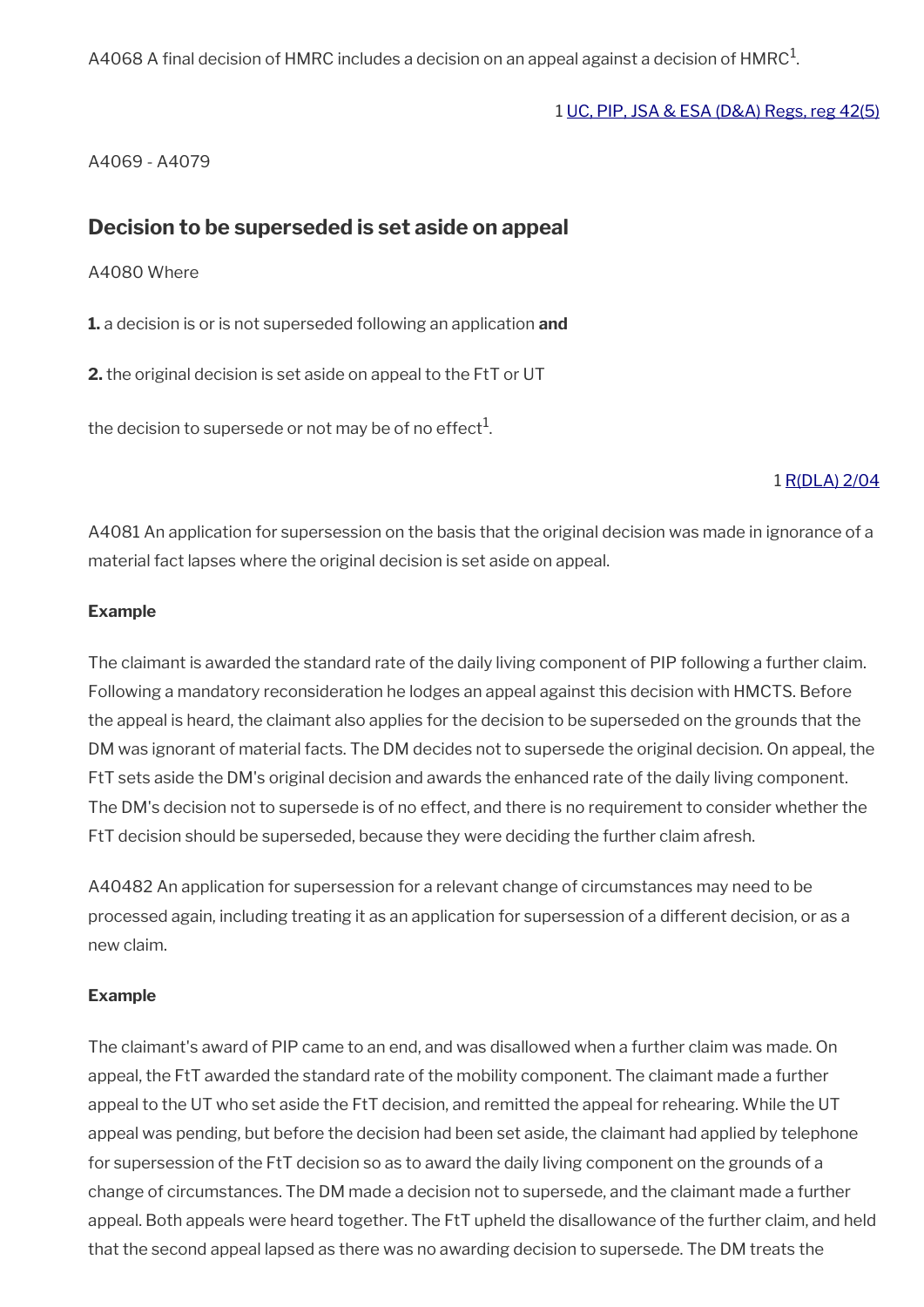application as a claim, and makes a decision accordingly.

A4083 - A4089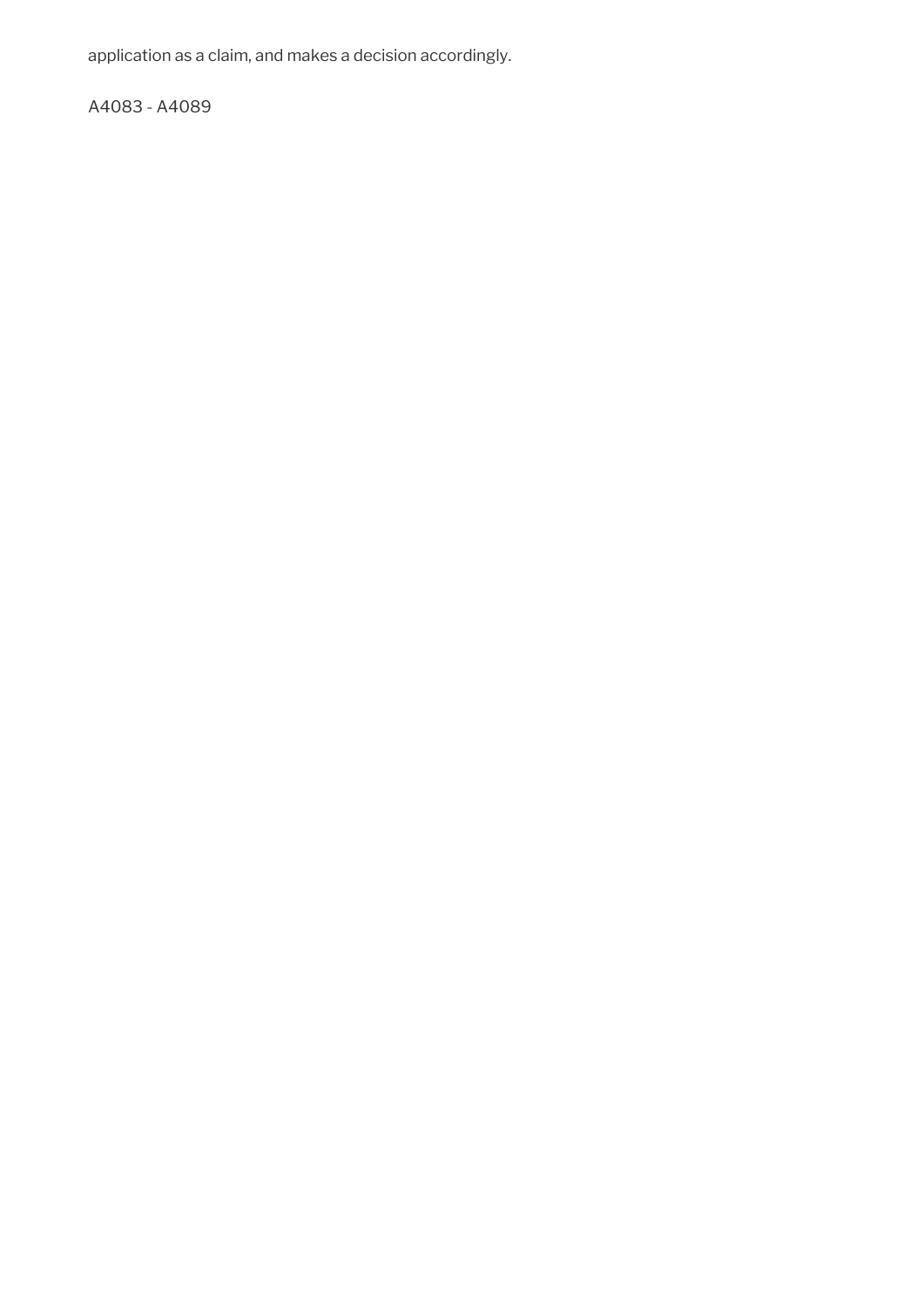# **The process of supersession A4090 - A4149**

[Introduction](#page-6-1) A4090 - A4094

[Recording the decision](#page-14-0) A4095 - A4149

#### **Introduction**

A4090 Once it has been decided that there are grounds for supersession, the DM should

**1.** identify the decision to be superseded

**2.** investigate and determine the relevant facts

**3.** decide whether the facts mean that the terms of the award should change

**4.** make a decision accordingly. That may be **either** a decision which is different from the decision superseded **or** a decision not to supersede

**5.** determine the date from which the supersession decision should take effect

**6.** decide what, if any, overpayment has occurred.

<code>A4091</code> The DM need not consider any issue $^{\rm 1}$  that

**1.** in the case of an application, was not raised by the application **or**

**2.** in the case of a supersession at the DM's own initiative, did not cause the DM to supersede.

1 [SS Act 98, s 10\(2\)](http://www.legislation.gov.uk/ukpga/1998/14/contents)

A4092 - A4094

#### <span id="page-14-0"></span>**Recording the decision**

A4095 It is important that a record be made of the supersession decision. That record needs to

- **1.** identify the person to whom it relates
- **2.** specify clearly that the decision is supersession
- **3.** precisely identify the decision that is being superseded **and**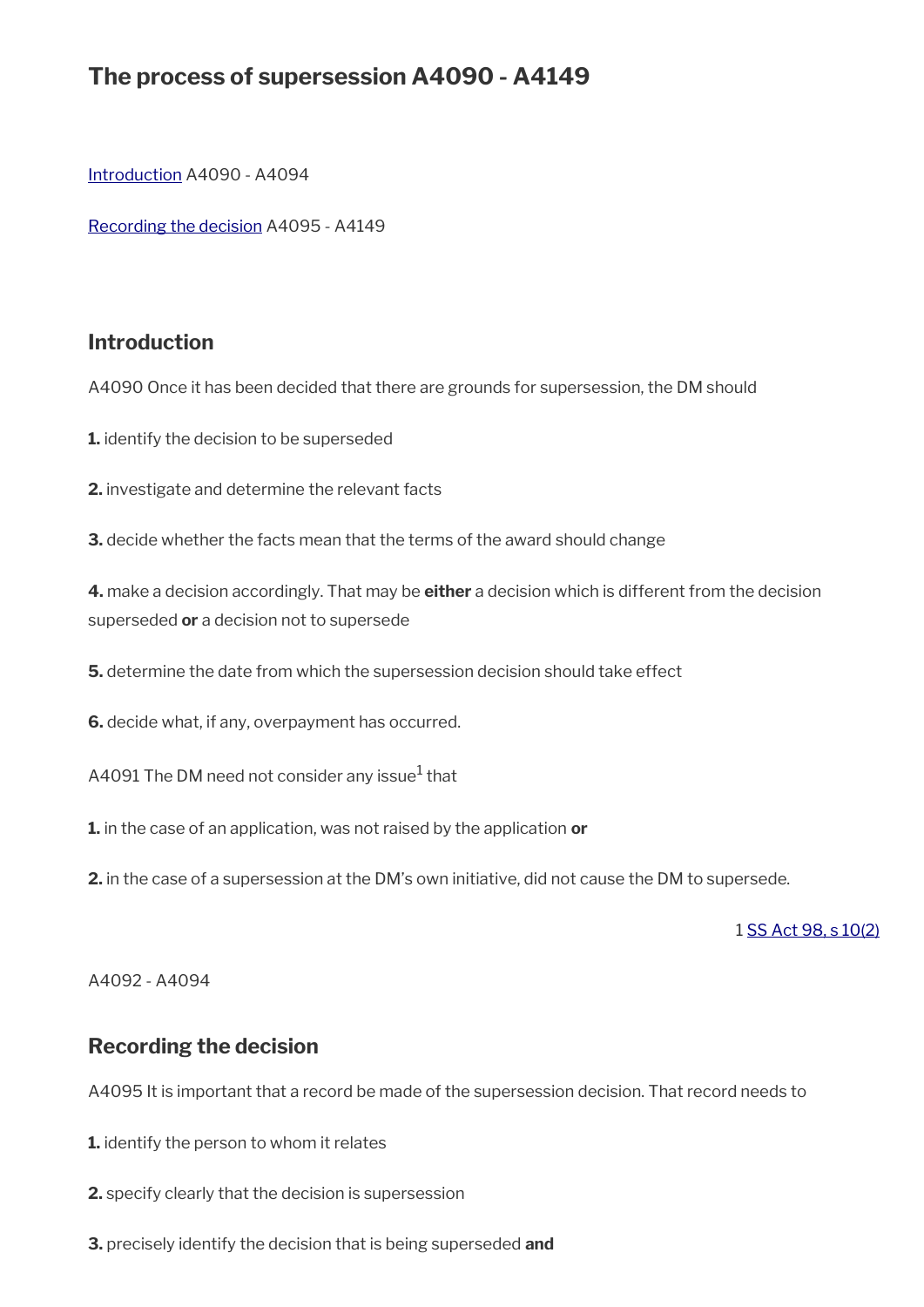**4.** state the grounds allowing supersession to be undertaken.

A4096 - A4149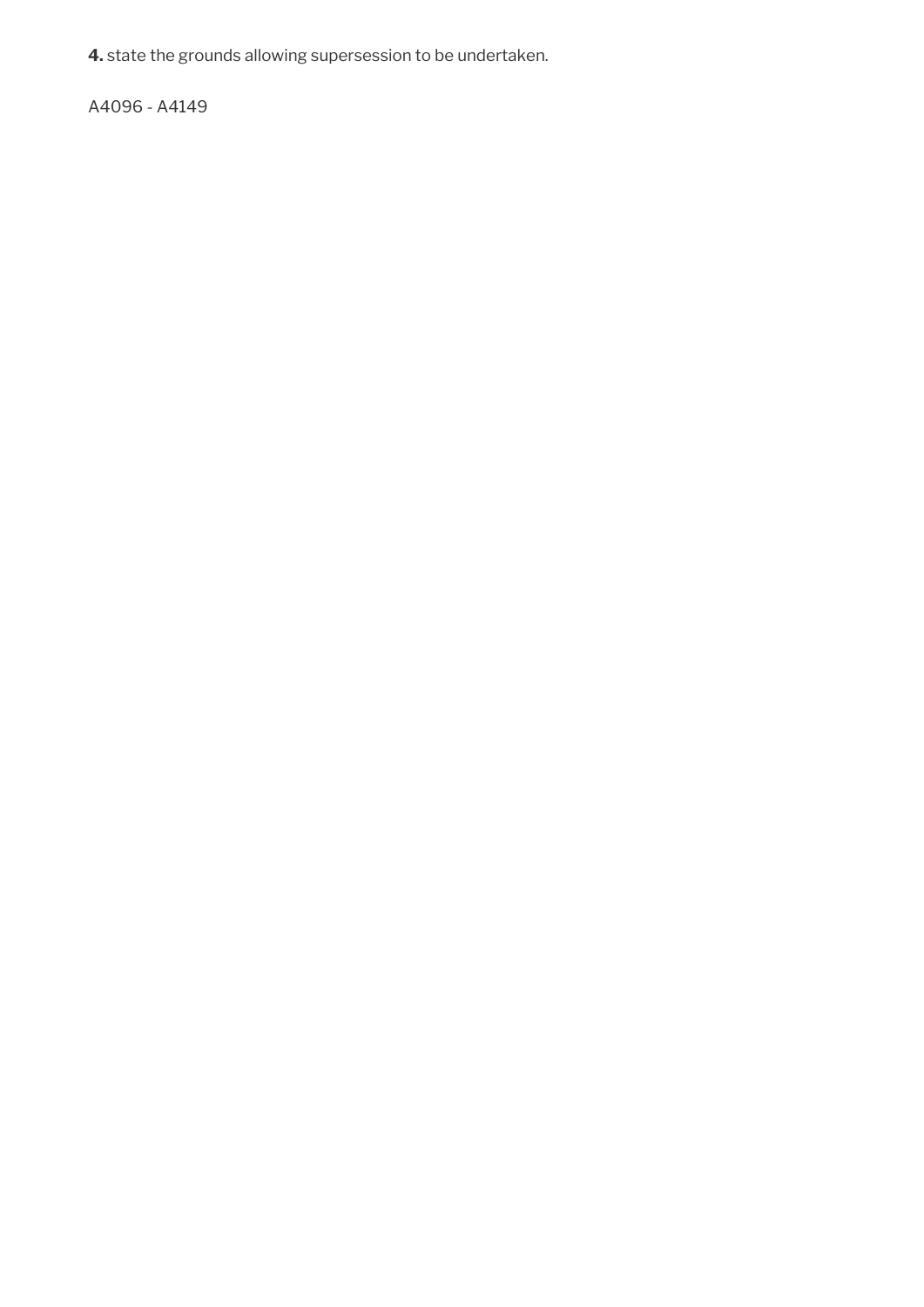# **Change of circumstances A4150 - A4219**

[Relevant change of circumstances](#page-16-0) A4150

[Decisions that can be superseded on the grounds of change of circumstances](#page-17-0) A4151

[Relevant change of circumstances](#page-16-0) A4152 - A4155

[When a change has the potential to be relevant](#page-18-1) A4156 - A4157

[Is a change of opinion a relevant change of circumstances](#page-18-0) A4158

[Can a change in law be a relevant change of circumstances](#page-19-1) A4159

[Can a decision be superseded because of a future change of circumstance](#page-19-0) A4160 - A4174

[Supersession of advance awards](#page-20-1) A4175 - A4179

[Supersession for a closed period](#page-20-0) A4180 - A4189

Relinquishment of benefit A4190 - A4204

[Death of claimant](#page-23-0) A4205 - A4219

### <span id="page-16-0"></span>**Relevant change of circumstances**

A4150 Where

- **1.** there has been a relevant change of circumstances since the decision
- **1.1** had effect **or**
- **1.2** was made in the case of an advance award $^{1}$ or

**2.** it is expected that a change will occur

the DM may supersede the decision which is currently in force<sup>2</sup>. The application period for revision is irrelevant in these cases. See also A4175 - A4176.

1 [UC, PIP, JSA & ESA \(C&P\) Regs, regs 32](http://www.legislation.gov.uk/uksi/2013/380/regulation/32)[-34;](http://www.legislation.gov.uk/uksi/2013/380/regulation/34) 2 [UC, PIP, JSA & ESA \(D&A\) Regs, reg 23](http://www.legislation.gov.uk/uksi/2013/381/regulation/23)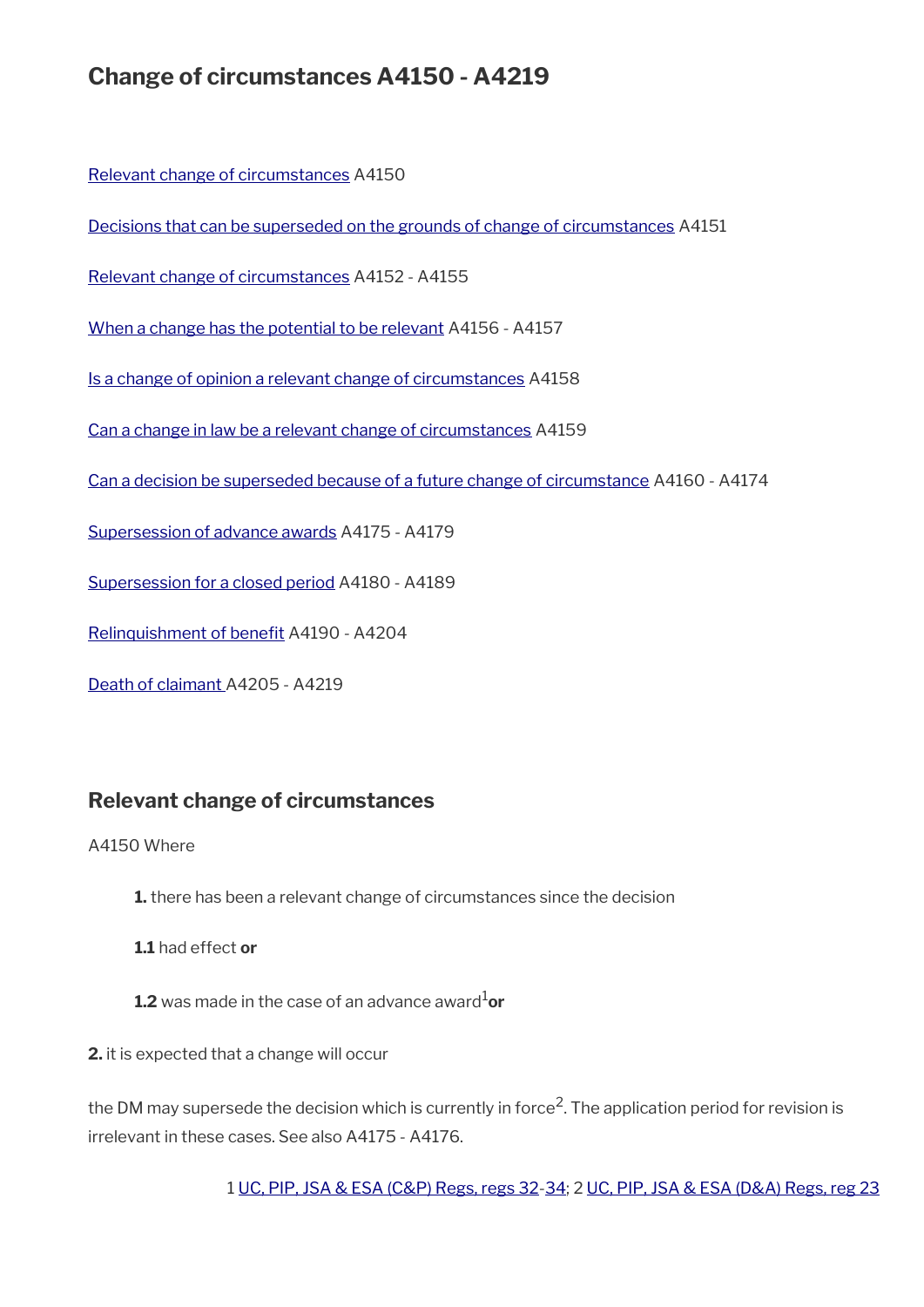### <span id="page-17-0"></span>**Decisions that can be superseded on the grounds of change of circumstances**

A4151 The following decisions can be superseded on the grounds of a change of circumstances

**1.** any decision on a claim for a relevant benefit $<sup>1</sup>$ </sup>

**2.** any decision made under relevant Acts<sup>2</sup>

**3.** any decision in **1.** or **2.** which has been revised by a DM<sup>3</sup>

**4.** any decision made by the FtT or UT<sup>4</sup>.

#### 1 [SS Act 98, s 8\(1\)\(a\); 2 s 8\(1\)\(c\); 3 s 10\(1\)\(a\); 4 s 10\(1\)\(b](http://www.legislation.gov.uk/ukpga/1998/14/contents))

### **Relevant change of circumstances**

A4152 For the purposes of supersession a relevant change of circumstance is a change which happens after the original decision had effect and which has a relevance to the award of beneft. A decision disallowing a benefit cannot be superseded if there is a change of circumstances from a date after the decision had effect. The claimant must make a fresh claim $^{\rm 1}$ . But see A4153 for an exception to this general rule.

#### 1 [SS Act 98, s 8\(2\)\(b](http://www.legislation.gov.uk/ukpga/1998/14/contents)); [R\(A\) 4/81](../file/873149/download/R%2528A%2529%25204%252F81.pdf)

A4153 The claim continues to exist until it is decided $^1$ . A new claim may not be required where

**1.** a claim is disallowed **and**

**2.** a change occurs after the date of claim but before the claim was decided **and**

**3.** the claimant notifies the change within the time limits (see A4301 - A4322).

Where the effect of the change is that entitlement would begin before the date of the disallowance (or for PIP, the qualifying period would begin before the date of the disallowance), the decision can be superseded for a relevant change of circumstances. The effective date rules apply in the normal way.

#### [1 SS Act 98, s 8\(2\)\(a\)](http://www.legislation.gov.uk/ukpga/1998/14/contents)

#### **Example 1**

A claim to JSA is made on 20.12.17. The claimant is working P/T in a high street store for 20 hours a week, and the claim is disallowed on 10.1.18. On 22.1.18 she notifes that her employment, which was a temporary job over Christmas, had ended on 5.1.18. The change has been reported within one month, so the DM supersedes the disallowance and awards entitlement to JSA from 6.1.18.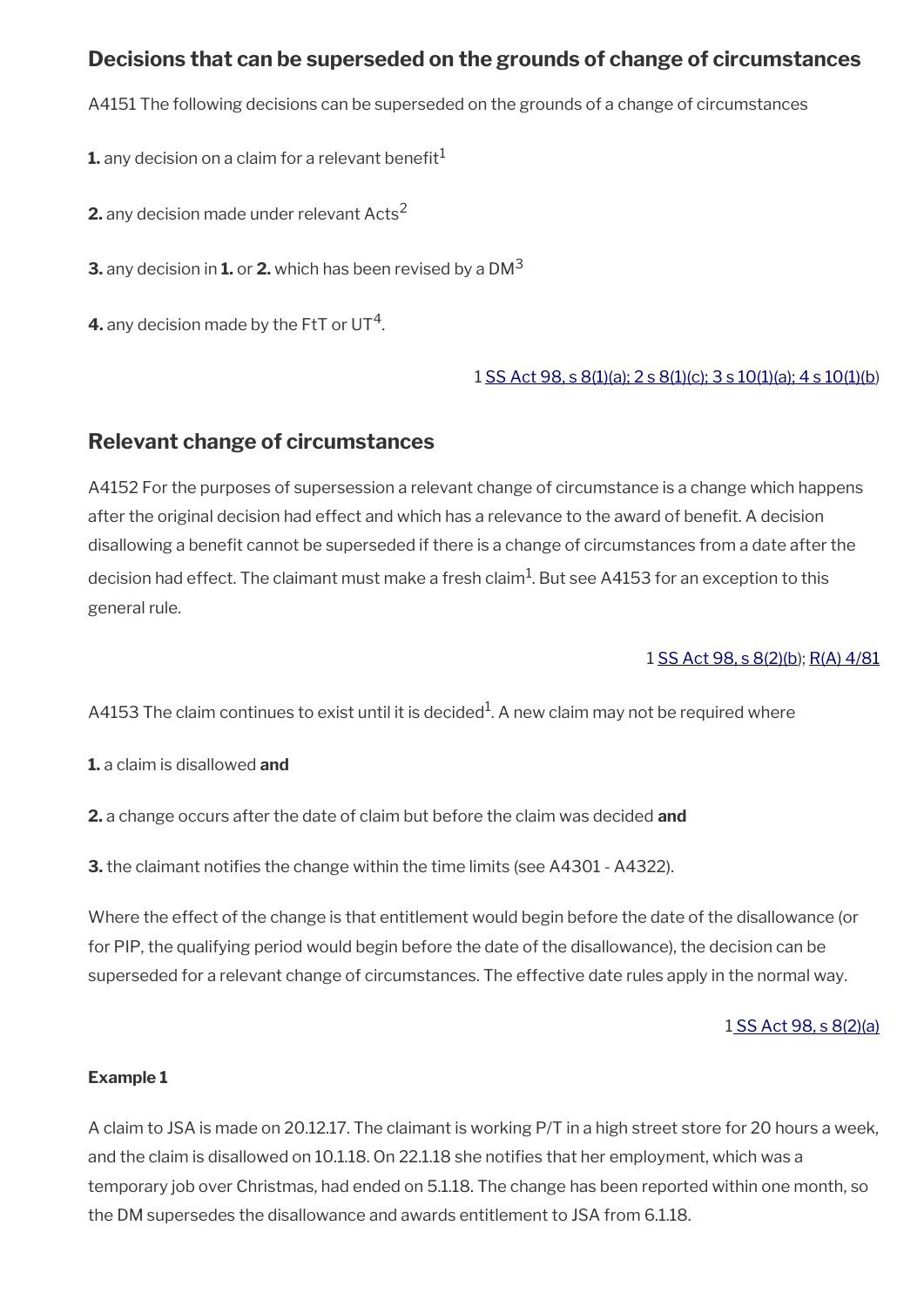#### **Example 2**

A claim to UC is made on 20.12.15. The claim is disallowed on 20.1.16 because the claimant has capital in excess of £16,000. On 19.1.16 the claimant reports that their capital fell below £16,000 on 5.1.16. The change has been reported within the relevant notification period. The DM determines that no deprivation has occurred. The disallowance is superseded and an award of UC is made from 20.12.15.

A4154 To be relevant a change does not have to be a change in the claimant's own circumstances. The phrase "relevant change of circumstances" should be given a broad meaning. A relevant change must

**1.** be of sufficient substance to give serious consideration to supersession

**2.** have the potential effect of altering some component part of the award of benefit even if the end result does not actually change the amount of the award (see A4156).

A4155 The following are examples of a relevant change of circumstances.

#### **Example 1**

A jobseeker decides to go on holiday outside the UK. This is a relevant change because the jobseeker is absent from GB.

#### **Example 2**

In PIP cases a person with an existing award of the standard rate of daily living component whose needs increase on a regular basis is a relevant change because it may give entitlement to the enhanced rate of the component.

#### **Example 3**

A person in receipt of UC starts to live with their partner.

### <span id="page-18-1"></span>**When a change has the potential to be relevant**

A4156 There will be situations where a change has the potential to affect an award of benefit but the DM ultimately decides that the change does not affect the amount of benefit awarded. This could happen, for example, because a claimant in receipt of ESA maintains that their medical condition has deteriorated. The DM may, having considered the evidence, decide that the change does not affect the existing award.

A4157 The DM should make a decision not to supersede. See A4011 et seq for further guidance.

### <span id="page-18-0"></span>**Is a change of opinion a relevant change of circumstances**

A4158 A change of opinion is not in itself a relevant change of circumstances. This should be noted when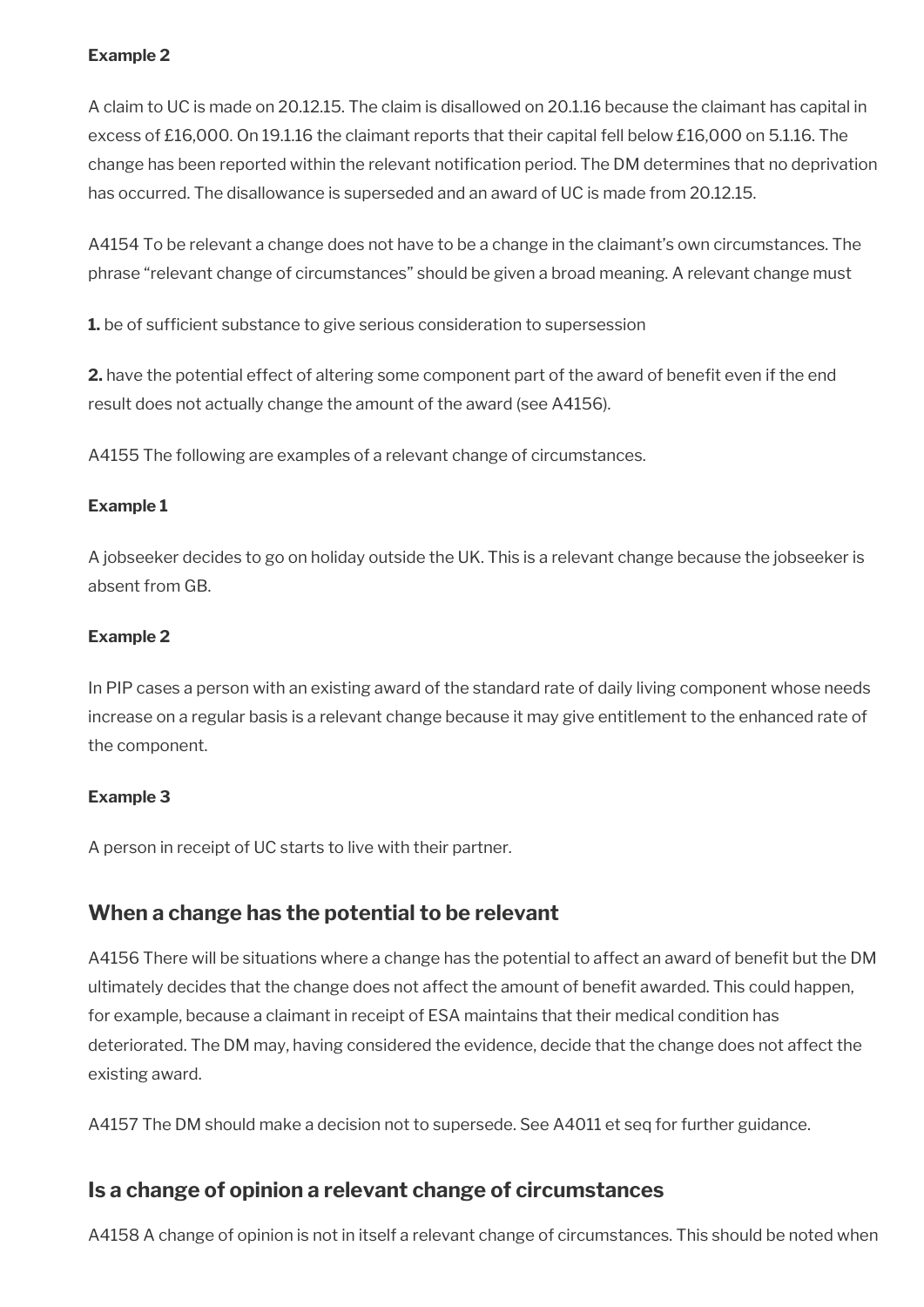a medical opinion has been obtained after a certificate has been issued by a claimant's doctor. A report containing a further medical opinion may however contain evidence of a change of circumstances, for example if a condition has been wholly cured as a matter of medical fact $^1$ .

**Note:** Where new medical evidence is received following examination by a HCP or HP or other person approved by the Secretary of State, the DM does not have to identify a change of circumstances in order to supersede. This does not apply to JSA.

#### 1 [R\(DLA\) 6/01](http://intranet.dwp.gov.uk/manual/decision-benefit/rdla-6-01)

### <span id="page-19-1"></span>**Can a change in law be a relevant change of circumstances**

A4159 A change in the law can be a relevant change of circumstances. However, where a claim has been disallowed before a change in legislation takes effect, it cannot be superseded due to a change of circumstance. This is because the claim has already been disposed of and the decision was correct under the law current at that time $^{\rm 1}$ . A fresh claim is needed.

#### 1 [R\(I\) 56/54.pdf](../file/873154/download/R%2528I%2529%252056%252F54.pdf) & [R\(A\) 4/81.pdf](../file/873151/download/R%2528A%2529%25204%252F81.pdf)

### <span id="page-19-0"></span>**Can a decision be superseded because of a future change of circumstance**

A4160 A decision may be superseded when it is expected that a relevant change of circumstances will occur on a future date $^1$ . The DM should be satisfied on the balance of probabilities that it is likely that the expected change will actually take place.

#### 1 [UC, PIP, JSA & ESA \(D&A\) Regs, reg 23\(1\)\(b\)](http://www.legislation.gov.uk/uksi/2013/381/regulation/23)

A4161 Where a decision is given for an expected change of circumstances, the DM must record that it might need to be revised $^1$  if the change

**1.** does not occur **or**

**2.** occurs on a date other than the one expected.

#### 1 [UC, PIP, JSA & ESA \(D&A\) Regs, reg 5](http://www.legislation.gov.uk/uksi/2013/381/regulation/5)

A4162 Where A4161 **1.** applies, the revised decision is that there are no grounds to supersede. Where A4161 **2.** applies, the revised decision takes account of the fresh information about the date of change and changes the effective date where appropriate.

A4163 - A4174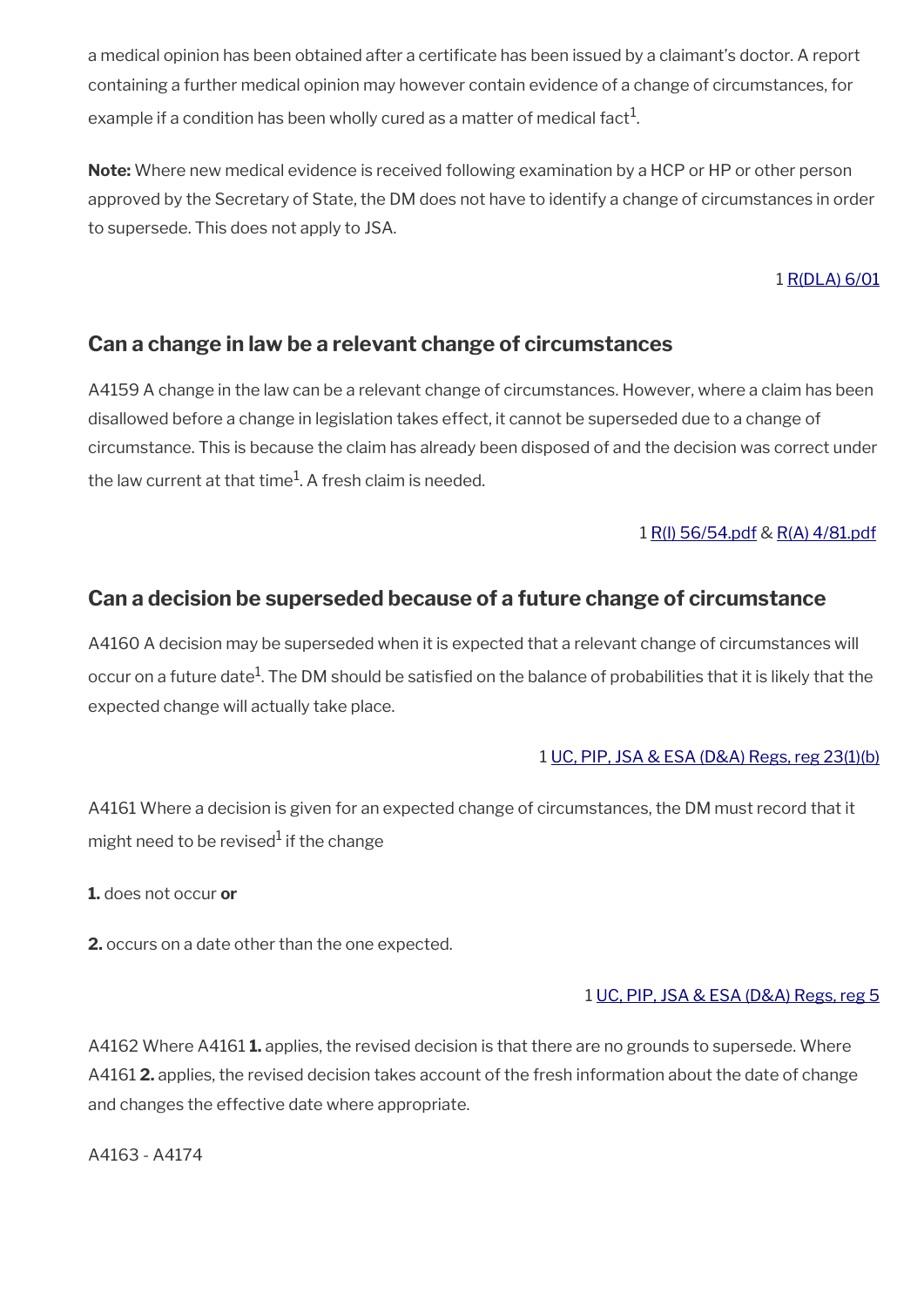### <span id="page-20-1"></span>**Supersession of advance awards**

A4175 An award on an advance claim is conditional on the claimant's circumstances on the first day of entitlement $^{\rm 1}$ . Changes of circumstances occurring and effective

**1.** after the date the claim is decided **and**

**2.** before the relevant or renewal date

can be dealt with by way of supersession where the circumstances in A4176 apply. See also ADM Chapter A3 for revision of advance awards.

#### 1 [UC, PIP, JSA & ESA \(C&P\) Regs, regs 32](http://www.legislation.gov.uk/uksi/2013/380/regulation/32)[-34;](http://www.legislation.gov.uk/uksi/2013/380/regulation/34) [R\(DLA\) 4/05](http://intranet.dwp.gov.uk/manual/decision-benefit/rdla-4-05)

#### A4176 Where

**1.** a change (either favourable or unfavourable) occurs and is notifed before the relevant or renewal date is reached **or**

**2.** a favourable change is notifed after the relevant or renewal date is reached

the DM should consider whether the award should be superseded on the grounds of a relevant change of circumstances since the decision was made $^1\!\!$ 

#### 1 [UC, PIP, JSA & ESA \(D&A\) Regs, reg 23\(1\)\(a\)](http://www.legislation.gov.uk/uksi/2013/381/regulation/23)

#### **Example**

PIP current award expires 1 August. Further claim decided 1 March, effective from 2 August. Award is for the standard rate of daily living component and standard rate of mobility component.

On 1 April the claimant gets worse and his needs change, entitling him to the enhanced rate of the daily living component. The change is reported 15 July. The DM supersedes the decision made on 1 March awarding enhanced rate daily living component from 2 August. The decision on the previous award is also superseded with effect from 1 July.

#### A4177 - A4179

### <span id="page-20-0"></span>**Supersession for closed period**

A4180 A decision awarding benefit may be superseded for a fixed period to take account of a disadvantageous change of circumstances which has already come to an end by the time it has come to the DM's attention. The supersession only replaces the original decision for that period.

A4181 The principle behind a closed period supersession relies on whether, at the end of the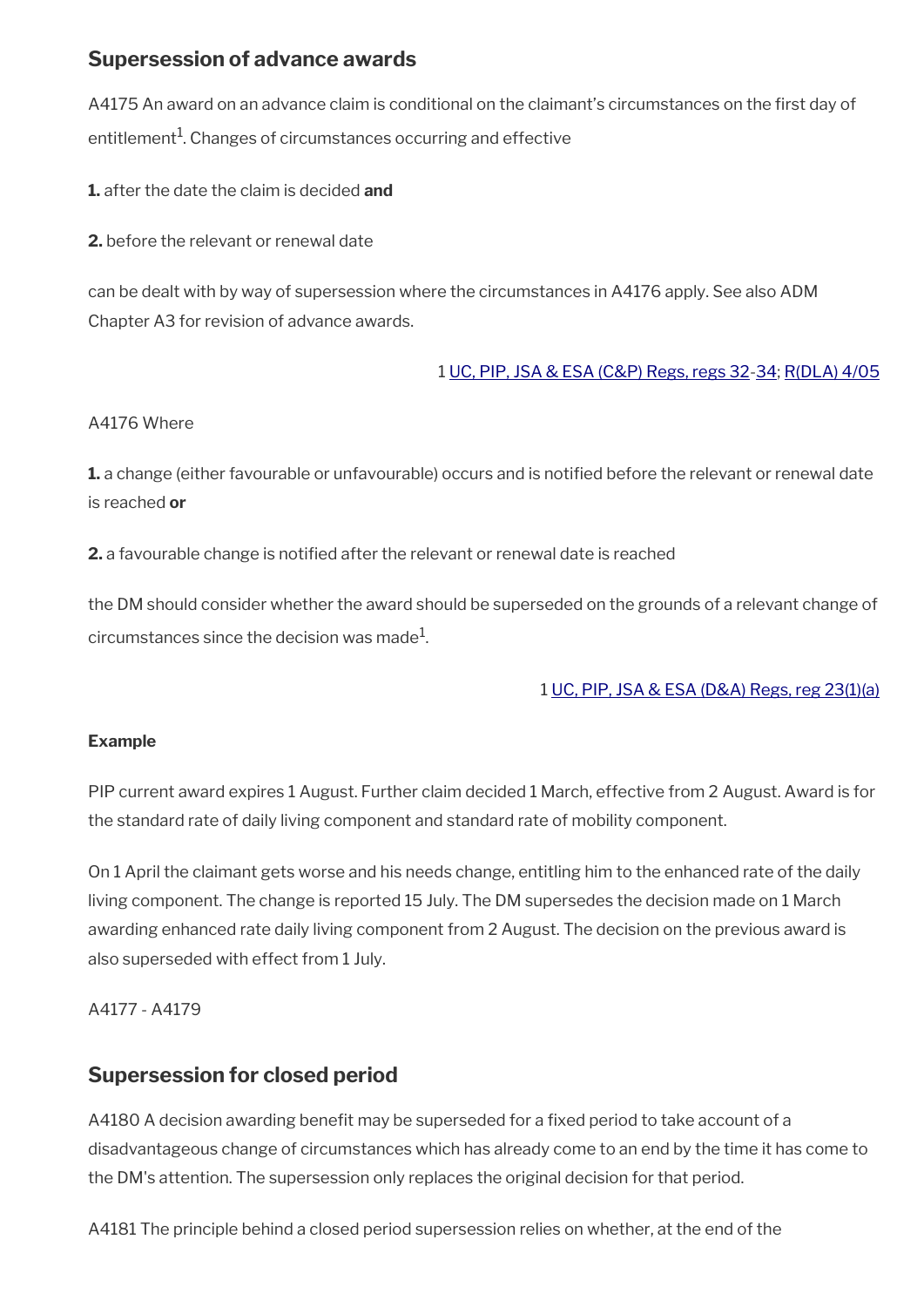disallowance, the claimant would, in the absence of a new claim, be entitled to beneft. If there is no ongoing entitlement, a closed period supersession is not appropriate and the DM should make a "from and including" disallowance decision.

#### **Example 1**

A claimant is in receipt of JSA. Following a fraud investigation, it is established that he was working on a building site for over a year. The work finished when he was laid off. The DM supersedes the awarding decision to disallow JSA for the same period. The conditions of entitlement should be determined from the first day of the fresh period of entitlement.

#### **Example 2**

A claimant is in receipt of ESA. It is later discovered that she worked for a period of more than 12 weeks which she didn't report until a few months later. The DM determines that had a new claim been made when the claimant ceased work, the conditions of entitlement would not have been satisfed. This means that a closed period supersession would not be appropriate and ESA should be terminated from the frst day that the conditions of entitlement were no longer met.

A4182 - A4189

### <span id="page-21-0"></span>**Relinquishment of benefit**

A4190 A claimant may decide that they do not want entitlement to benefit to continue for example where the amount of benefit is small. The request should be treated as an application for supersession.

A4191 The claimant may ask not to receive payment of benefit while underlying entitlement continues. The DM should refuse to supersede following such a request. This is because if entitlement exists, the Secretary of State has an obligation to pay benefit in accordance with an award.

#### **Effectiveness of the relinquishment**

A4192 The DM should investigate to ensure that the claimant's relinquishment is a genuine statement of intention, and the consequences explained where appropriate.

A4193 A request to surrender benefit might not be effective where

**1.** the claimant is vulnerable or incapable of deciding their affairs and there is no appointee **or**

**2.** the withdrawal is made as a result of threatening or overbearing behaviour, deception or similar improper behaviour.

A4194 Where the DM is not satisfed that the claimant

**1.** made the request freely **and**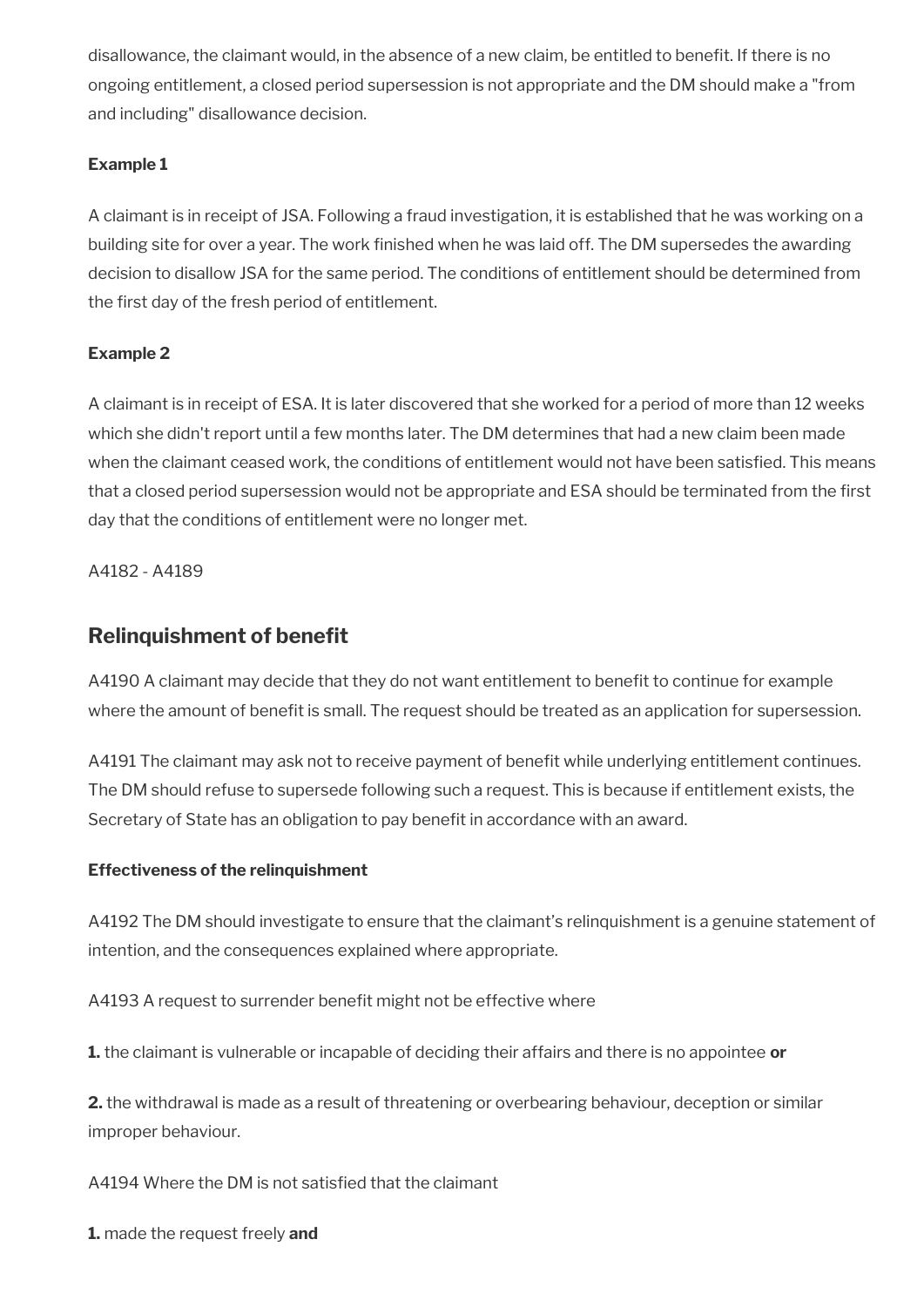#### **2.** is capable of fully understanding the implications

the request should be refused. The DM should make a decision that the awarding decision is not superseded (see A4035 - A4041).

#### A4195 Where

**1.** the claimant has been advised of the consequences **and**

- **2.** the request is genuine **and**
- **3.** A4193 does not apply

the DM should end entitlement accordingly.

A4196 Once entitlement has been ended as in A4199 - A4201, a further claim is required if the claimant wishes to receive the benefit again. A change of mind about relinquishment is not grounds for revision, because it was not a fact in existence at the time the original decision was made.

A4197 The decision ending entitlement can be revised within the application period if it is established that the original request to surrender entitlement was not effective as in A4193. Where the application is made outside the time limits, the DM should consider whether to revise for official error. See ADM Chapter A3 for advice on revision.

A4198 If ending entitlement was not in their best interests, and a further claim is made, the DM has no authority to fix a date of claim to cover a period when the claimant was not entitled. The normal rules about the prescribed time for claiming still apply (see ADM Chapter A2). For example, a person who reclaims ESA two months after surrendering an award can be entitled from the day following the end of that award.

#### **Ending entitlement**

A4199 Where a claimant no longer wishes to receive a benefit, and the DM accepts that the request is effective, the DM should supersede the awarding decision on a relevant change of circumstances $^{\rm 1}$ , and terminate the award. The claimant has the right of appeal. The supersession ends entitlement to, as well as payability of, benefit, because the award has come to an end with the withdrawal of consent.

#### 1 [SS Act 98, s 10;](http://www.legislation.gov.uk/ukpga/1998/14/contents) [UC, PIP, JSA & ESA \(D&A\) Regs, reg 23\(1\)\(a\)](http://www.legislation.gov.uk/uksi/2013/381/regulation/23)

A4200 The relevant change is that the claimant no longer consents to be entitled to receive the beneft, or no longer wishes it to be payable. The date of the change is

**1.** the date specifed by the claimant where appropriate **or**

**2.** the frst pay day following the date of the application **or**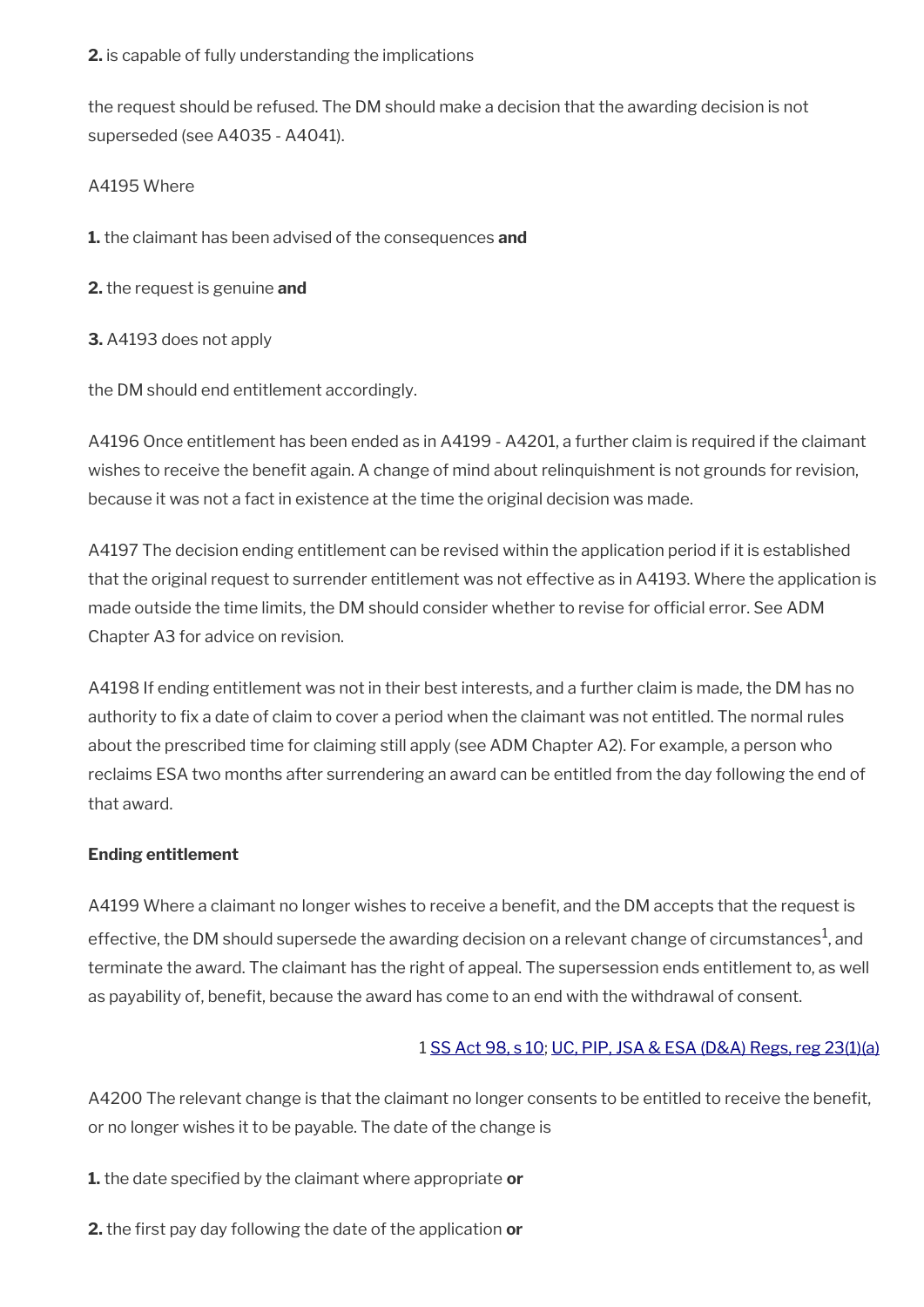**3.** the first pay day following the date the decision is made, where benefit continues to be paid after the application is made and is not returned **or**

**4.** for UC cases, the first day of the assessment period in which the decision is made.

Note: The claimant cannot surrender benefit for a past period.

#### **Example**

A claimant is in receipt of UC. They start work which has the effect of reducing the amount of UC to £1 for each assessment period. The claimant writes to say that they no longer wish to receive UC. The DM accepts that the relinquishment is genuine. The decision awarding UC is superseded on a relevant change of circumstances to end entitlement, effective from the frst day of the assessment period in which the decision is made.

<code>A4201</code> For guidance on the effective date of the supersession $^1$ , see <code>A4223</code> et seq. DMs should note that although some changes of circumstances must be notified in writing<sup>2</sup>, an application for supersession can be made orally or in writing.

#### 1 [SS Act 98, s 10\(5](http://www.legislation.gov.uk/ukpga/1998/14/contents)); [UC, PIP, JSA & ESA \(D&A\) Regs, Sch 1;](http://www.legislation.gov.uk/uksi/2013/381/schedule/1) 2 [UC, PIP, JSA & ESA \(C&P\) Regs, reg 38](http://www.legislation.gov.uk/uksi/2013/380/regulation/38)

**Note:** An award of benefit cannot be surrendered in part.

A4202 - A4204

### <span id="page-23-0"></span>**Death of claimant**

A4205 The death of the claimant is a relevant change of circumstances affecting entitlement to beneft. In the majority of cases, there is no requirement for an awarding decision to be superseded so as to end entitlement. However, where there is an overpayment of benefit as a result of late notification of the death, the awarding decision must be superseded before the DM can consider whether the overpayment is recoverable $^{\rm 1}$ .

**Note 1:** See ADM Chapter D1 for guidance on overpayment decision making.

**Note 2:** See ADM Chapter A2 regarding how death impacts awards of UC in certain circumstances.

1 [SS A Act 92, s 71\(5A](http://www.legislation.gov.uk/ukpga/1992/5/contents)); [SS Act 98, s 10\(1\)](http://www.legislation.gov.uk/ukpga/1998/14/contents)

A4206 - A4219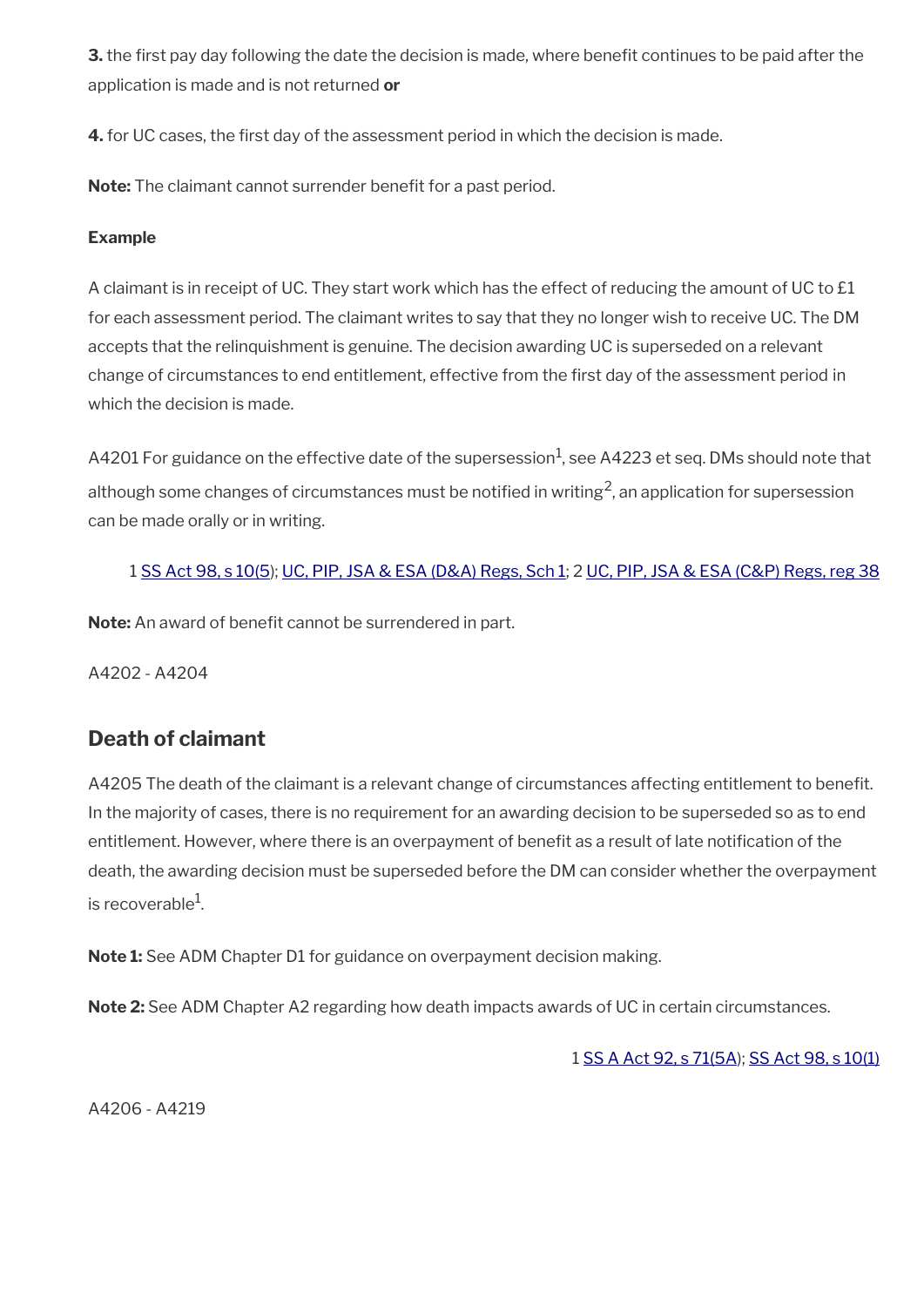# **Notifcation of changes A4220 - A4299**

[Introduction](#page-6-1) A4220

[Notifcation of a change of circumstances](#page-24-1) A4221 - A4224

[Categories of people who can notify the change](#page-24-0) A4153225

Method of notification A4226

[Where to notify a change of circumstances](#page-25-0) A4227 - A4239

[UC Childcare Costs](#page-26-1) A4240

[UC – Severely Disabled Person Caring Responsibility](#page-26-0) A4241 - A4299

### **Introduction**

A4220 **[\[See Memo ADM 07-22](https://intranet.dwp.gov.uk/manual/advice-decision-making-adm/07-22-adult-disability-payment-uc-esa-ns-jsa-ns)]** The process of supersession on a change of circumstances is closely linked to the legal requirement that certain changes be notified to the Secretary of State.

### <span id="page-24-1"></span>**Notifcation of a change of circumstances**

A4221 Beneficiaries and every person by whom, or on whose behalf, sums by way of benefit are receivable are required $^1$  to notify the Secretary of State of any change of circumstance which they might reasonably be expected to know might affect

- **1.** continuing entitlement to benefit or
- **2.** the amount of benefit awarded or
- **3.** the payment of benefit

as soon as reasonably practicable after the change occurs. In addition there may be benefit specific rules requiring changes to be notified.

1 [UC, PIP, JSA & ESA \(C&P\) Regs, reg 38](http://www.legislation.gov.uk/uksi/2013/380/regulation/38)

A4222 - A4224

# <span id="page-24-0"></span>**Categories of people who can notify the change**

A4225 A change of circumstances can be notified by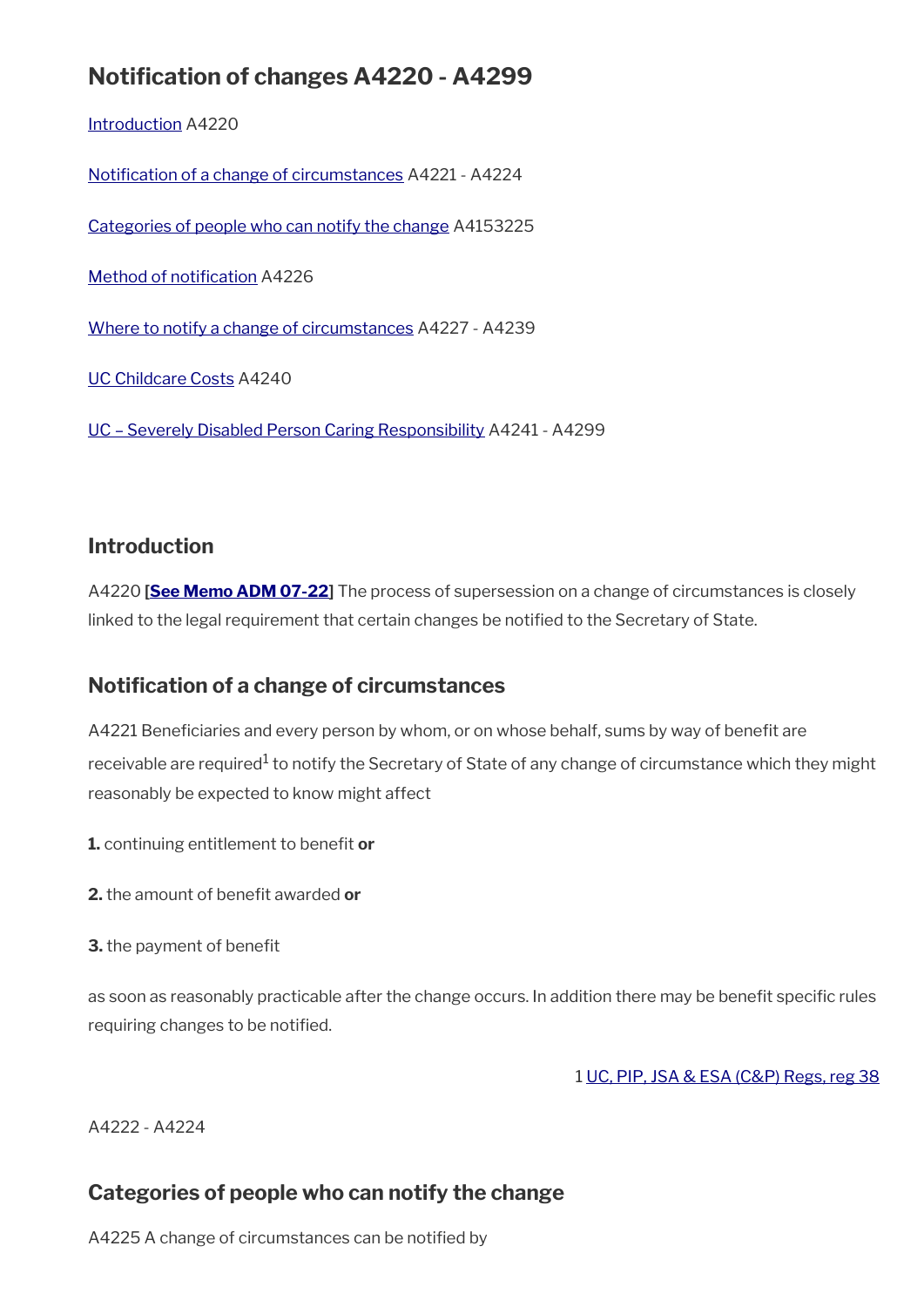**1.** the claimant

**2.** the appointee

**3.** any person who is an authorised representative for the claimant

**4.** a representative or agent of the Secretary of State

**5.** in overseas cases, social security authorities of EC countries, or other countries that have reciprocal arrangements with the UK.

**Note:** This list is not exhaustive. The legislation does not specify who may apply for supersession on a change of circumstances.

### <span id="page-25-1"></span>**Method of notifcation**

A4226 Notification of the changes set out in A4221 must be made $^1$  to an appropriate office

**1.** in writing (including electronic communications where appropriate) or by telephone (unless it is determined that notice must be given in a particular way or to accept notice other than in writing or telephone) **or**

**2.** in writing if in any class of case written notice is required (unless it is determined to accept notice given otherwise than in writing).

**Note:** this does not apply to JSA, which has its own rules<sup>2</sup> concerning reporting changes.

#### 1 [UC, PIP, JSA & ESA \(C&P\) Regs, reg 38\(5](http://www.legislation.gov.uk/uksi/2013/380/regulation/38)); 2 [JSA Regs 13, reg 31](http://www.legislation.gov.uk/uksi/2013/378/regulation/31)

#### <span id="page-25-0"></span>**Where to notify a change of circumstances**

A4227 A change of circumstances should be notified to an appropriate office $^{\rm 1}$ . An appropriate office is

**1.** in cases where a person is authorised or required to use electronic communications, an address where electronic communications may be sent

#### **2.** a DWP office or

**3.** any other place as may be designated (including a postal address).

**Note:** Where a notification is received in a different office of the DWP, and is forwarded to and received by the appropriate office, it should be treated as received in the appropriate office on the date of receipt in the different office. But see [ADM Chapter D1](http://intranet.dwp.gov.uk/manual/advice-decision-making-adm/adm-chapter-d1-overpayments-recoverability-adjustments-civil-penalties-and-recoupment-%E2%80%93-uc-jsa) in overpayment cases.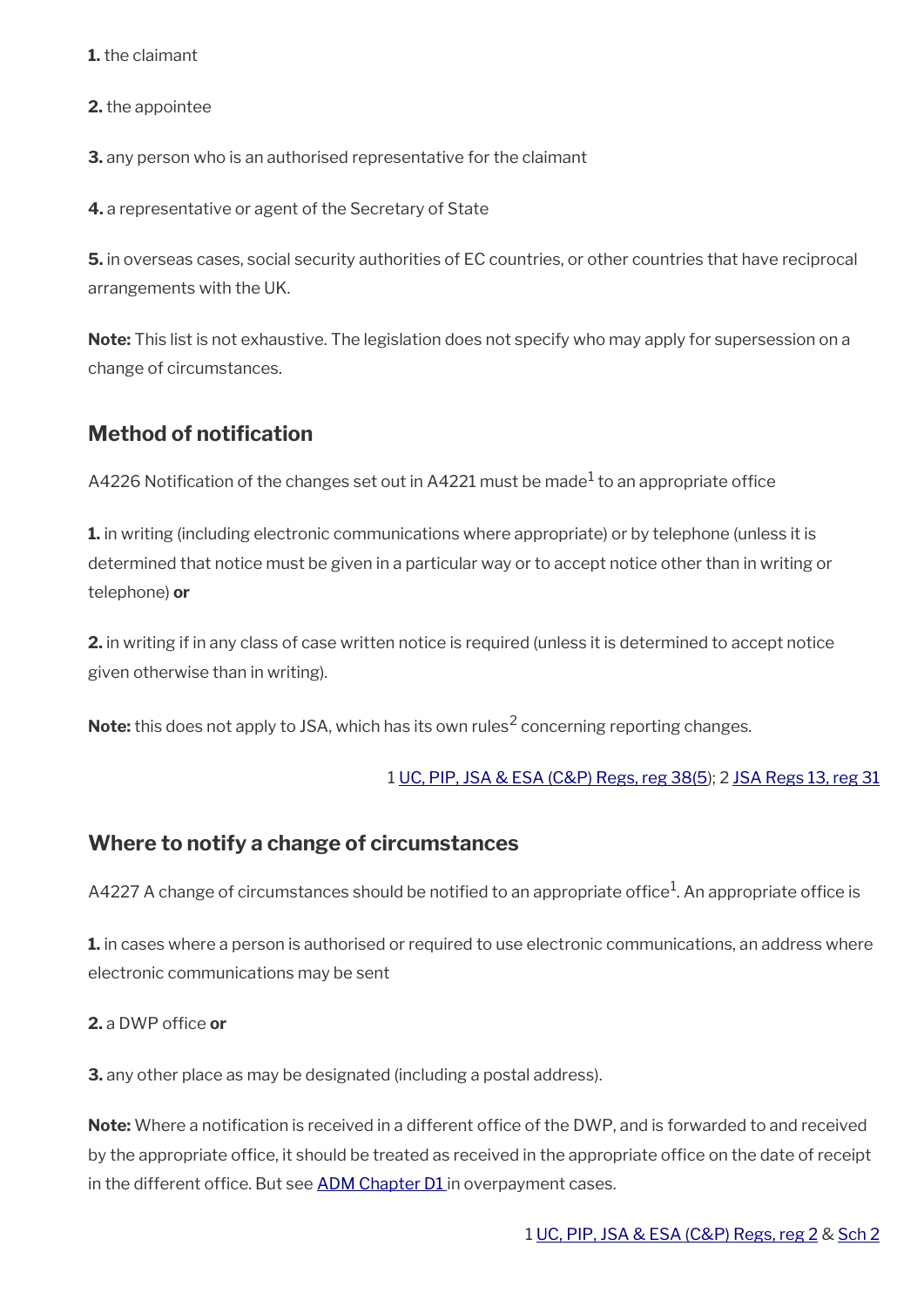A4228 In the case of a birth or death, the duty to notify<sup>1</sup> may be discharged by notifying the Secretary of State, as soon as reasonably practicable, by personal attendance at an office specified by

#### **1.** an LA**or**

**2.** a county council in England

that the Secretary of State has agreed may facilitate such notifications

#### 1 [UC, PIP, JSA & ESA \(C&P\) Regs, reg 39\(a](http://www.legislation.gov.uk/uksi/2013/380/regulation/39))

A4229 In the case of a death only, the duty to notify<sup>1</sup> may be alternatively discharged by telephone to a telephone number specifed for that purpose by the Secretary of State.

#### 1 [UC, PIP, JSA & ESA \(C&P\) Regs, reg 39\(b\)](http://www.legislation.gov.uk/uksi/2013/380/regulation/39)

A4230 - A4239

### <span id="page-26-1"></span>**UC Childcare Costs**

A4240 Where a claimant is in receipt of UC childcare costs then a person providing relevant childcare<sup>1</sup> must provide such certifcates, documents, information or evidence in connection with the award, or any question arising out of it. This must be supplied within a month or such longer period as may be considered reasonable<sup>2</sup>. See <u>ADM Chapter F7</u> for when the childcare costs condition is satisfied.

#### 1 [UC Regs, reg 33](http://www.legislation.gov.uk/uksi/2013/376/regulation/33) & [35](http://www.legislation.gov.uk/uksi/2013/376/regulation/35); 2 [UC, PIP, JSA & ESA \(C&P\) Regs, reg 38\(7\)](http://www.legislation.gov.uk/uksi/2013/380/regulation/38)

### <span id="page-26-0"></span>**UC – Severely Disabled Person Caring Responsibility**

A4241 Some UC claimants may be in receipt of a carer element $^1$  in respect of the fact that they have regular and substantial caring responsibilities for a severely disabled person. The severely disabled person may be required to furnish a signed declaration to confrm the details which have been given by the claimant<sup>2</sup>.

1 [UC Regs, reg 29;](http://www.legislation.gov.uk/uksi/2013/376/regulation/29) 2 [UC, PIP, JSA & ESA \(C&P\) Regs, reg 38\(8\)](http://www.legislation.gov.uk/uksi/2013/380/regulation/38)

A4242 - A4299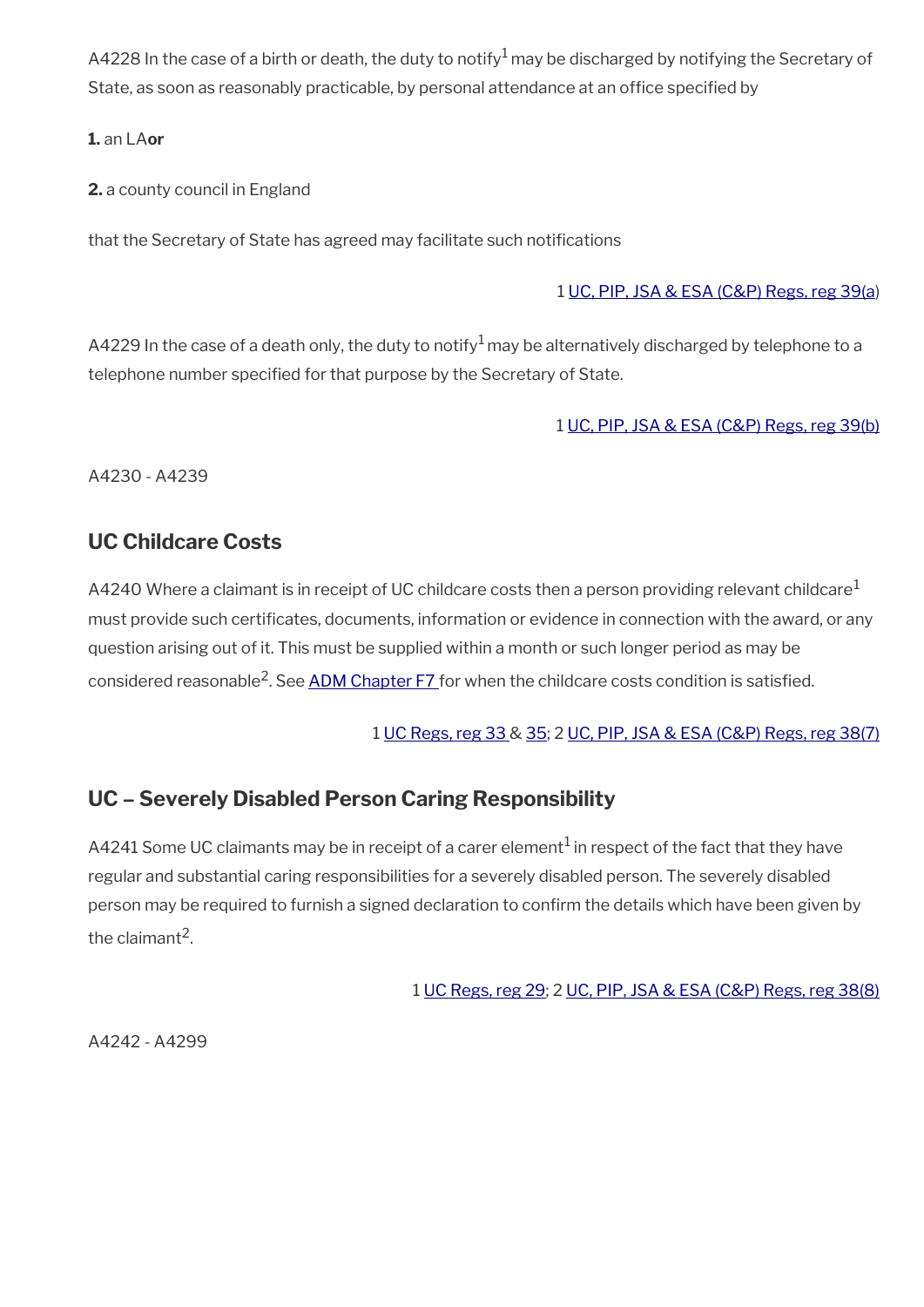# **Supersession on a change of circumstances - effective dates A4300 - A4349**

[Introduction](#page-6-1) A4300

[Time limits](#page-27-0) A4301 - A4309

[Late notifcation of change of circumstances](#page-28-0) A4310 - A4319

[Meaning of special circumstances](#page-29-1) A4320

[Deciding whether it is reasonable to grant the extension of time](#page-29-0) A4321 - A4349

### **Introduction**

A4300 The effective date of a supersession on a change of circumstances depends upon whether the result of the supersession would be advantageous or disadvantageous to the claimant and whether the change has been notifed within certain time limits. A4301 describes the general rule. However, these paragraphs should be read together with any of the special rules relating to specifc benefts.

### <span id="page-27-0"></span>**Time limits**

A4301 The general rule is that an advantageous change of circumstances is to be notifed within one month of the date the change occurred. For UC it should be noted that the change should be notifed in the assessment period in which the change occurs.

A4302 The relevant notification period is, for UC the assessment period in which the change occurs and for ESA, JSA and PIP a period of one month, beginning with the date on which the change of circumstances occurred $^{\rm 1}$ .

**Note:** The DM should exercise discretion in cases where a UC claimant notifes a change promptly but it is received in the next assessment period.

#### 1 [UC, PIP, JSA & ESA \(D&A\) Regs, reg 36\(9\)](http://www.legislation.gov.uk/uksi/2013/381/regulation/36)

#### **Example**

Cornelius has an assessment period that starts on the 13th of each month and ends on the 12th of the following month. A change in his circumstances occurs on the 10th of January and he notifes the Department by post. The post is not received until the 14th of January. The DM exercises discretion and supersedes the award of UC from the 13th December.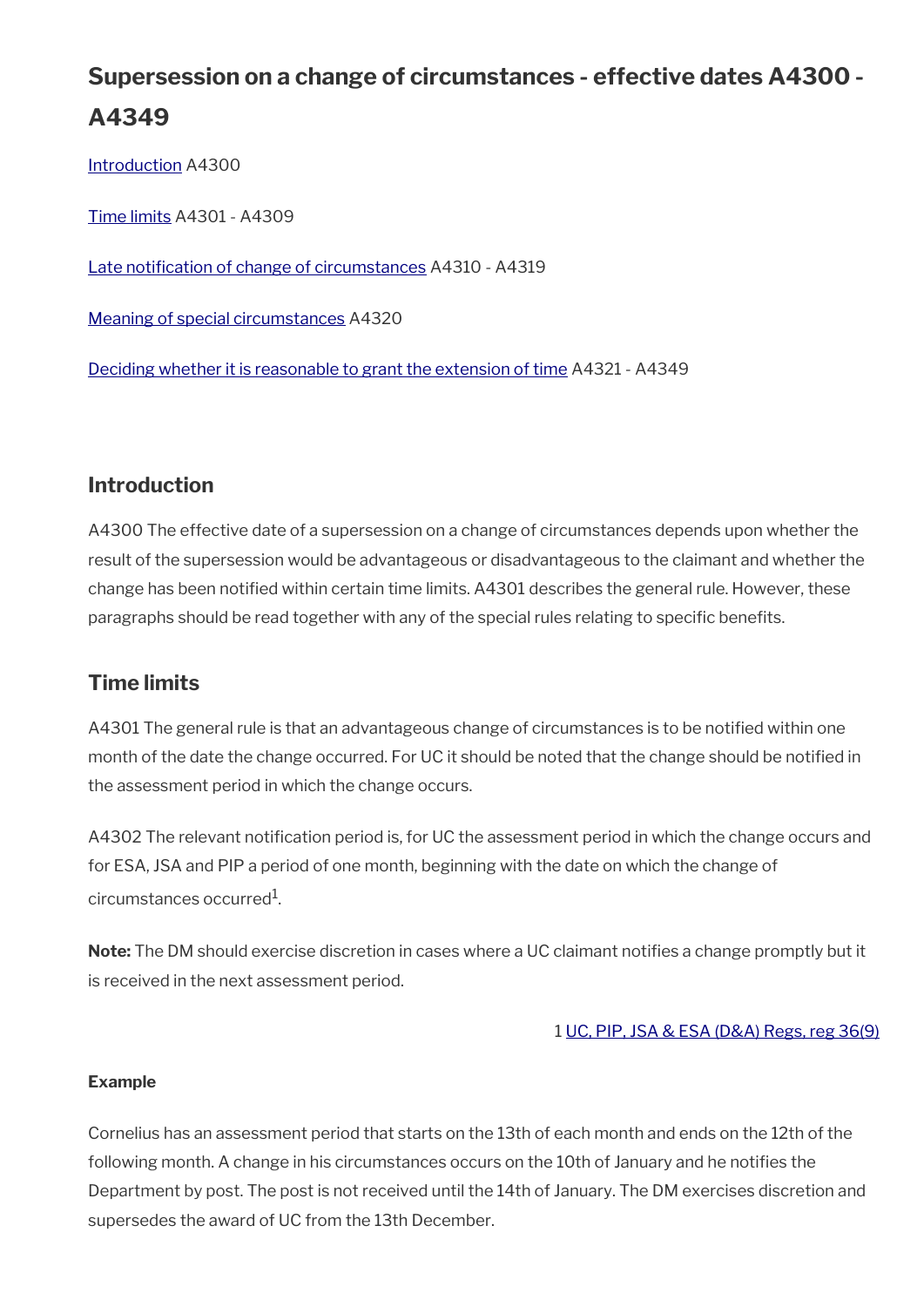### <span id="page-28-0"></span>**Late notifcation of change of circumstances**

A4310 The time limit for notifying a change of circumstances can be extended provided all of the five conditions at A4311 to A4315 are satisfied $^{\rm 1}$ .

#### 1 [UC, PIP, JSA & ESA \(D&A\) Regs, reg 36\(1\)](http://www.legislation.gov.uk/uksi/2013/381/regulation/36)

A4311 The first condition is that an application for an extension of time is made at an appropriate office $^1\!$ 

1 [UC, PIP, JSA & ESA \(D&A\) Regs, reg 36\(2\)](http://www.legislation.gov.uk/uksi/2013/381/regulation/36)

A4312 The second condition is that the application must<sup>1</sup>

**1.** contain details of the relevant change of circumstances **and**

**2.** include the reasons for the failure to notify the change on an earlier date **and**

**3.** be made within 13 months of the date the change occurred **or**

**4.** for PIP<sup>2</sup>, be made within 13 months of the date on which the applicant first satisfied the conditions of entitlement to the particular rate of benefit

#### 1 [UC, PIP, JSA & ESA \(D&A\) Regs, reg 36\(3\)](http://www.legislation.gov.uk/uksi/2013/381/regulation/36); 2 [Sch 1, part 2, para 14](http://www.legislation.gov.uk/uksi/2013/381/schedule/1)

A4313 The third condition is that it is reasonable to grant the application $^1\!$ 

#### 1 [UC, PIP, JSA & ESA \(D&A\) Regs, reg 36\(4\)](http://www.legislation.gov.uk/uksi/2013/381/regulation/36)

A4314 The fourth condition is that the notified change is relevant to the decision to be superseded  $^{\rm 1}$ .

1 [UC, PIP, JSA & ESA \(D&A\) Regs, reg 36\(5\)](http://www.legislation.gov.uk/uksi/2013/381/regulation/36)

A4315 The fifth condition $^{\rm 1}$  is that

**1.** special circumstances are relevant to the application **and**

**2.** as a result of those special circumstances it was not practicable for the applicant to notify the change of circumstances within the relevant notifcation period.

1 [UC, PIP, JSA & ESA \(D&A\) Regs, reg 36\(6\)](http://www.legislation.gov.uk/uksi/2013/381/regulation/36)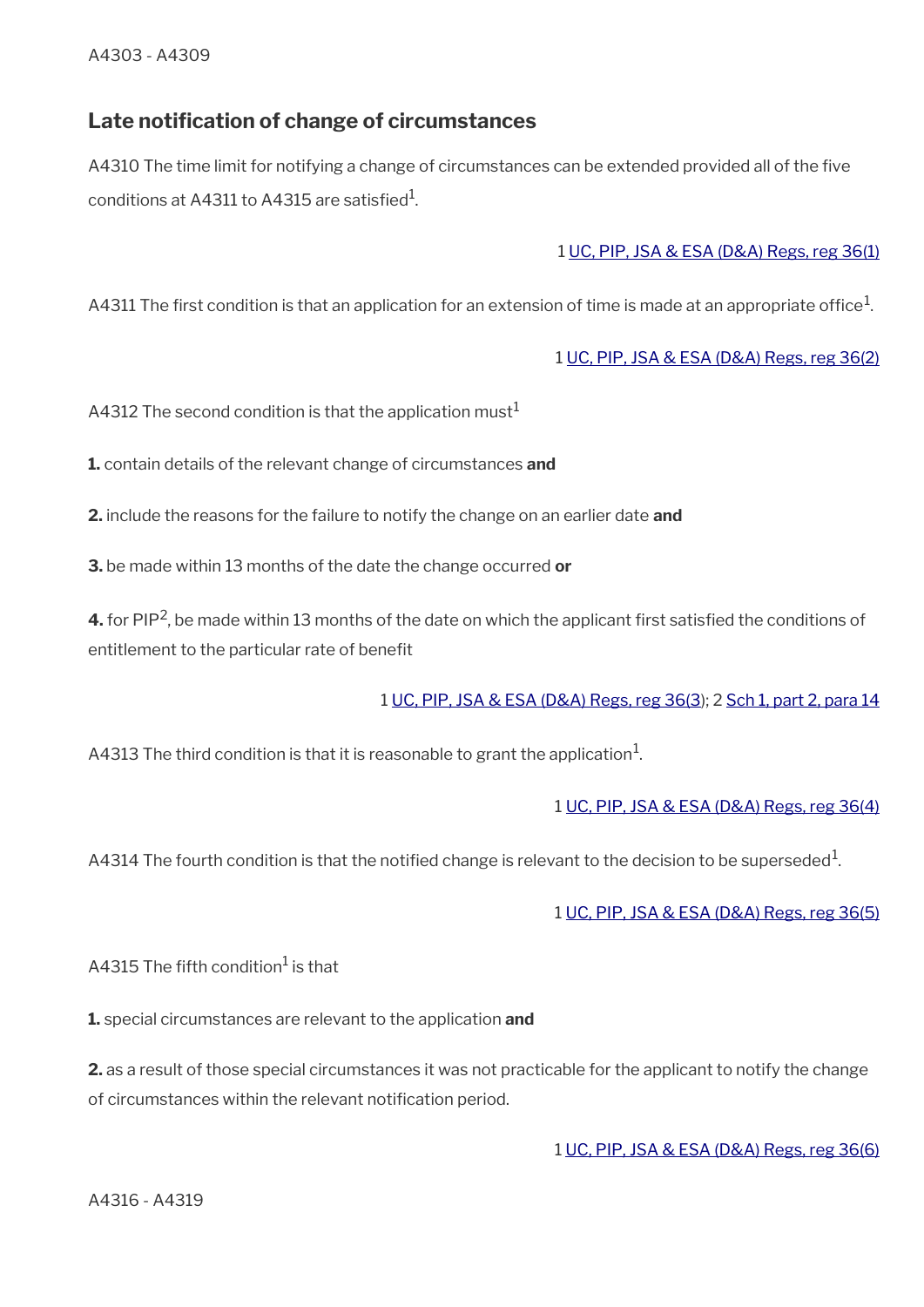### <span id="page-29-1"></span>**Meaning of special circumstances**

A4320 The phrase "special circumstances" is not defined in legislation. It can include factors such as

**1.** the claimant, or the claimant's partner or dependant has died or suffered a serious illness

**2.** the claimant is not resident in the UK

**3.** normal postal services have been disrupted

This list is not exhaustive and each application must be treated on its merits.

### <span id="page-29-0"></span>**Deciding whether it is reasonable to grant the extension of time**

A4321 The DM must have regard to the principle that the greater amount of time that has lapsed between the time limit for notifying the change and the date of application the more compelling should be the special circumstances on which the application is based<sup>1</sup>. The DM must take **no** account of the fact<sup>2</sup>

**1.** that the applicant or any person acting for them was ignorant of or misunderstood the law applicable to their case (including the time limit for reporting changes of circumstance as set out in A4301) **or**

**2.** that a UT or a court has taken a different view of the law from that which was previously understood and applied.

#### 1 [UC, PIP, JSA & ESA \(D&A\) Regs, reg 36\(7\)\(a\);](http://www.legislation.gov.uk/uksi/2013/381/regulation/36) 2 [reg 36\(7\)\(b\)](http://www.legislation.gov.uk/uksi/2013/381/regulation/36) & [36\(7\)\(c\)](http://www.legislation.gov.uk/uksi/2013/381/regulation/36)

A4322 An application which has been refused cannot be renewed $^{\rm 1}$ .

#### 1 [UC, PIP, JSA & ESA \(D&A\) Regs, reg 36\(8\)](http://www.legislation.gov.uk/uksi/2013/381/regulation/36)

#### **Example**

A claimant has been in receipt of UC from 18.11.19 and so her frst AP was from 18.11.19 to 17.12.19. A relevant change of circumstances occurred on 21.1.20 meaning that her award should increase. The change should have been notifed within the AP in which it occurred but it was not notifed until 14.4.20. The DM can consider extending the time to give notice of the change as the notification is within 13 months of the date of change (the latest date being 21.2.21). If the DM determines that they can extend the time, the effective date of the supersession decision is 18.1.20 which is the frst day of the AP in which the change occurred. If the DM determines that they cannot extend the time, the effective date of the supersession decision is 18.3.20, the frst day of the AP in which the notifcation was made.

A4323 - A4349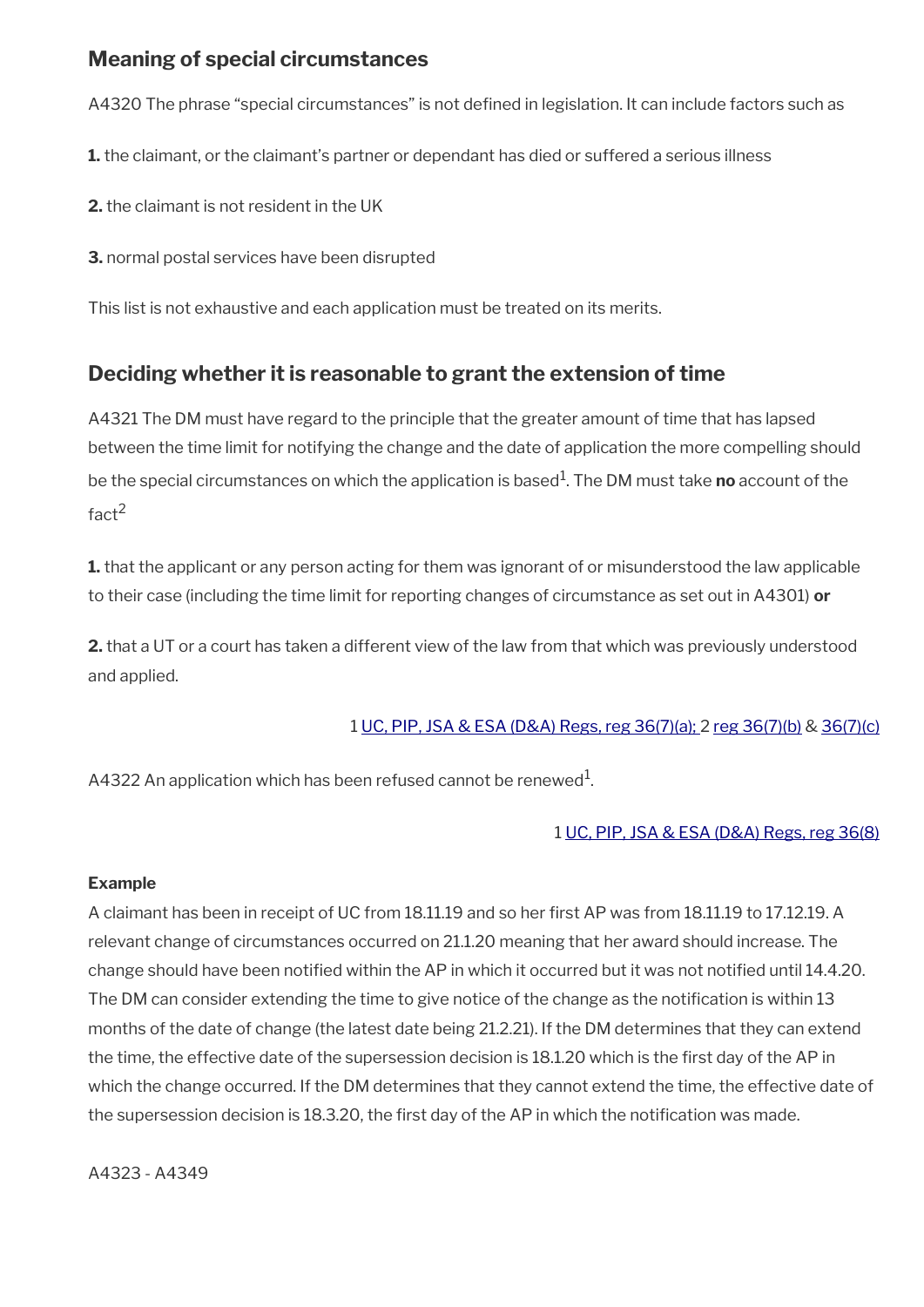# **Decisions advantageous to the claimant A4350 - A4369**

[Introduction](#page-6-1) A4350

[Effective dates when changes notifed within the time limits](#page-31-1) A4351

[Change notifed outside the time limits](#page-31-0) A4352 - A4353

Award of other benefits A4354 - A4359

[UC](#page-32-0) A4360 - A4361

[DM's own initiative](#page-34-0) A4365 - A4369

### **Introduction**

A4350 Decisions which are advantageous to the claimant include those where

**1.** the amount of benefit is increased, or is awarded for a longer period<sup>1</sup>or

**2.** the amount of benefit in payment would be increased but for the application of a provision in the law<sup>2</sup> restricting or suspending payment of a beneft or disqualifying a claimant from receiving beneft **or**

**3.** a denial or disqualification for receiving benefit is lifted whether in whole or in part (a partial lifting of a disqualifcation would include, for example, where the period of a JSA sanction is reduced in length)3**or** 

**4.** a decision to pay benefit to a third party is reversed<sup>4</sup>or

**5.** an overpayment is not recoverable or the amount recoverable is reduced<sup>5</sup>or

 $6.$  the claimant gains financially  $^6$ .

**Note:** See ADM Chapter D1 for guidance on overpayment decision making.

1 [UC, PIP, JSA & ESA \(D&A\) Regs, reg 52\(5\)\(a](http://www.legislation.gov.uk/uksi/2013/381/regulation/52)); 2 [reg 52\(5\)\(b\);](http://www.legislation.gov.uk/uksi/2013/381/regulation/52) 3 [reg 52\(5\)\(c](http://www.legislation.gov.uk/uksi/2013/381/regulation/52)); 4 [reg 52\(5\)\(d\)](http://www.legislation.gov.uk/uksi/2013/381/regulation/52); 5 [reg 52\(5\)\(e\)](http://www.legislation.gov.uk/uksi/2013/381/regulation/52); 6 [reg 52\(5\)\(f\)](http://www.legislation.gov.uk/uksi/2013/381/regulation/52)

#### **Example**

Anna is in receipt of UC. Her assessment period runs from 16th of the month to 15th of the following month. She rings up on Saturday 16th February to notify a change of circumstances. The office is closed. She rings up again on Monday 18th February. The DM supersedes the award of UC from 16th January.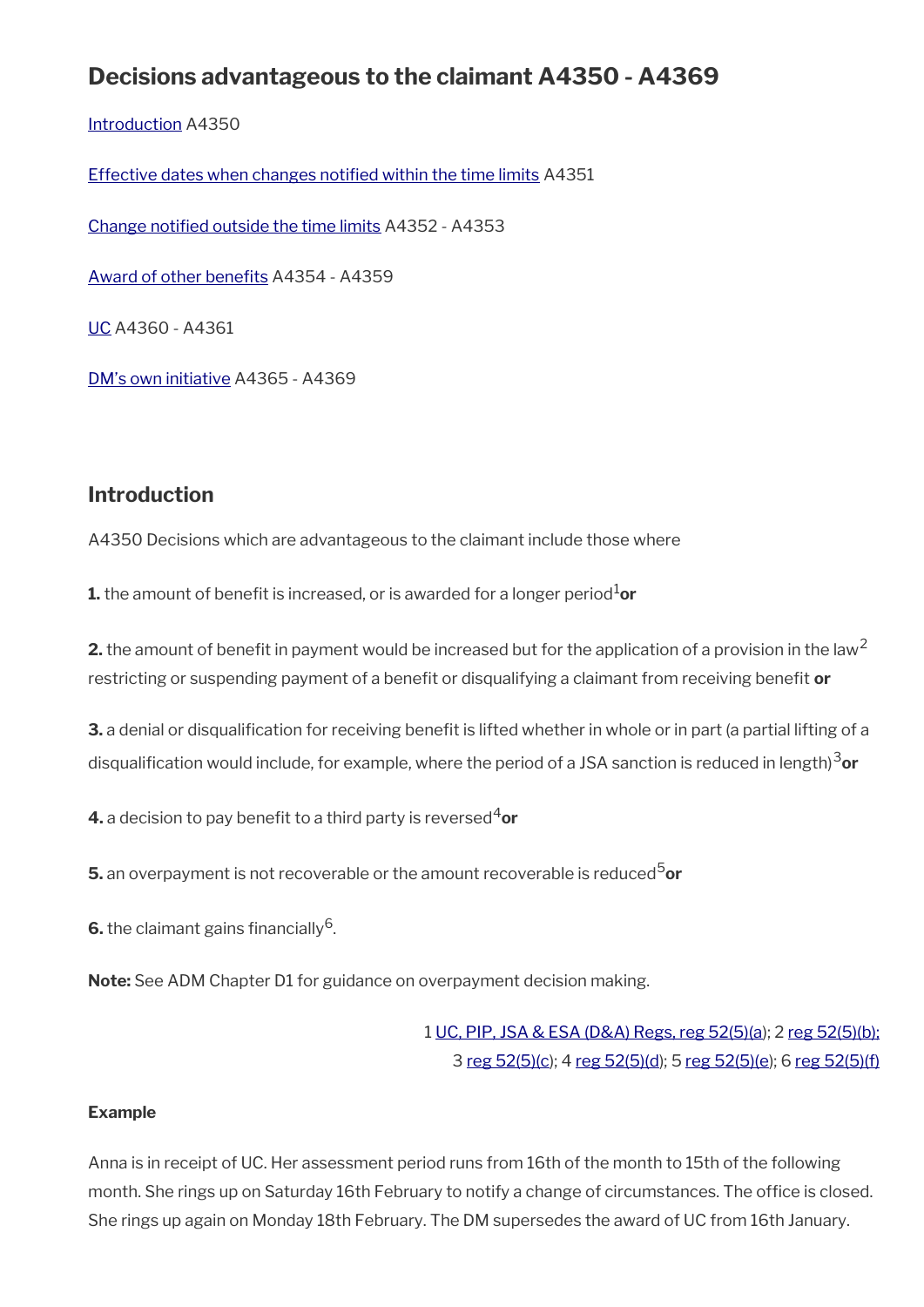### <span id="page-31-1"></span>**Effective dates when changes notifed within the time limits**

A4351 Where an appropriate office is notified of an advantageous change of circumstances within the relevant notification period or within such longer period as may be allowed under A4310 - A4315, the effective date of the supersession will be

 ${\bf 1.}$  for ESA and JSA<sup>1</sup>, the first day of the benefit week in which the change occurs or is expected to occur

**2.** for PIP<sup>2</sup>, the day on which the change occurs or is expected to occur

**3.** for UC<sup>3</sup>, the first day of the assessment period in which the change occurs or is expected to occur

**Note:** See A4353 for PIP cases where the change relates to entitlement to a particular rate.

1 [UC, PIP, JSA & ESA \(D&A\) Regs, Sch 1, part 1, para 1](http://www.legislation.gov.uk/uksi/2013/381/schedule/1); 2 [Sch 1, part 2, para 12](http://www.legislation.gov.uk/uksi/2013/381/schedule/1); 3 [Sch 1, part 3, para 20](http://www.legislation.gov.uk/uksi/2013/381/schedule/1)

#### **Example**

David is in receipt of UC. His assessment period runs from the 17th of the month to the 16th of the following month. He notifies the Department on the 1<sup>st</sup> of December that from the 25th of November he started to care for his elderly mother. The DM determines that David is caring for his mother on a regular and substantial basis. The award of UC is superseded to include the carer element from the 17th of November.

### <span id="page-31-0"></span>**Change notifed outside the time limits**

A4352 Where an advantageous change of circumstances is notifed later than one month after it occurred, or for UC after the end of the assessment period in which the change occurred (or such longer period as the DM may have allowed under A4310 - A4315) then the effective date of the supersession will be

**1.** for ESA and JSA<sup>1,</sup> from the beginning of the benefit week in which the notification was made

**2.** for PIP<sup>2</sup>, from the date of notification of the change (but see A4353)

**3.** for UC<sup>3,</sup> from the first day of the AP in which the notification was made (but see A4360 - A4361)

#### 1 [UC, PIP, JSA & ESA \(D&A\) Regs Sch 1, part 1, para 6](http://www.legislation.gov.uk/uksi/2013/381/schedule/1); 2 [Sch 1, part 2, para 14](http://www.legislation.gov.uk/uksi/2013/381/schedule/1); 3 [Sch 1, part 3, para 21](http://www.legislation.gov.uk/uksi/2013/381/schedule/1)

A4353 In the case of PIP<sup>1</sup>,

**1.** where the change is relevant to entitlement to a particular rate **and**

**2.** the claimant notifies an appropriate office of the change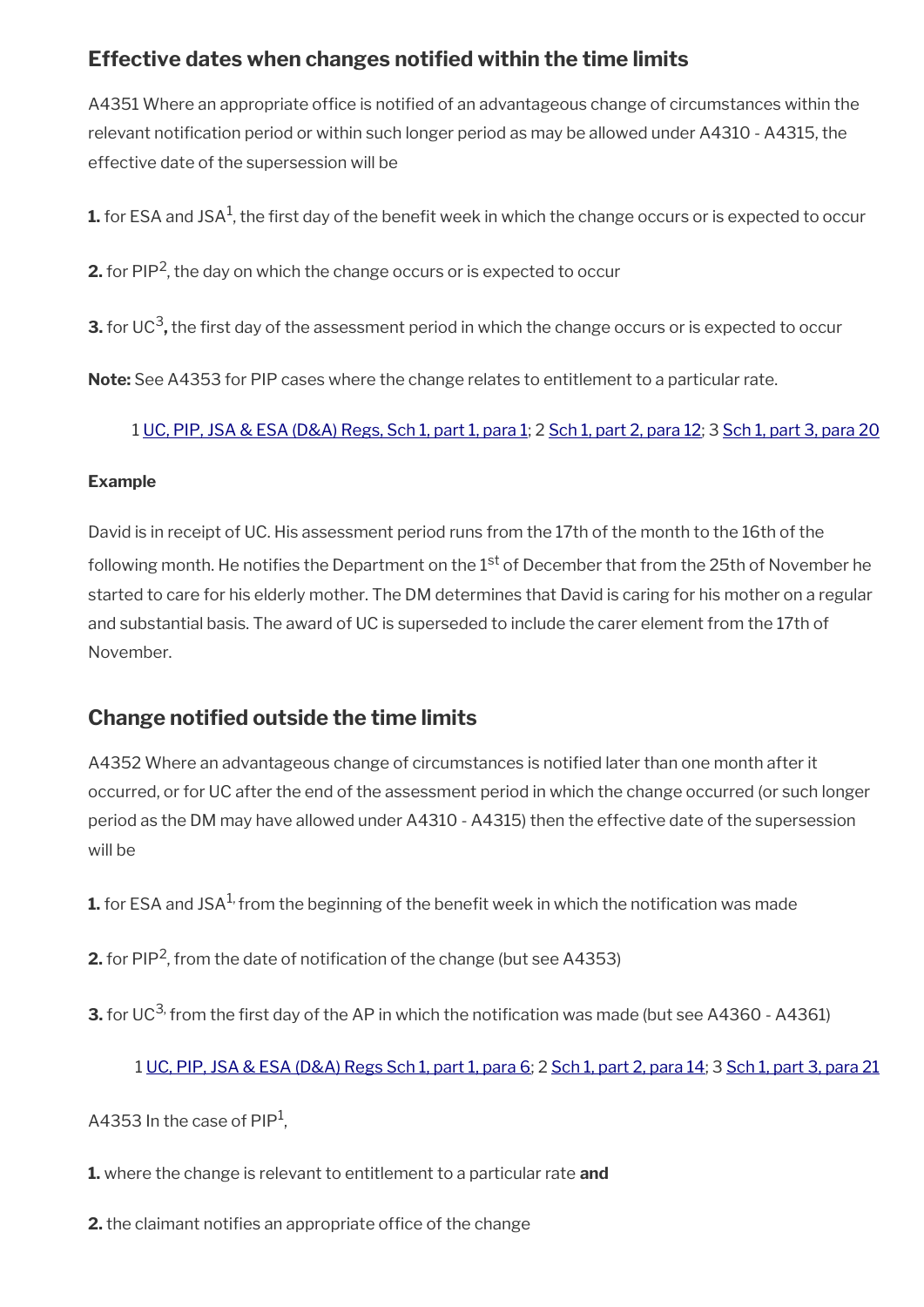**2.1** no later than one month after the date on which they first satisfied the conditions of entitlement to that rate **or**

**2.2** within such longer period as may be allowed

the superseding decision takes effect from the date on which the claimant frst satisfed those conditions – the first day after the end of the 3 month "required period"

#### **Example**

Nicola is in receipt of the standard rate of the daily living component of PIP. She notifed the Department on 11.5.18 that she had a stroke on 2.2.18. The DM decides that she is entitled to the enhanced rate of the daily living component and the standard rate of the mobility component. Due to the 3 month required period, the qualifying date is 2.5.18. Nicola has therefore notifed the change in circumstances within one month from the date on which she first satisfied the conditions of entitlement. The DM supersedes the awarding decision with effect from 2.5.18 to award a higher rate of PIP.

**Note:** If a claimant indicates in the evidence provided that there has been a change in circumstances which could lead to an increase in the award for an earlier period then the DM should consider investigating this. Not every case should be investigated and the DM should only investigate cases where the claimant has asked/indicated that they want the DM to consider late notification of the change. A late change is one that is notified more than 1 month after the expiry of the qualifying period.

#### 1 [UC, PIP, JSA & ESA \(D&A\) Regs, Sch 1, Part 2, para 15](http://www.legislation.gov.uk/uksi/2013/381/schedule/1)

### <span id="page-32-1"></span>**PIP and award of other benefits**

A4354 **[\[see memo ADM 12-21](https://intranet.dwp.gov.uk/manual/advice-decision-making-adm/12-21-disability-assistance-children-and-young-people-consequential-amendments-social-security)]** In the case of PIP where the claimant becomes entitled to another relevant benefit under prescribed legislation $^1$  or ceases to be entitled or the rate of another such benefit alters then the superseding decision takes effect<sup>2</sup> from the date on which entitlement to the other benefit or an alteration in its rate arises or entitlement ends.

1 SS Act 98, s 8(3); 2 [UC, PIP, JSA & ESA \(D&A\) Regs, Sch 1 part 4, para 31\(1\) & 31\(2\)\(b\)](http://www.legislation.gov.uk/uksi/2013/381/schedule/1)

### <span id="page-32-0"></span>**UC**

A4360 In the case of a UC claimant where

**1.** the relevant change is that the person's employed earnings are reduced **and**

**2.** the claimant provides such information for calculating those earnings at such times as may be required

the superseding decision takes effect $^1$  from the first day of the assessment period in which that change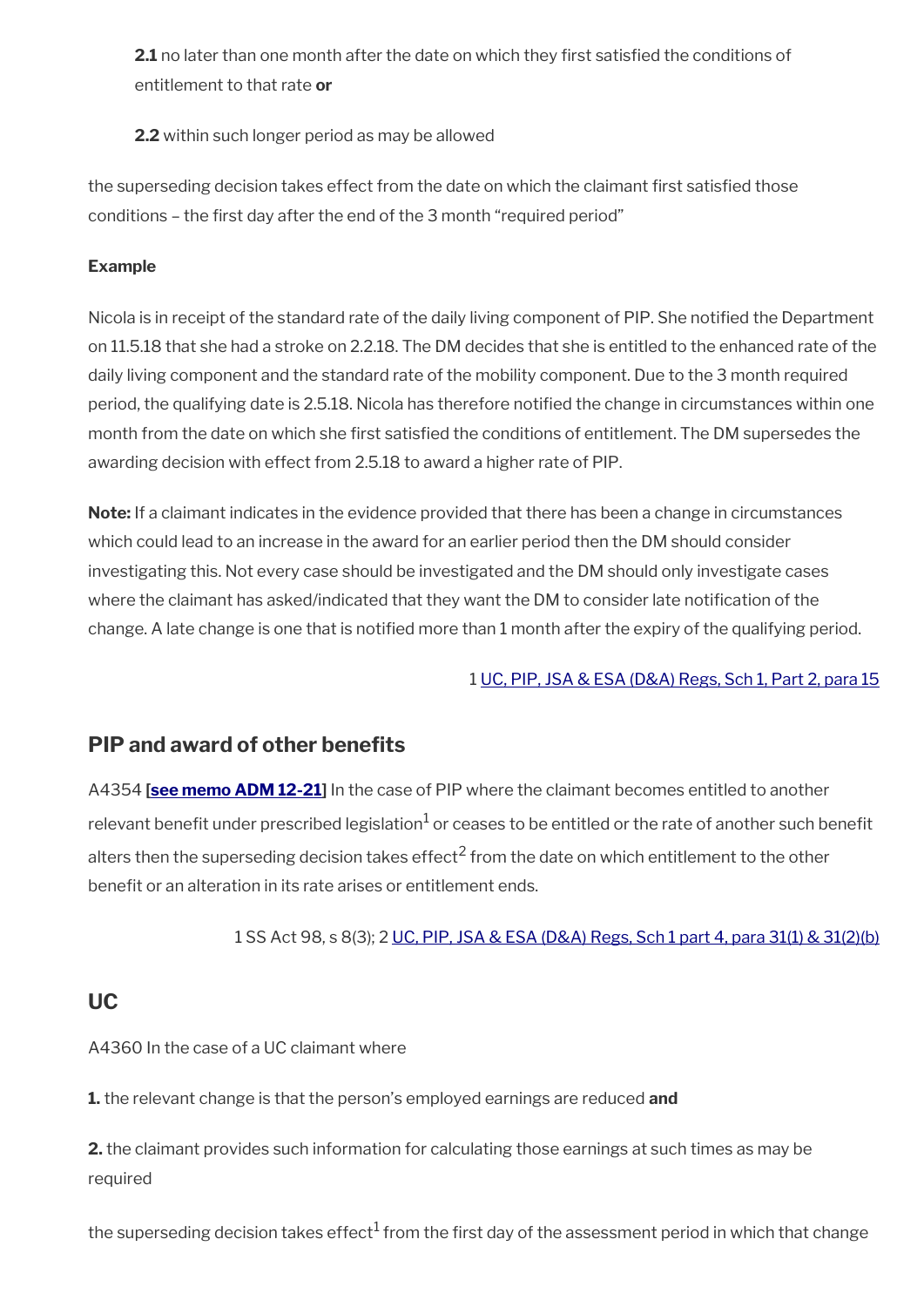#### **Example**

Tony is in receipt of UC and works part time in a bingo hall. His assessment period starts on the 15th of each month. His hours are reduced on 28 February. He informs DWP of this change and is asked to provide details of his new earnings. Tony does this and the DM supersedes the award of UC from 15 February to take into account his reduced earnings.

### **UC and award of other benefts**

A4361 **[\[See Memo ADM 07-22\]](https://intranet.dwp.gov.uk/manual/advice-decision-making-adm/07-22-adult-disability-payment-uc-esa-ns-jsa-ns) [\[see Memo ADM 12-21](https://intranet.dwp.gov.uk/manual/advice-decision-making-adm/12-21-disability-assistance-children-and-young-people-consequential-amendments-social-security)]** In the case of UC where the claimant or a member of their family becomes entitled to another relevant benefit, ceases to be entitled or the rate of another such benefit alters then the superseding decision takes effect $^1$  from the first day of the assessment period in which entitlement to the other beneft or an alteration in its rate arises or entitlement ends.

#### 1 [SS Act 98, s 8\(3](http://www.legislation.gov.uk/ukpga/1998/14/contents)); [UC, PIP, JSA & ESA \(D&A\) Regs, Sch 1, Part 4, para 31\(1\) & 31\(2\)\(a](http://www.legislation.gov.uk/uksi/2013/381/schedule/1))

#### **Example 1**

Sam has been in receipt of UC from 21.11.19. On 28.5.20 she was awarded CA from 30.3.20 meaning that she is also entitled to the carer element in UC. Sam didn't notify the change until 24.9.20. The supersession effective date rule means that she did not have to report the change within a certain period. The UC award is superseded on the grounds of a relevant change of circumstances and the carer element is awarded from 21.3.20.

#### **Example 2**

Connor has been in receipt of UC from 14.12.18. On 11.5.21 his daughter was awarded DLA at the middle rate from 8.2.21. He didn't notify the change until 26.5.21. The DM is satisfed that Connor had regular and substantial caring responsibilities for a severely disabled person since 8.2.21 and so there is a clear and direct link between the award of DLA and entitlement to the carer element. The supersession effective date rule means that he did not have to report the change within a certain period. The UC award is superseded on the grounds of a relevant change of circumstances and the carer element is awarded from 14.1.21.

#### **Example 3**

Matt is in receipt of UC and JSA. He starts part time work and receives payment from this employment in the fnal week of his assessment period. His award of JSA is terminated. The DM supersedes the award of UC from the first day of the assessment period so that JSA is no longer taken into account when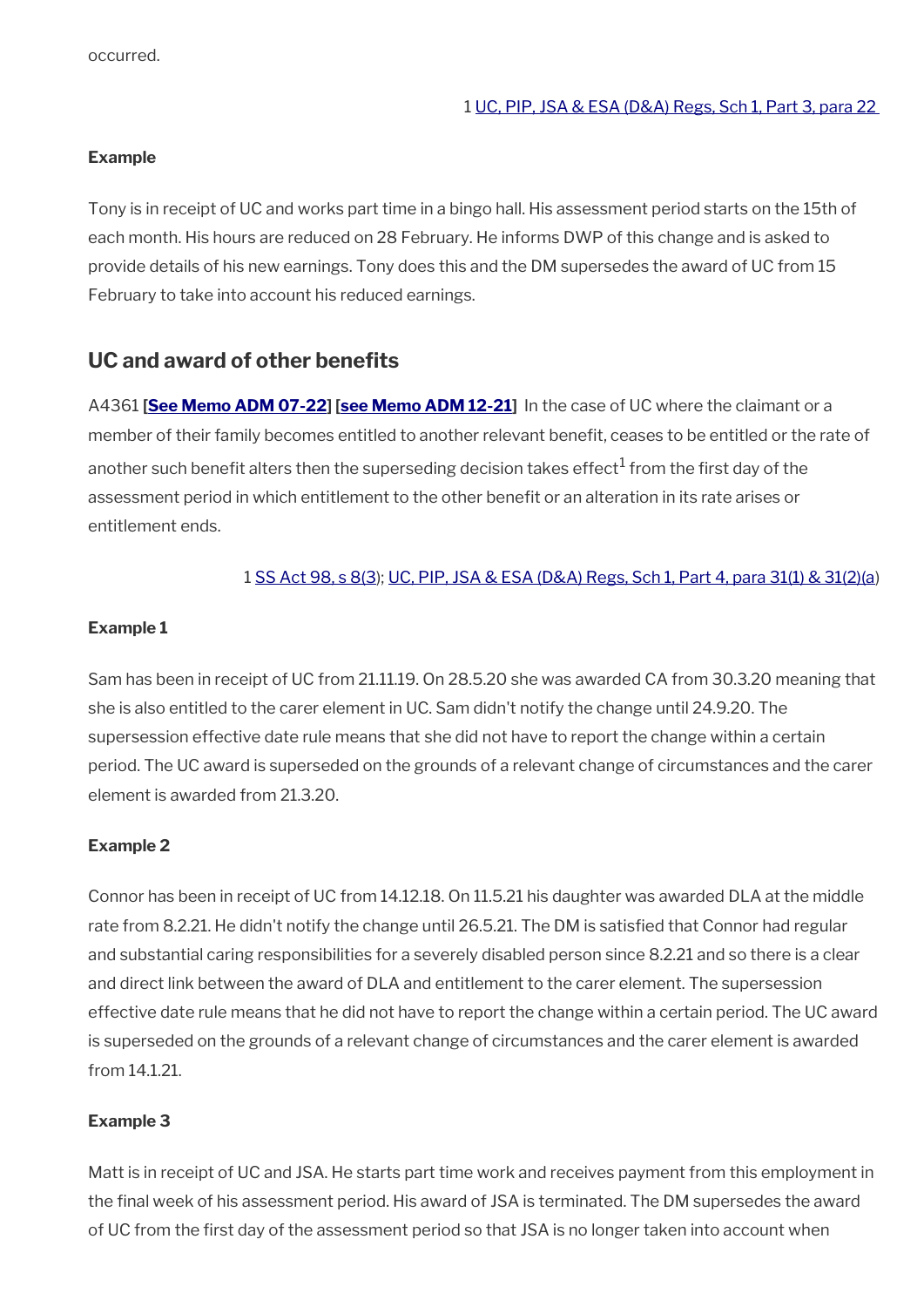determining the amount of UC payable.

A4362 - A4364

### <span id="page-34-0"></span>**DM's own initiative**

A4365 Where a DM supersedes on their own initiative to deal with a change of circumstances and the result is advantageous to the claimant the supersession takes effect

**1.** for ESA and JSA, from the beginning of the benefit week in which action was started with a view to  $supersession<sup>1</sup>$ 

**2.** for PIP,

**2.1** the date on which action was started with a view to supersession<sup>2</sup> e.g. the date the review form was issued or

2.2 where the required period has not been satisfied, from the date on which the conditions for a higher rate of PIP was first satisfied<sup>3</sup>

**3.** for UC, the first day of the AP in which action was started with a view to supersession $^4$ .

1 [UC, PIP, JSA & ESA \(D&A\) Regs, Sch 1, Part 1, para 10](http://www.legislation.gov.uk/uksi/2013/381/schedule/1); 2 [Part 2, para 18](http://www.legislation.gov.uk/uksi/2013/381/schedule/1); 3 [Part 2, para 12](http://www.legislation.gov.uk/uksi/2013/381/schedule/1) 4 [Part 3,](http://www.legislation.gov.uk/uksi/2013/381/schedule/1)  [para 29](http://www.legislation.gov.uk/uksi/2013/381/schedule/1) 

A4366 It will often be useful for the DM to make a note of the date they first noticed that action was needed to deal with a change so that there is evidence of the basis for the effective date subsequently used.

A4367 - A4369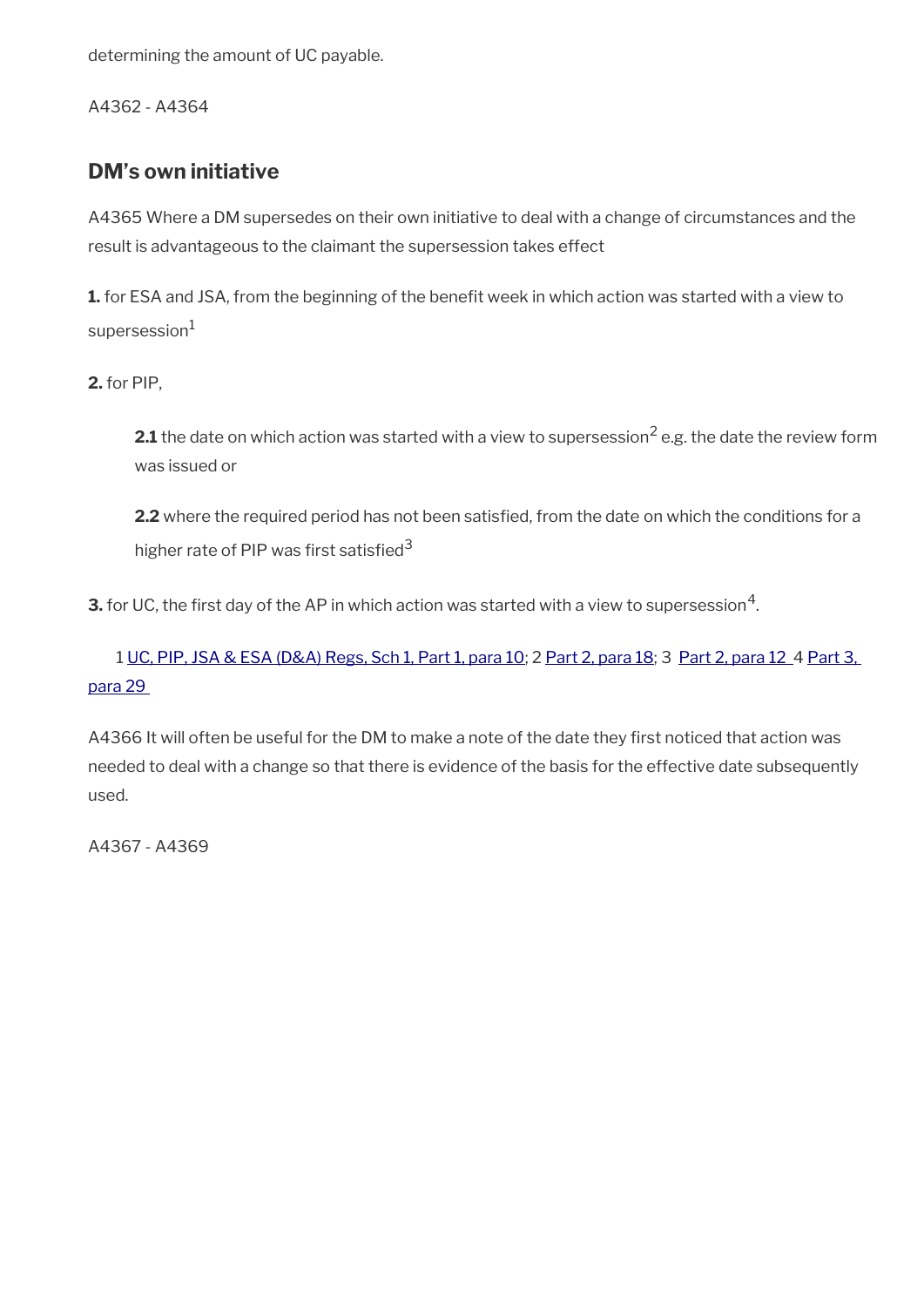# **Decisions not advantageous to the claimant A4370 - A4414**

[Effective dates](#page-35-0) A4370 - A4374

[ESA decisions](#page-36-0) A4375 - A4389

[PIP Decisions](#page-37-0) A4390 - A4399

[UC decisions](#page-38-0) A4400 - A4414

<span id="page-35-0"></span>**Effective dates**

A4370 A supersession for a change of circumstances that is not advantageous to the claimant generally takes effect

**1.** for ESA and JSA

**1.1** from the first day of the benefit week in which the change occurs or is expected to occur<sup>1</sup>or

**1.2** if not practicable as in 1.1, and the change has occurred, from the first day of the benefit week following that in which the superseding decision is made2**or**

**1.3** if not practicable as in **1.1** and where the change is expected to occur, from the frst day of the benefit week following that in which the change is expected to occur<sup>3</sup>

**2.** for PIP<sup>4</sup>, from the date on which the change occurs or is expected to occur (see A4391)

**3.** for UC<sup>5</sup>, the first day of the assessment period in which the change occurs or is expected to occur.

**Note:** See ADM Chapter D1 for overpayments.

1 [UC, PIP, JSA & ESA \(D&A\) Regs, Sch 1, Part 1, para 1](http://www.legislation.gov.uk/uksi/2013/381/schedule/1); 2 [para 3\(a\);](http://www.legislation.gov.uk/uksi/2013/381/schedule/1) 3 [para 3\(b\);](http://www.legislation.gov.uk/uksi/2013/381/schedule/1) 4 [Part 2, para 12;](http://www.legislation.gov.uk/uksi/2013/381/schedule/1) 5 [Part 3, para 20](http://www.legislation.gov.uk/uksi/2013/381/schedule/1) 

#### **Example 1**

Norman is in receipt of UC. His assessment period runs from the 8th of the month to the 7th of the following month. On the 12th January he notifies the Department that he has inherited £25,000 from his father's estate and has received a cheque for that day. The DM supersedes the award of UC to terminate the award from the 8th January.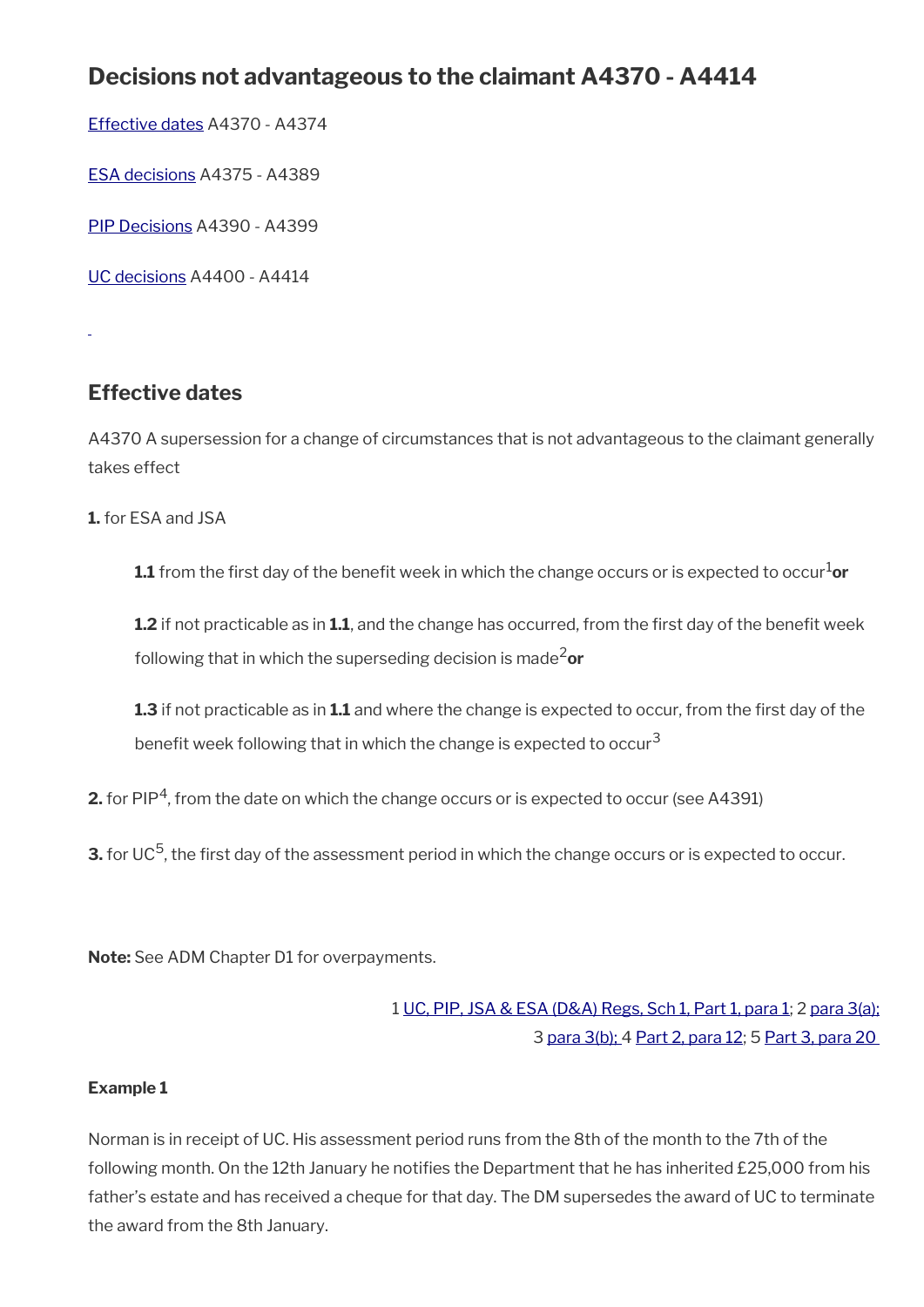#### **Example 2**

Jeremy is in receipt of PIP. On 17 January he rings up to inform the Department that he has moved to the USA permanently since 10 January. The DM supersedes the award of PIP to end entitlement from 11 January.

A4371 - A4374

### **ESA decisions**

#### **Meaning of ESA decision**

A4375 An ESA decision $^1$  in this section of the guidance is a decision to award ESA that embodies a determination that the person is or is to be treated as having LCW.

1 [UC, PIP, JSA & ESA \(D&A\) Regs, Sch 1, Part 1, para 11](http://www.legislation.gov.uk/uksi/2013/381/schedule/1) 

#### **Meaning of LCW determination**

<code>A4376</code> A LCW determination $^1$  is a determination whether

**1.** a person has LCW **or**

**2.** can be treated as having LCW.

### 1 [WR Act 07, s 1\(4\) &](http://www.legislation.gov.uk/ukpga/2007/5/section/7) [s 8;](http://www.legislation.gov.uk/ukpga/2007/5/section/8) [ESA Regs 13,](http://www.legislation.gov.uk/uksi/2013/379/regulation/13) reg [15](http://www.legislation.gov.uk/uksi/2013/379/regulation/15) & [16](http://www.legislation.gov.uk/uksi/2013/379/regulation/16)

A4377 In the case of an ESA decision where there has been a LCW determination as in A4376 where the DM is satisfied that the claimant<sup>1</sup>

**1.** failed to notify the appropriate office of a change of circumstances which the claimant is required to notify **and**

**2.** could reasonably have been expected to know that the change of circumstances should have been notifed

then the award of ESA is superseded from $^2$  either the date on which the claimant ought to have notified the change of circumstances or if more than one change has taken place between the date from which the decision to be superseded took effect and the date of the superseding decision, the date the first change should have been notifed. See A4403 - A4404.

1 [UC, PIP, JSA & ESA \(D&A\) Regs, Sch 1, Part 1 para 7;](http://www.legislation.gov.uk/uksi/2013/381/schedule/1) 2 [para 8](http://www.legislation.gov.uk/uksi/2013/381/schedule/1)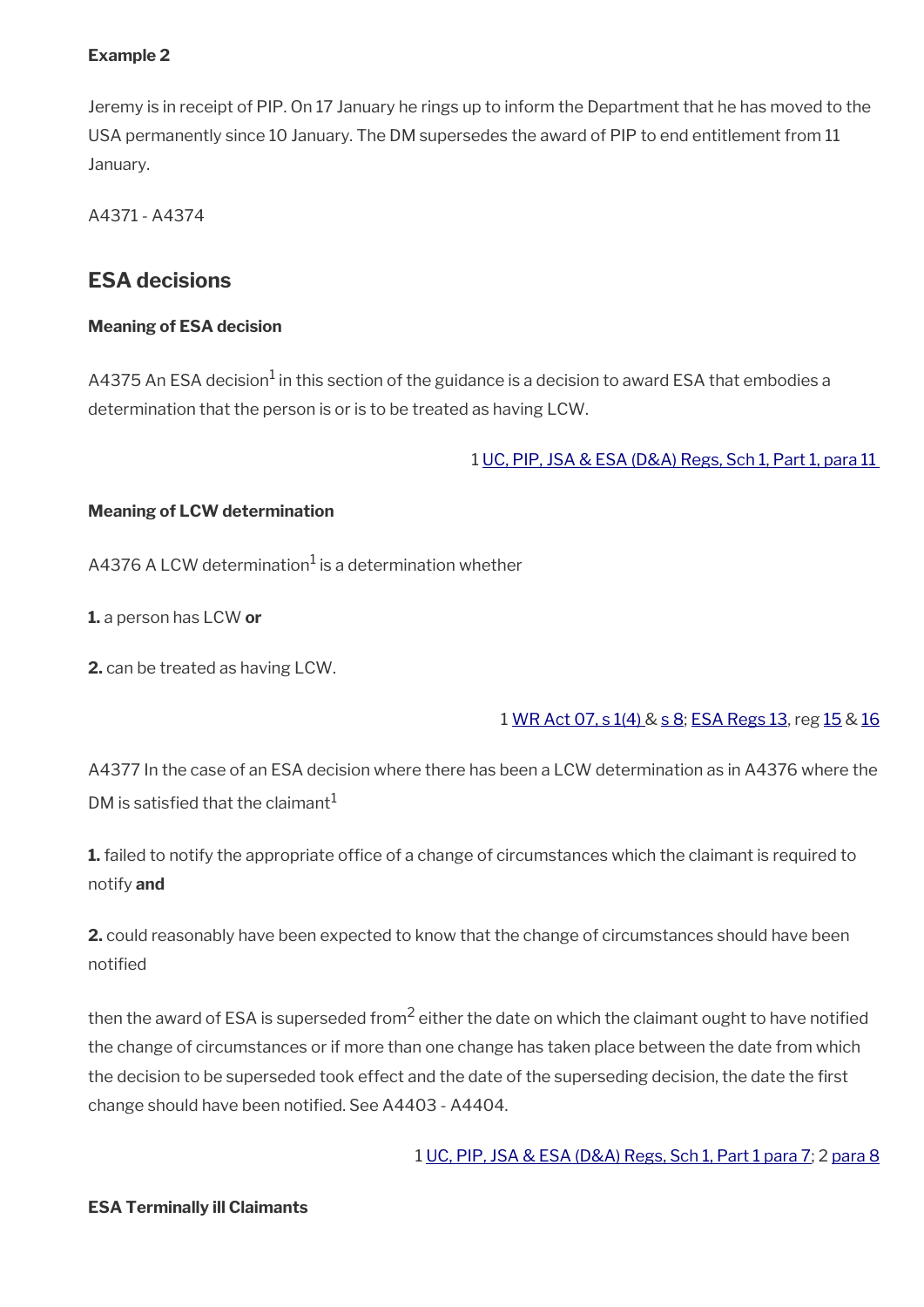A4378 When a claimant applies for a supersession which contains a statement that they are terminally ill then the superseding decision takes effect from the date the claimant became terminally ill $^{\rm 1}$ .

#### 1 [UC, PIP, JSA & ESA \(D&A\) Regs, Sch 1, Part 1, para 9](http://www.legislation.gov.uk/uksi/2013/381/schedule/1)

#### **Ending entitlement**

A4379 Where entitlement ends, or is expected to end as a result of a change of circumstances the superseding decision takes effect from the day the change occurs or is expected to occur $^1\!$ 

#### 1 [UC, PIP, JSA & ESA \(D&A\) Regs, Sch 1, Part 1, para 4](http://www.legislation.gov.uk/uksi/2013/381/schedule/1)

#### **Example**

David is in receipt of ESA. He starts work on 1.11.16. His award of ESA is terminated from 1.11.16.

<code>A4380</code> Where an ESA claimant has been detained in hospital under prescribed legislation $^{\text{1}}$  and ceases or is expected to cease to be so detained for less than a week the superseding decision takes effect from the day on which the change of circumstances occurs or is expected to occur<sup>2</sup>.

1 Mental Health Act, s 45A & s 47; 2 [UC, PIP, JSA & ESA \(D&A\) Regs, Sch 1, Part 1, para 4](http://www.legislation.gov.uk/uksi/2013/381/schedule/1)

A4381 - A4389

### **PIP Decisions**

A4390 A PIP decision in this section of the guidance is a decision to award either or both the daily living or mobility components of PIP<sup>1</sup>.

#### 1 [WR Act 12, s 78\(1\) & \(2\)](http://www.legislation.gov.uk/ukpga/2012/5/section/78) & s [79\(1\) & \(2\)](http://www.legislation.gov.uk/ukpga/2012/5/section/79); [UC, PIP, JSA & ESA \(D&A\) Regs, Sch 1, Part 2, para 19](http://www.legislation.gov.uk/uksi/2013/381/schedule/1)

A4391 Where the DM is satisfied that the claimant<sup>1</sup>

**1.** failed to notify an appropriate office of a change of circumstances relating to disability issue **and** 

**2.** could reasonably have been expected to know that the change of circumstances should have been notifed

the award of PIP is superseded from<sup>2</sup> either the date on which the claimant ought to have notified the change of circumstances or the date on which the frst change ought to have been notifed if more than one change has taken place between the date from which the decision to be superseded took effect and the date of the superseding decision. See A4236. "Reasonably expected to know" only refers to changes in a claimant's disability and their ability to carry out activities.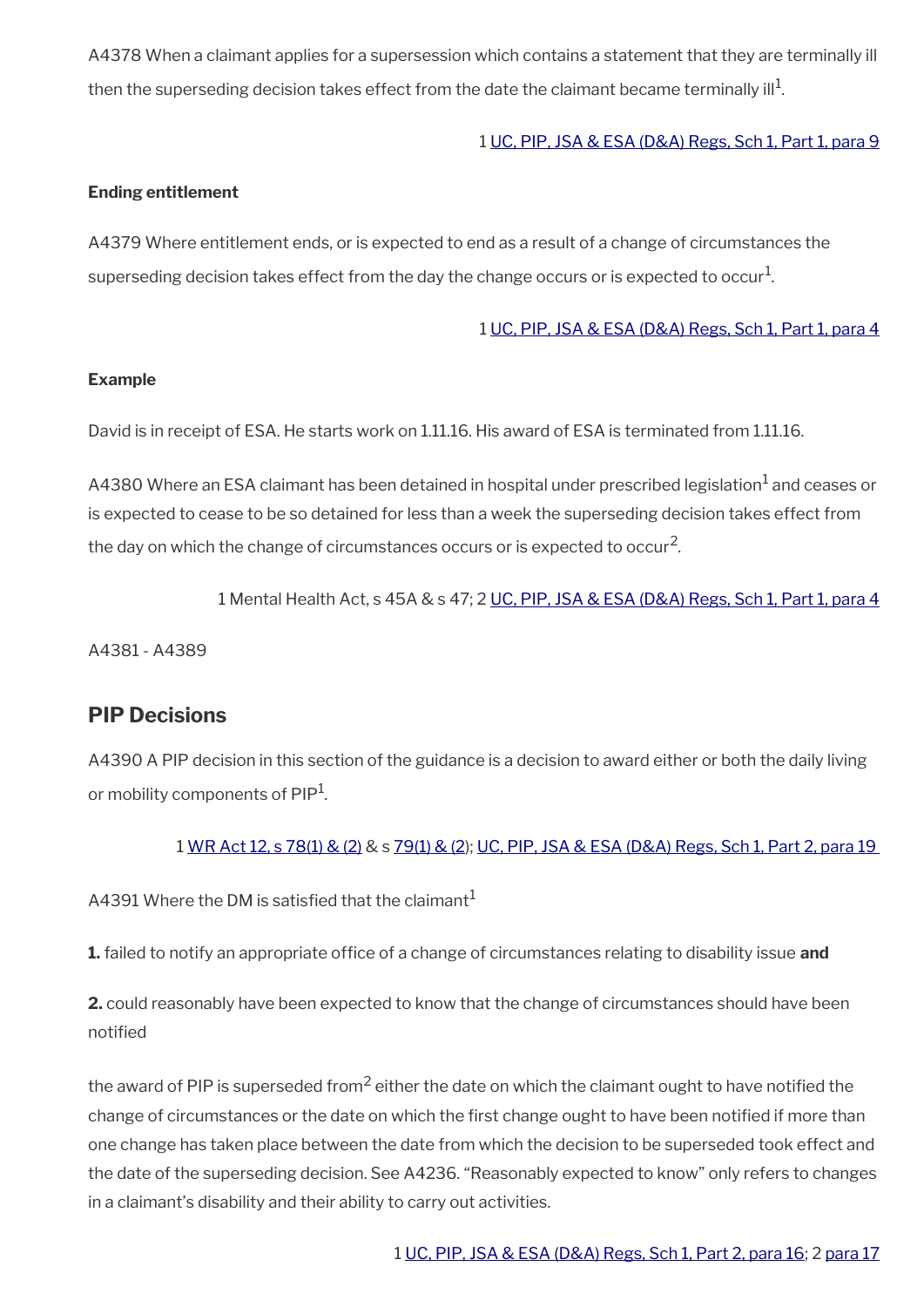### **UC decisions**

#### **Meaning of UC decision**

A4400 The UC decision in this section of the guidance means a decision to award UC which embodies a determination that a person has, or is treated as having LCW $^{\rm 1}$ .

#### 1 [WR Act 12, s 37](http://www.legislation.gov.uk/ukpga/2012/5/section/37); [UC, PIP, JSA & ESA \(D&A\) Regs, Sch 1, Part 3, para 30](http://www.legislation.gov.uk/uksi/2013/381/schedule/1)

#### **Meaning of LCW determination**

<code>A4401</code> <code>ALCW</code> determination $^1$  is a determination whether

**1.** a person has LCW **or**

**2.** can be treated as having LCW.

#### 1 [WR Act 12, s 37\(1\) & 37\(6\);](http://www.legislation.gov.uk/ukpga/2012/5/section/37) [UC Regs 13, reg 39](http://www.legislation.gov.uk/uksi/2013/376/regulation/39)

A4402 Where the DM is satisfed that the claimant

**1.** failed to notify an appropriate office of a change of circumstances which the claimant is required to notify **and**

**2.** could reasonably have been expected to know that the change of circumstances should have been notified then the award of UC is superseded from $<sup>1</sup>$ </sup>

either the first day of the assessment period in which the claimant ought to have notified the change of circumstances or the frst day of the assessment period in which the frst change ought to have been notifed if more than one change has taken place between the date from which the decision to be superseded took effect and the date of the superseding decision<sup>2</sup> (see A4404).

#### 1 [UC, PIP, JSA & ESA \(D&A\) Regs, Sch 1, Part 3, para 23](http://www.legislation.gov.uk/uksi/2013/381/schedule/1); 2 [para 24](http://www.legislation.gov.uk/uksi/2013/381/schedule/1)

A4403 For ESA and PIP, if it is not reasonable for the claimant to know that the change should have been notified then the supersession decision takes effect from the date the decision is made $^{\rm 1}$ . For UC the effective date is the first day of the assessment period in which the DM makes the decision<sup>2</sup>.

#### 1 [SS Act 98, s 10\(5\);](http://www.legislation.gov.uk/ukpga/1998/14/contents) 2 [UC, PIP, JSA & ESA \(D&A\) Regs, Sch 1, Part 3, para 25](http://www.legislation.gov.uk/uksi/2013/381/schedule/1)

#### **Meaning of "reasonably have been expected to know"**

A4404 The test of reasonableness is not defined in law. It is similar to the test established by case law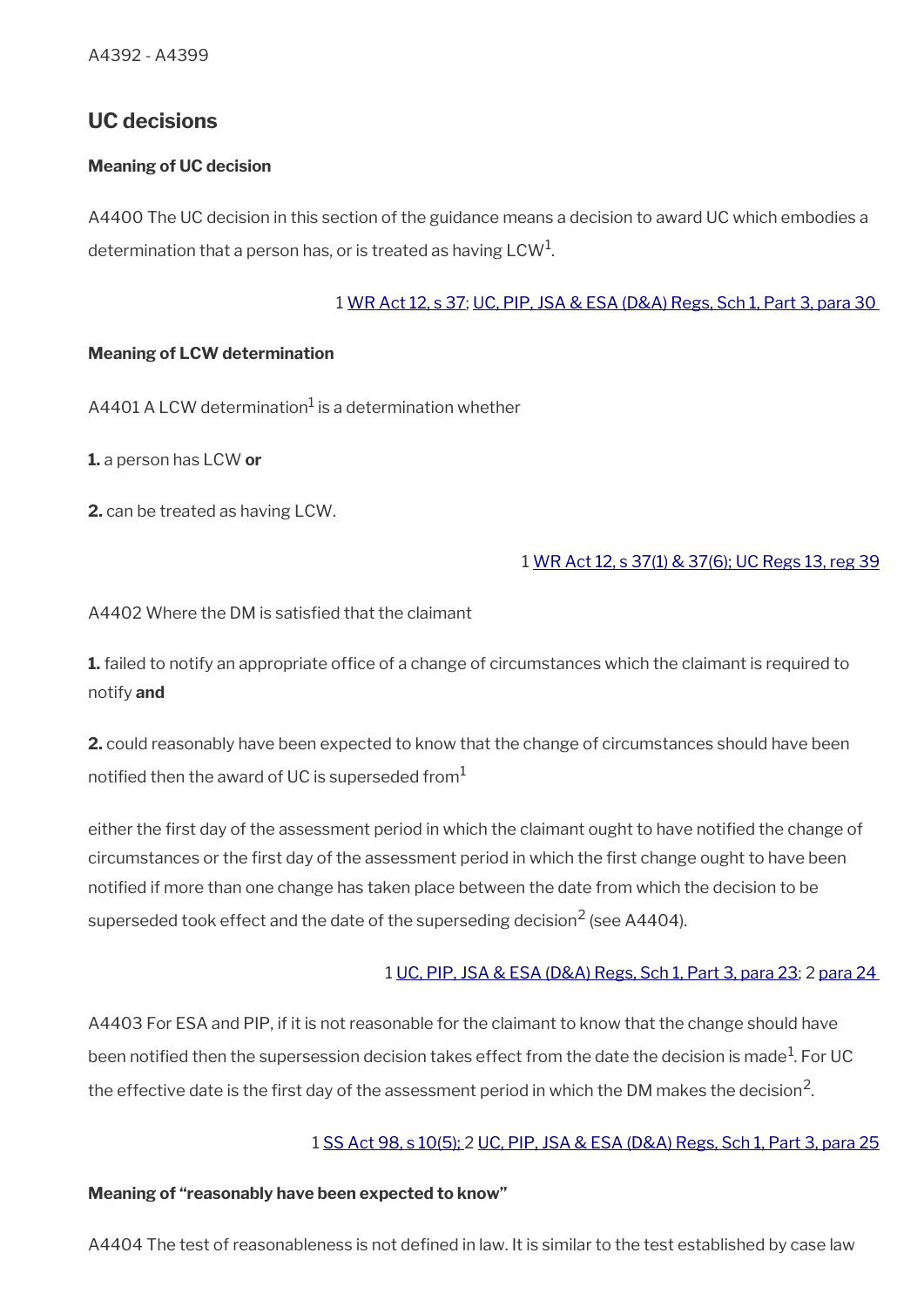for recoverable overpayments arising from failure to disclose material facts (see **[DMG Chapter 9](http://intranet.dwp.gov.uk/manual/decision-makers-guide-dmg/dmg-chapter-09-overpayments-recoverability-adjustments-civil-penalties-and-recoupments)**). When considering that guidance the DM should take into account such matters as

**1.** the likely extent of the claimant or appointee's knowledge of the reasons for awarding the benefit involved

**2.** the information given to the claimant about notifcation of changes of circumstances

**3.** the claimant's ability to recognise when a gradual improvement results in a relevant change of circumstances.

A4405 A slight change in the claimant's ability to carry out activities would not normally be a change that a person could reasonably be expected to notify. However, where the change is gradual there may be a point at which the person could reasonably have been expected to know that a change should be reported.

#### **Example 1**

The claimant has a cataract. She satisfes the WCA because she cannot see well enough to read 16 point print at a distance greater than 20 centimetres. The DM has determined that she has LCW. She has an operation to remove the cataract. After a period of recuperation her vision is improved to the extent that three weeks after the operation she is able to read a newspaper without using her magnifying glass. The DM decides that she could reasonably have been expected to know that the improvement in her ability to see should have been notifed. The supersession decision takes effect three weeks after the operation, when the change should have been notifed.

#### **Example 2**

The claimant has a heart condition and is receiving out-patient treatment at a hospital. He scores points for walking, and lifting, carrying and reaching, satisfying the WCA. At first he was unable to walk further than 200 metres. But with exercise this has improved and he can now walk more than 200 metres. The doctor reports that he still has problems with lifting, carrying and reaching. The DM decides that it was not reasonable for him to know that the change should be notifed, because the improvement was gradual and only affected one activity. The supersession decision takes effect from the date it is made.

#### **UC claimant reaches the qualifying age for SPC**

A4406 When a claimant reaches the qualifying age for SPC in an assessment period then a superseding decision made in consequence of the person reaching that age takes effect from the first day of the assessment period after the assessment period in which the change occurs or is expected to occur $^1\!$ . This applies whether or not the person makes a claim for SPC.

#### 1 [UC, PIP, JSA & ESA \(D&A\) Regs, Sch 1, Part 3, para 26](http://www.legislation.gov.uk/uksi/2013/381/schedule/1)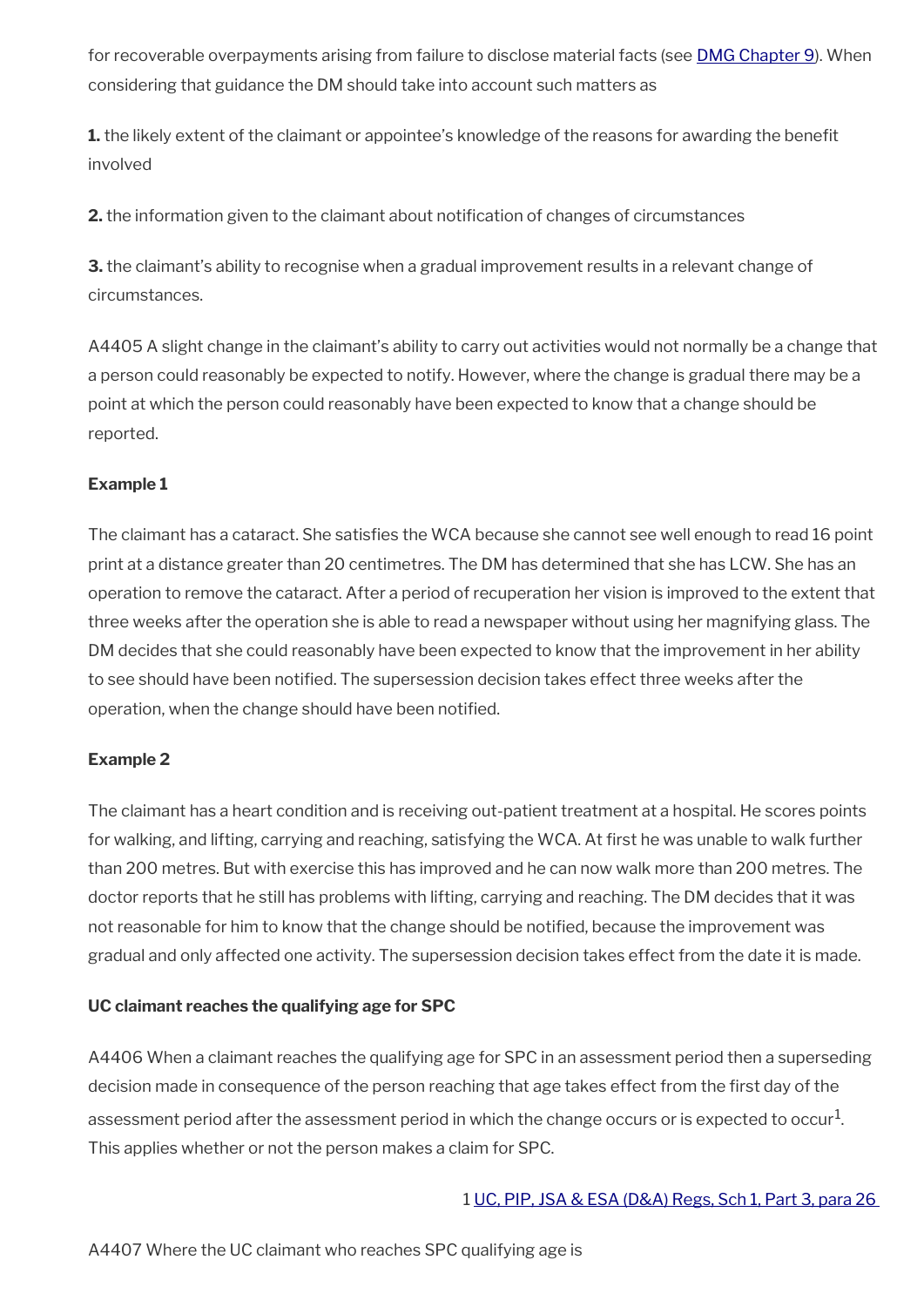#### **1.** a single claimant **or**

#### **2.** the younger member of a mixed-age couple

the guidance in A4406 on the effective date for termination of the UC award applies. This means that UC continues in payment for the whole assessment period in which the claimant or younger member of a mixed-age couple reaches the qualifying age for SPC.

**Note 1:** But see A4408 – A4409 for guidance on the effective date for termination of the award where a mixed-age couple ends through separation or bereavement.

**Note 2:** See DMG Chapter 77 for guidance on claims to SPC for UC claimants who reach the qualifying age for SPC.

#### **Example**

Norman and Audrey are UC joint claimants. Their assessment period begins on the 4th of every month. Audrey has already reached SPC qualifying age. Norman reaches SPC qualifying age on 7.12.20. Audrey and Norman's award of UC is superseded and terminated from 4.1.21.

#### **Mixed-age couple ends through separation or bereavement**

A4408 Where a mixed-age couple separates, the guidance at A4406 does not apply. The UC award to joint claimants ends from the beginning of the assessment period in which that change occurs $^1$  – see A4370. See DMG Chapter 77 for guidance on claims for SPC by the member of the mixed-age couple who has reached SPC qualifying age.

1 UC, PIP, JSA & ESA (D&A) Regs, Sch 1, Part 3, para 20

A4409 Where the younger member of a mixed-age couple dies, the older member may continue to be entitled to UC for a further two assessment periods after the assessment period in which the death occurs $^1$  – see E2182 (run-on after death). The guidance at A4406 does not apply. The UC award ends at the end of

#### **1.** the period of run-on after death **or**

**2.** the assessment period before the assessment period in which the older member states that they wish to relinquish UC if earlier.

**Note:** See DMG Chapter 77 for guidance on claims for SPC by the surviving member of the mixed-age couple.

1 UC Reg 3(2)(a) & 37(a); UC, PIP, JSA & ESA (C&P) Reg 9(1)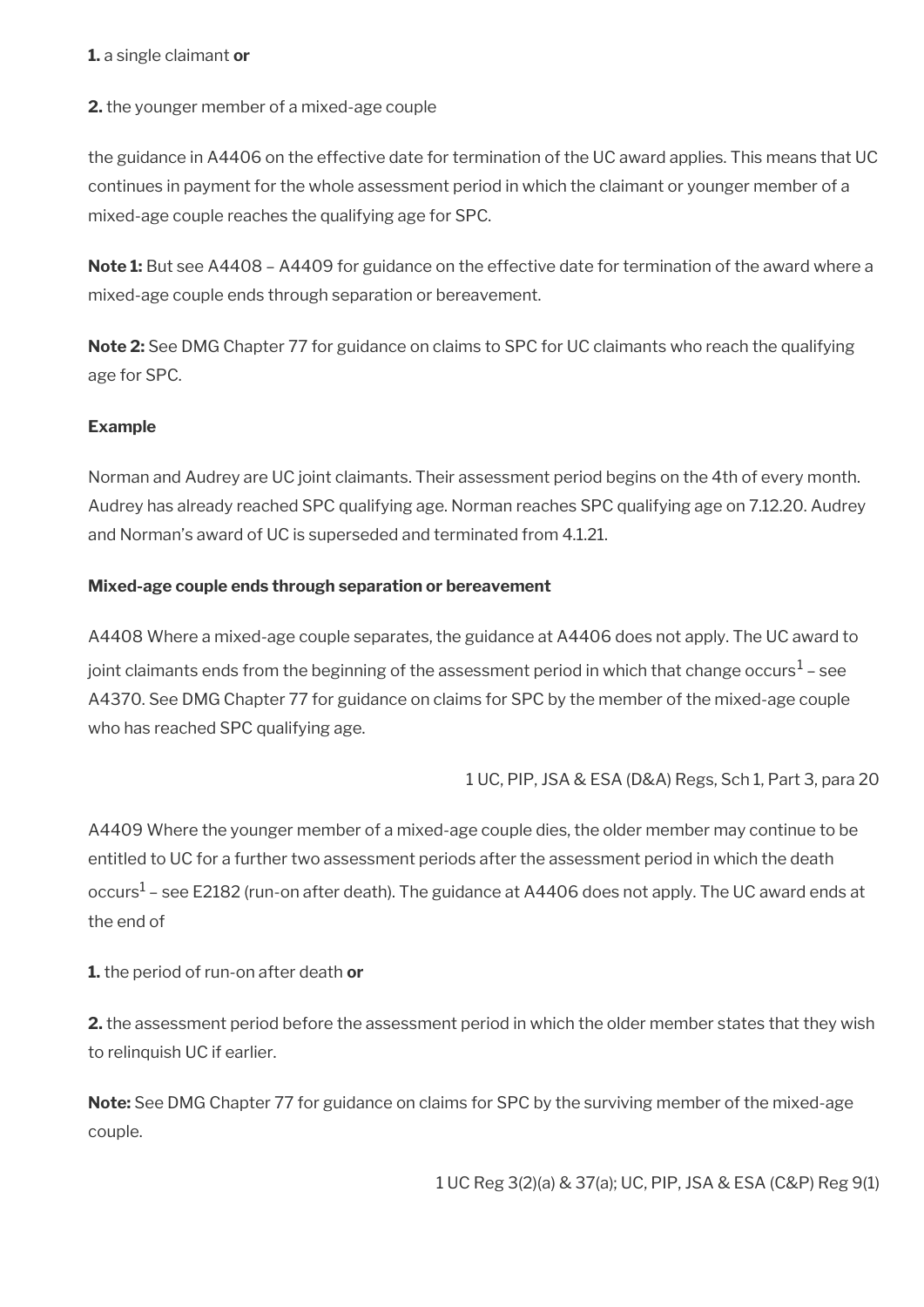#### **UC Hardship Payments**

A44410 A decision to make or stop making hardship payments takes effect from the date prescribed in legislation<sup>1</sup>.

#### 1 [UC, PIP, JSA & ESA \(D&A\) Regs, Sch 1, Part 3 para 27](http://www.legislation.gov.uk/uksi/2013/381/schedule/1); [UC Regs, reg 117](http://www.legislation.gov.uk/uksi/2013/376/regulation/117)

#### **UC Terminally ill Claimants**

A4411 Where a claimant makes an application for supersession which expressly states that they are terminally ill the superseding decision takes effect from the first day of the assessment period in which the claimant becomes terminally ill $^1\!\!$ .

1 [UC, PIP, JSA & ESA \(D&A\) Regs, Sch 1, Part 3 para 28](http://www.legislation.gov.uk/uksi/2013/381/schedule/1) 

A4412 - A4414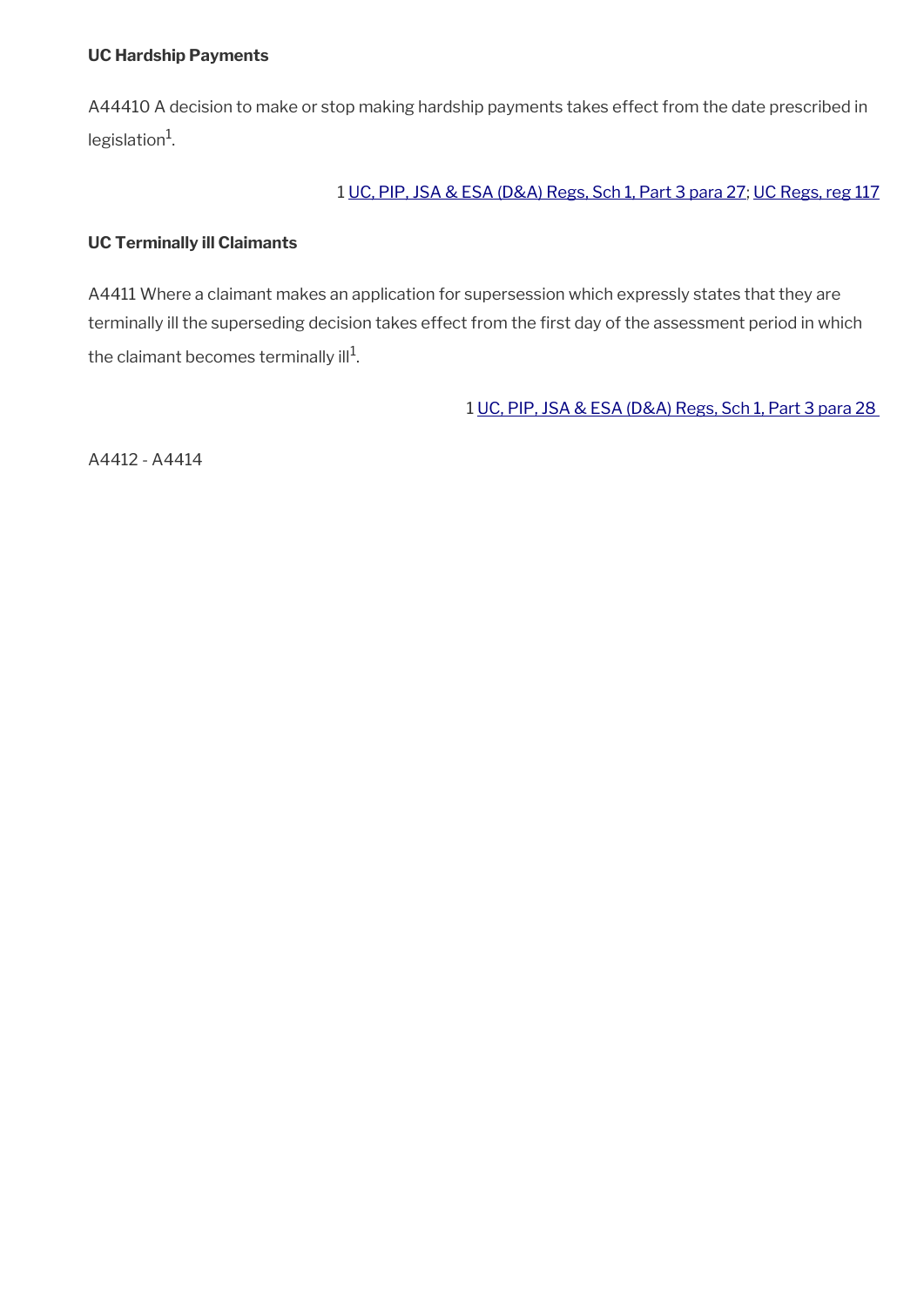## **Changes to legislation – effective dates A4415 - A4419**

A4415 Changes to legislation can constitute a relevant change of circumstances. Where the changes of circumstances is that there has been a change in UC legislation, the superseding decision takes effect from

**1.** the frst day of the AP if the change in legislation has effect from that day **or**

**2.** in any other case, the frst day of the AP beginning after the date on which the change had effect.

In relation to any other beneft, the superseding decision takes effect from the date on which the change in the legislation has effect.

A4416 Where the change of circumstances is the expected coming into force of a change in UC legislation, the superseding decision takes effect from

**1.** the frst day of the AP if the change in legislation has effect from that day **or**

**2.** in any other case, the first day of the AP beginning after the date on which the change had effect<sup>1</sup>

In relation to any other benefit, the superseding decision takes effect from the date on which the change in legislation has effect.

**Note:** In some cases the effective date is not always the change in law. For example if an ESA or UC claimant attends a WCA and the effect is that they are due a higher rate of beneft the effective date is the date of the DMs decision. If the claimant applies for a supersession in the light of the changes to legislation the effective date will be the date of application.

#### 1 [UC, PIP, JSA & ESA \(D&A\) Regs, Sch 1, Part 4 para 32 & 33](http://www.legislation.gov.uk/uksi/2013/381/schedule/1)

#### **Example**

A PIP claimant is in receipt of the standard rate mobility component due to visual impairment. A future change in legislation from 11.4.21 means that the claimant will be entitled to the enhanced rate. The DM identifes that the claimant will become entitled and supersedes the award in advance of the coming into force of the legislation and awards the enhanced rate mobility component from 11.4.21.

A4417 - A4419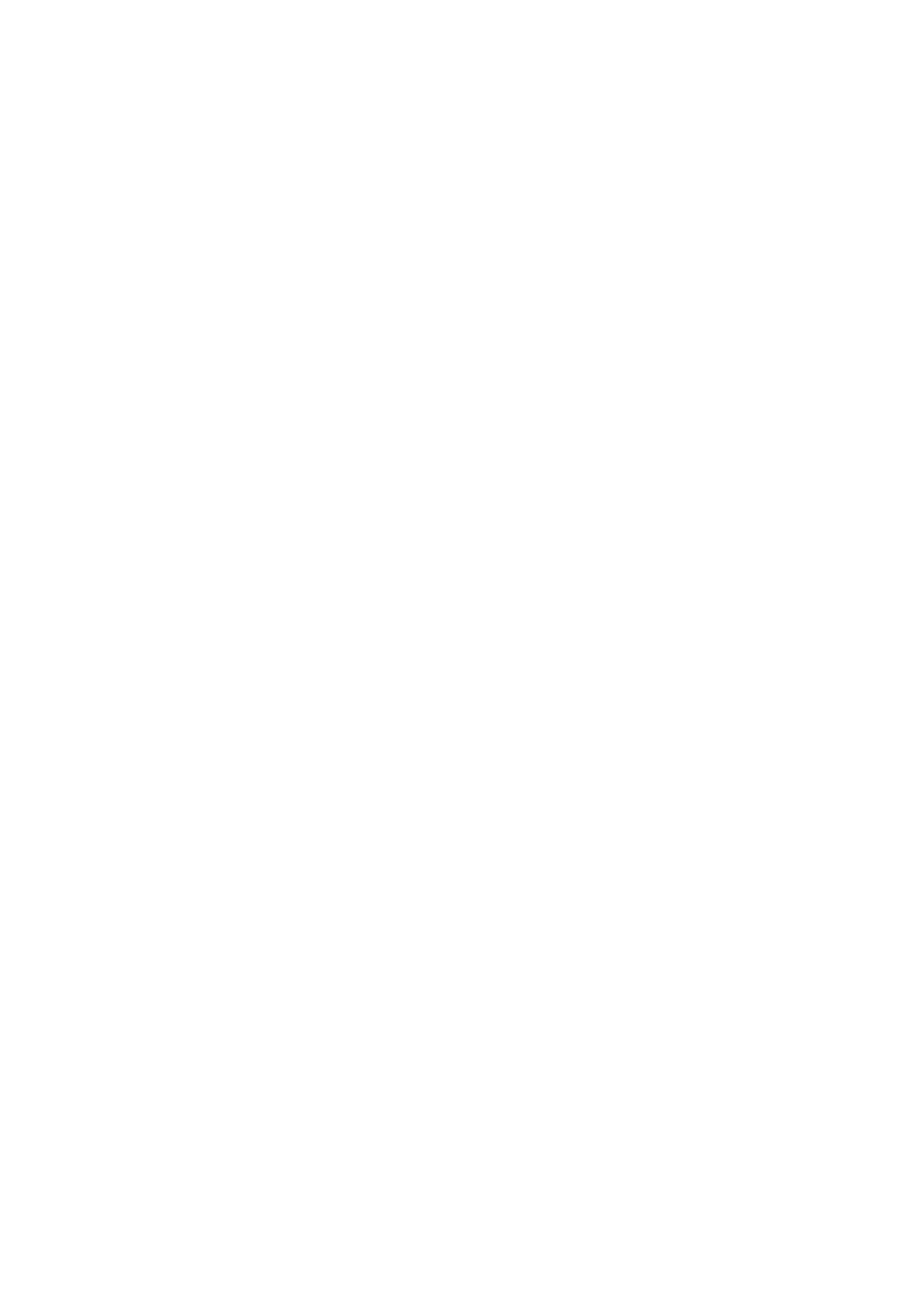## **Error of law A4420 - A4449**

[What decisions can be superseded on the grounds of error of law](#page-44-1) A4420

[Circumstances when a decision can be superseded on the grounds of error of law](#page-44-0) A4421

[Meaning of error of law](#page-45-0) A4422 - A44439

[Reinterpretation of the law](#page-46-1) A4440 - A4442

[Appeal against a relevant determination](#page-46-0) A4443 - A4449

### <span id="page-44-1"></span>**What decisions can be superseded on the grounds of error of law**

A4420 Some decisions of a DM can be superseded when the decision was wrong in law. The decision can be superseded either on an application or on the DM's own initiative. These are any decision

**1.** on a claim for a relevant benefit $<sup>1</sup>$ </sup>

**2.** under relevant acts<sup>2</sup>

**3.** as in **1.** or **2.** which has been revised<sup>3</sup>

**Note:** A decision of the FtT or UT cannot be superseded by the DM on these grounds.

1 [SS Act 98, s 8\(1\)\(a\); 2 s 8\(1\)\(c\); 3 s 10\(1\)\(a\)](http://www.legislation.gov.uk/ukpga/1998/14/contents)

## <span id="page-44-0"></span>**Circumstances when a decision can be superseded on the grounds of error of law**

A4421 Supersession on the grounds of error of law only apply where $1$ 

**1.** an application was received more than one month (or such longer period as might be allowed) after the date the original decision was notifed **or**

**2.** the DM decided to act on their own initiative more than one month after the date the original decision was notifed.

**Note:** There will be cases where the DM is able to revise a decision which was wrong in law on the grounds of official error. This route is available where the error is solely the responsibility of the DM.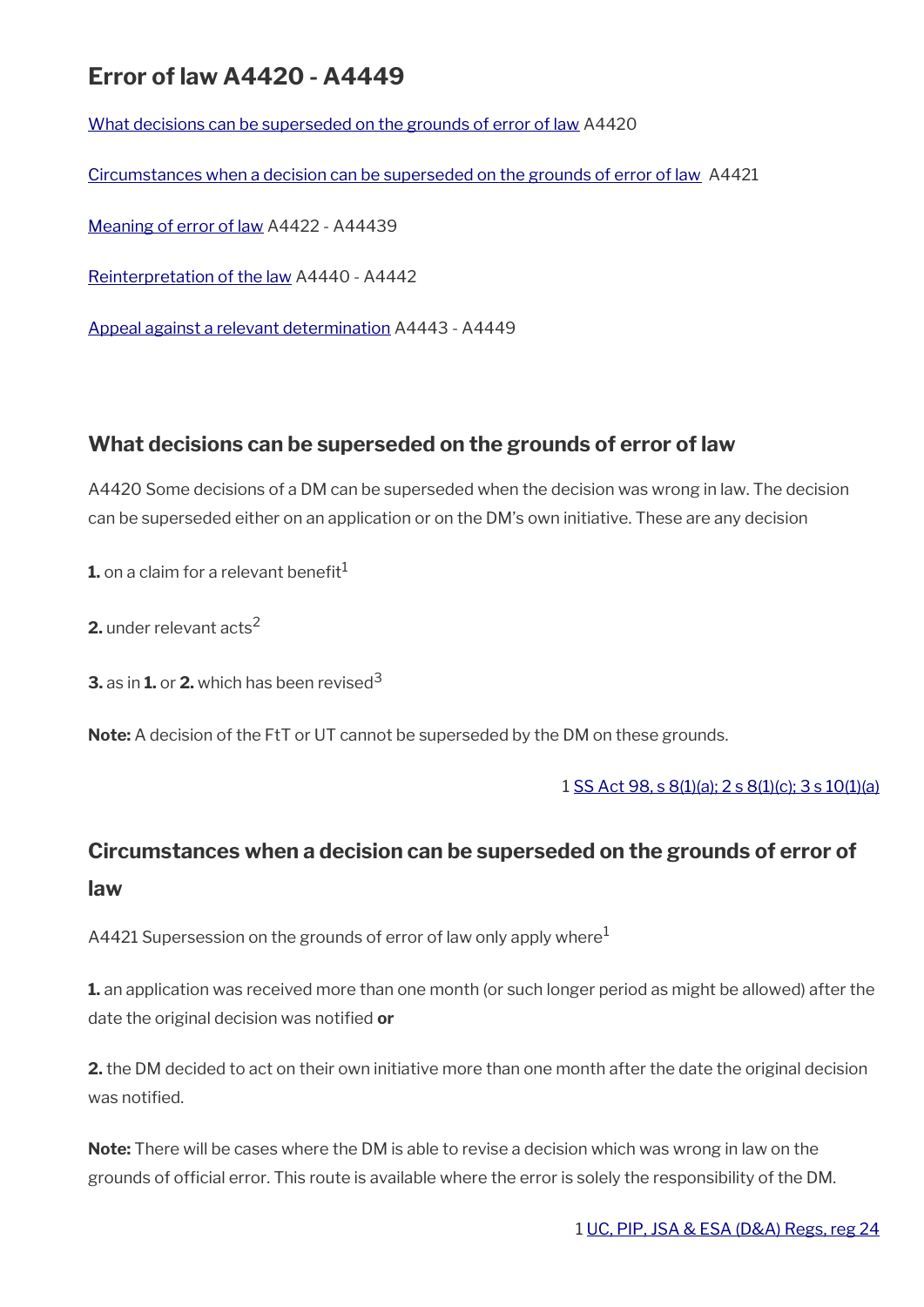### <span id="page-45-0"></span>**Meaning of error of law**

A4422 The Courts have set out $^1$  categories of circumstances in which errors of law may be found. These are

**1.** making perverse or irrational findings on a matter or matters that were material to the outcome ("material matters")

**2.** failing to give reasons or any adequate reasons for fndings on material matters

**3.** failing to take into account and/or resolve conficts of fact or opinion on material matters

**4.** giving weight to immaterial matters

**5.** making a material misdirection of law on any material matter

**6.** committing or permitting a procedural or other irregularity capable of making a material difference to the outcome or the fairness of the proceedings

**7.** making a mistake as to a material fact which could be established by objective and uncontentious evidence, where the appellant and/or his advisers were not responsible for the mistake, and where unfairness resulted from the fact that a mistake was made

Note: As errors in law will usually also be official errors allowing revision, this provision has limited use. See ADM Chapter A3 for guidance on the meaning of official error.

1 R (Iran) & Ors v Secretary of State for the Home Department [2005] EWCA Civ 982

A4423 - A4432

#### **Effective date**

A4433 Where a decision is superseded on the grounds of error of law the effective date is

**1.** for JSA or ESA the first day of the benefit week<sup>1</sup>

**2.** for UC the first day of the assessment period<sup>2</sup>

in which the superseding decision, or where applicable, the application for supersession was made $^1$ .

1 [UC, PIP, JSA & ESA \(D&A\) Regs, reg 35\(3\)](http://www.legislation.gov.uk/uksi/2013/381/regulation/35); 2 [reg 35\(4\)](http://www.legislation.gov.uk/uksi/2013/381/regulation/35)

A4434 - A4439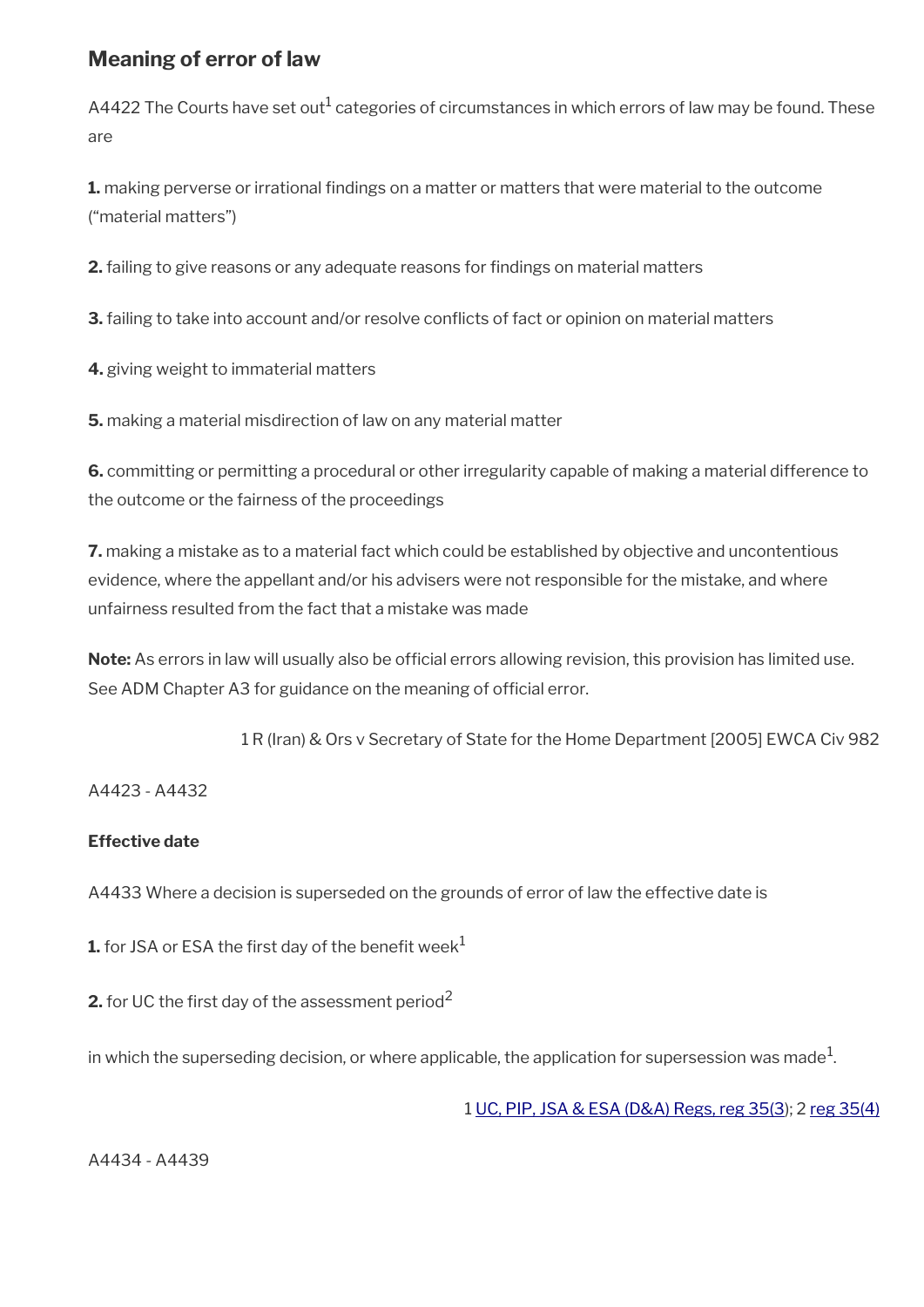### <span id="page-46-1"></span>**Reinterpretation of the law**

A4440 Sometimes UTs and higher courts give decisions that change a previously held interpretation of the law. These decisions will sometimes mean that earlier decisions of DMs were wrong in law.

A4441 A decision by the UT or a court that the decision of the DM or the FtT out of which the appeal arose was wrong in law is known as the "relevant determination".

A4442 Where

**1.** an application is made for a supersession decision relating to entitlement to benefit (regardless of whether it is made before or after the relevant determination) **and**

**2.** a decision on that application falls to be made in accordance with the relevant determination

then the effective date of that supersession will be the date of the relevant determination $^1$ .

**Note:** A judgement in an ECJ reference counts as a "relevant determination".

#### 1 [UC, PIP, JSA & ESA \(D&A\) Regs, reg 35\(5](http://www.legislation.gov.uk/uksi/2013/381/regulation/35))

### <span id="page-46-0"></span>**Appeal against a relevant determination**

A4443 Where

**1.** a UT or court makes a relevant determination (see A4441) **and**

**2.** the Secretary of State appeals against that determination and does not stay decisions **and**

**3.** an award of benefit made in consequence of the relevant determination is suspended and

**4.** the relevant determination is reversed on appeal

the suspension is lifted and the decision made by the DM in **3.** is superseded on the ground of error of law<sup>1</sup>.

#### 1 [UC, PIP, JSA & ESA \(D&A\) Regs, reg 37\(5](http://www.legislation.gov.uk/uksi/2013/381/regulation/37))

#### **Effective date**

A4444 Where a DM's decision is superseded as in ADM A4253, the decision takes effect from the date on which the earlier decision took effect $^{\rm 1}$ . No arrears are paid when the suspension is lifted.

1 [UC, PIP, JSA & ESA \(D&A\) Regs, reg 37\(5\) & 37\(6\)](http://www.legislation.gov.uk/uksi/2013/381/regulation/37)

**Example**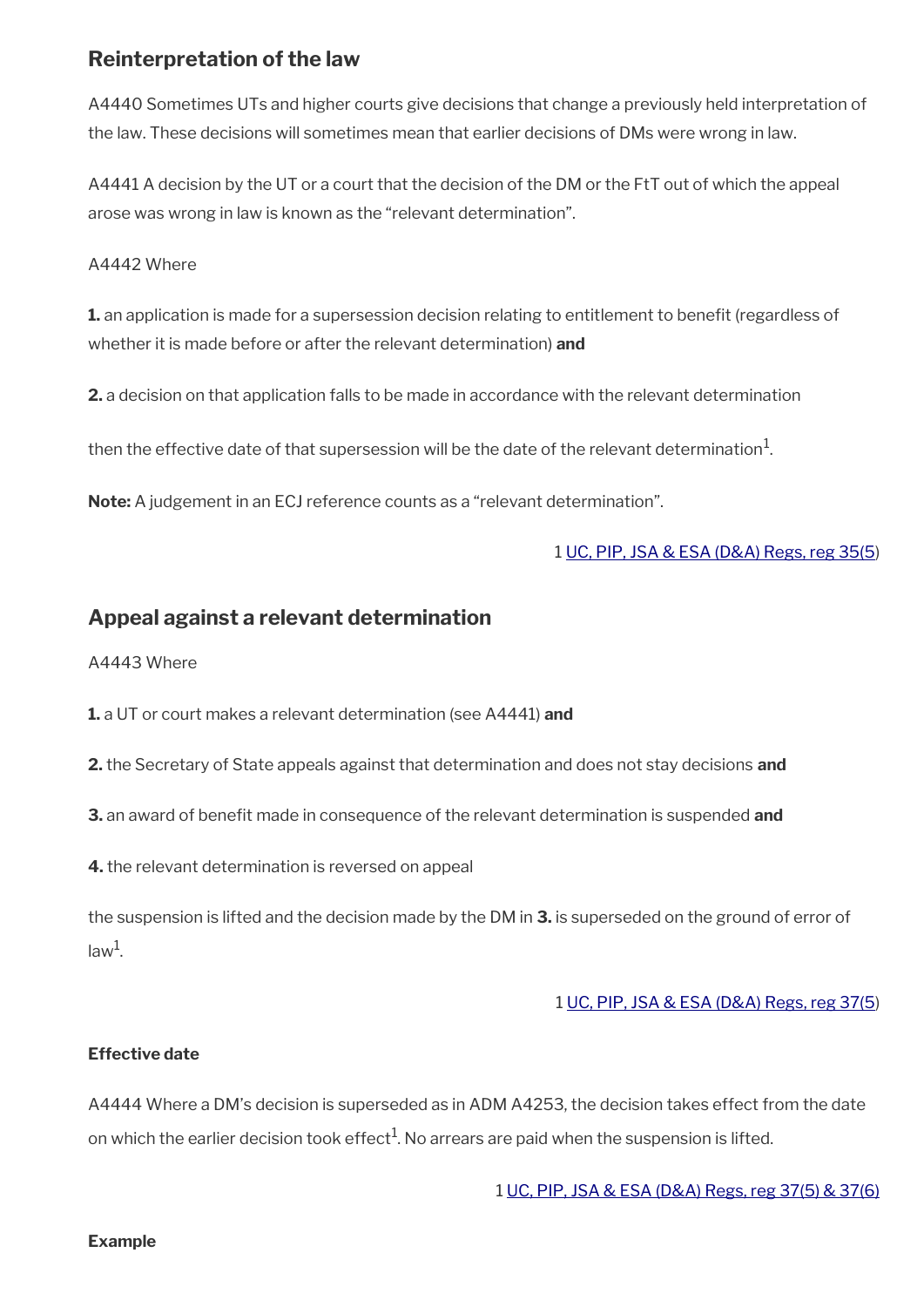The claimant appeals against a DM's decision. The FtT dismisses the appeal, upholding the DM's view of the law. The claimant appeals to the UT, but this is again dismissed on the same point. The claimant then makes an appeal to the Court of Appeal, which succeeds. The Secretary of State appeals this to the Supreme Court. At the same time the Secretary of State receives applications in look-alike cases seeking benefit on the basis of the Court's decision. The Secretary of State supersedes existing decisions but suspends payment under these new awards pending the outcome of the appeal of the Supreme Court. The Supreme Court then upholds the Secretary of State's appeal. The Secretary of State then lifts the suspensions and supersedes the decision made following the Court of Appeal's decision, effective from the same date as those decisions. This ensures that no benefit is paid in consequence of the Court of Appeal's (erroneous) decision.

A4445 - A4449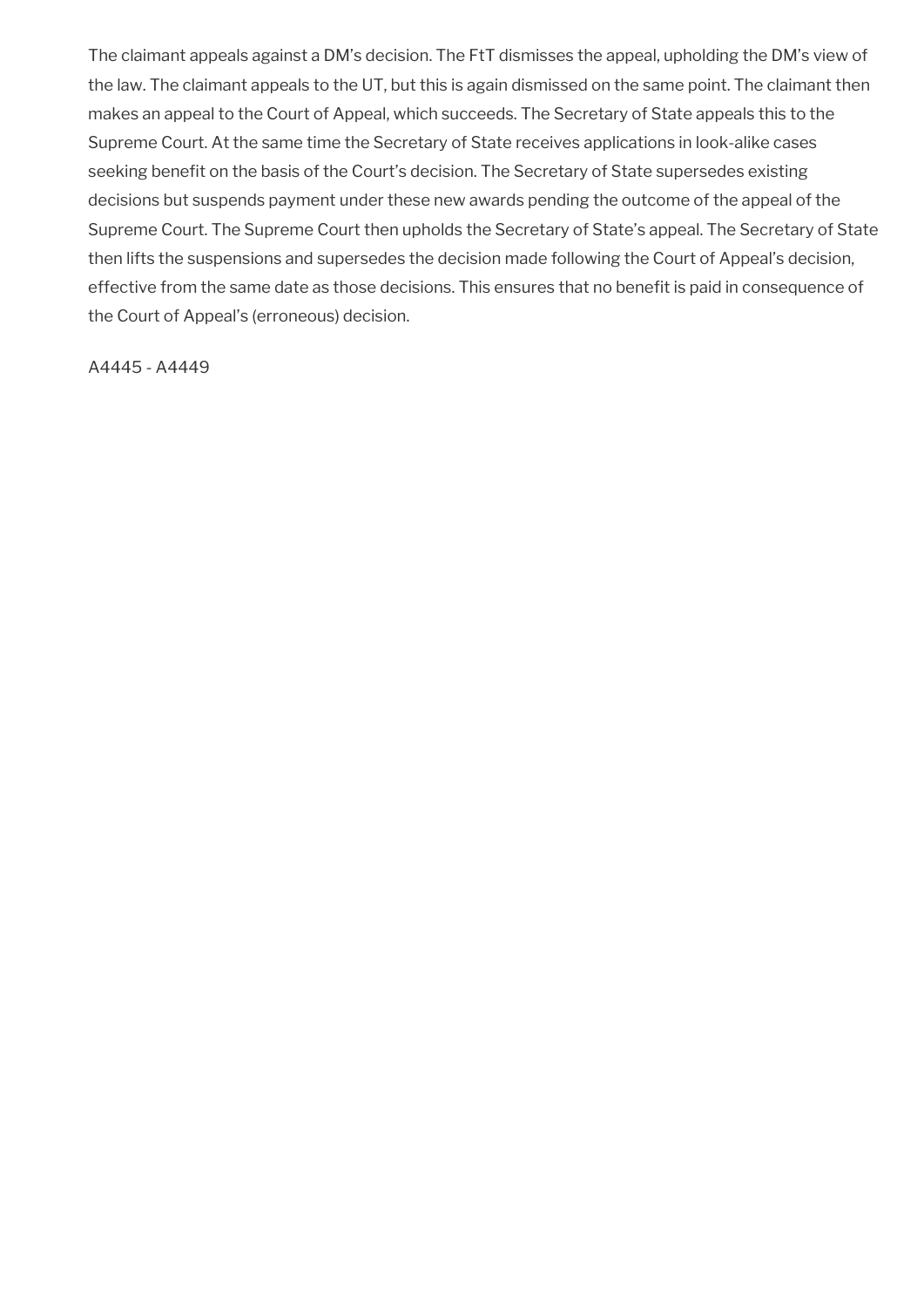# **Superseding a First-tier Tribunal or Upper Tribunal's decision A4450 - A4459**

[No outcome decision made](#page-49-0) A4453 - A4456

[Stayed appeals](#page-50-0) A4457 - A4459

A4450 An FtT's or UT's decision can be superseded where

**1.** the decision arose from ignorance of or mistake as to some material fact<sup>1</sup>or

**2.** it was made after the appeal was stayed<sup>2</sup>or

**3.** there has been a relevant change of circumstances<sup>3</sup>or

**4.** medical evidence has been received from an approved HCP or HP (or other person approved by the Secretary of State)<sup>4</sup>

#### 1 [UC, PIP, JSA & ESA \(D&A\) Regs, reg 31\(a\); 2 reg 31\(b\)](http://www.legislation.gov.uk/uksi/2013/381/regulation/31) & [37\(4](http://www.legislation.gov.uk/uksi/2013/381/regulation/37)); 3 [reg 23;](http://www.legislation.gov.uk/uksi/2013/381/regulation/23) 4 [reg 26\(1\)\(a](http://www.legislation.gov.uk/uksi/2013/381/regulation/26))

A4451 Where A4450 **1.** applies and the decision to be superseded was more advantageous to the claimant than it would otherwise have been the superseding decision takes effect for

**1.** JSA and PIP, the date the FtT's or UT's decision took or was to take effect from<sup>1</sup>

**2.** ESA or UC, when the material fact does not relate to the LCW determination or if it does and the DM is satisfed that at the time the decision was made the claimant knew or could reasonably be expected to know of it and that it was relevant – the first day of the benefit week or the assessment period in which the Tribunal's decision took or was to take effect $^2\!\!$  .

#### 1 [UC, PIP, JSA & ESA \(D&A\) Regs, reg 37\(2\);](http://www.legislation.gov.uk/uksi/2013/381/regulation/37) 2 [reg 37\(3](http://www.legislation.gov.uk/uksi/2013/381/regulation/37))

A4452 Where A4450 **2.** applies the superseding decision takes effect for

**1.** PIP, from the date on which the decision of the FtT or UT would have taken effect had it been decided in accordance with the decision which was the subject of the lead appeal $<sup>1</sup>$ </sup>

**2.** JSA or ESA from the first day of the benefit week in which the Tribunal's decision would have taken effect had it been so decided<sup>2</sup>

**3.** UC, from the first day of the assessment period in which the Tribunal's decision would have taken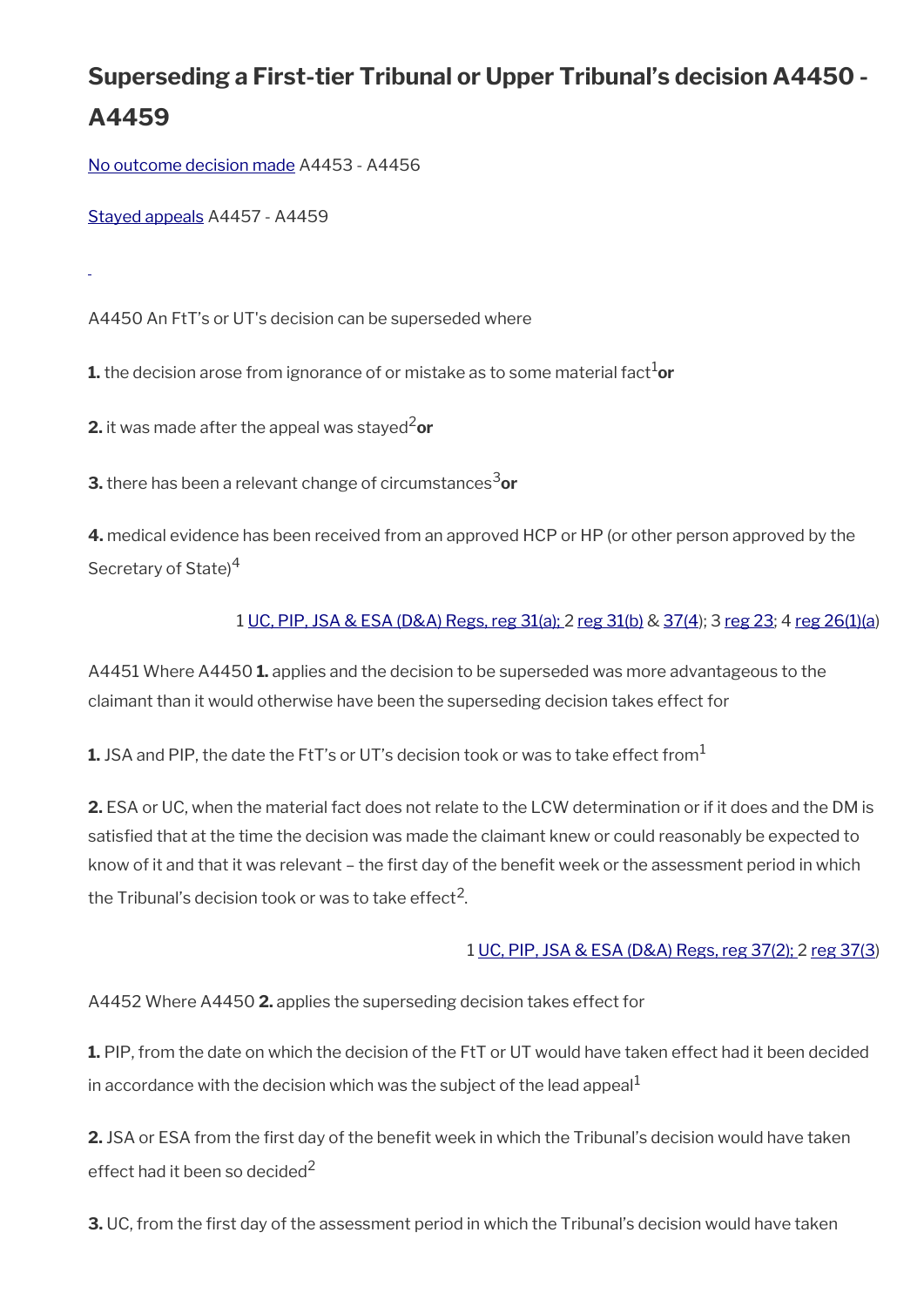effect had it been so decided $^3$ .

#### 1 [UC, PIP, JSA & ESA \(D&A\) Regs, reg 37\(4\)\(a](http://www.legislation.gov.uk/uksi/2013/381/regulation/37)); 2 [reg 37\(4\)\(b\); 3](http://www.legislation.gov.uk/uksi/2013/381/regulation/37) [reg 37\(4\)\(c](http://www.legislation.gov.uk/uksi/2013/381/regulation/37))

### <span id="page-49-0"></span>**No outcome decision made**

A4453 Where the FtT does not give an outcome decision after allowing an appeal, the DM must follow the FtT's decision on the issues it has dealt with when dealing with the matters referred back for subsequent decision unless

**1.** there are grounds to supersede the FtT's decision **or**

**2.** the DM considers it is erroneous in law and applies for leave to appeal (see ADM Chapter A5) $^1$ .

1 [R\(IS\) 2/08](http://intranet.dwp.gov.uk/manual/decision-benefit/ris-2-08)

#### A4454 Where

- **1.** the DM incorporates the FtT's decision into a new decision
- **2.** the facts have changed since the time of the decision under appeal

**1.1** on a claim **or**

**1.2** revising or superseding an earlier decision **and**

the DM should not supersede the FtT's decision in order to take account of the change in the facts. This is because the DM must determine all the facts down to the date of the new decision - see ADM Chapter A2. The FtT cannot take account of circumstances which had not arisen at the time of the decision under appeal<sup>1</sup>.

#### 1 [SS Act 98, s 12\(8\)\(b\)](http://www.legislation.gov.uk/ukpga/1998/14/contents)

A4455 Similarly, if the FtT's decision, other than an outcome decision, is incorporated into a DM's decision, and there are grounds to supersede, it is the DM's decision which must be superseded, not the FtT's decision.

A4456 Note that the claimant cannot ask for the DM's decision to be

**1.** revised (during the application period or for official error) **or** 

**2.** superseded for error of law

where the only issue raised by the application relates to the incorporated FtT's decision. The claimant should apply for leave to appeal to the UT against the FtT's decision.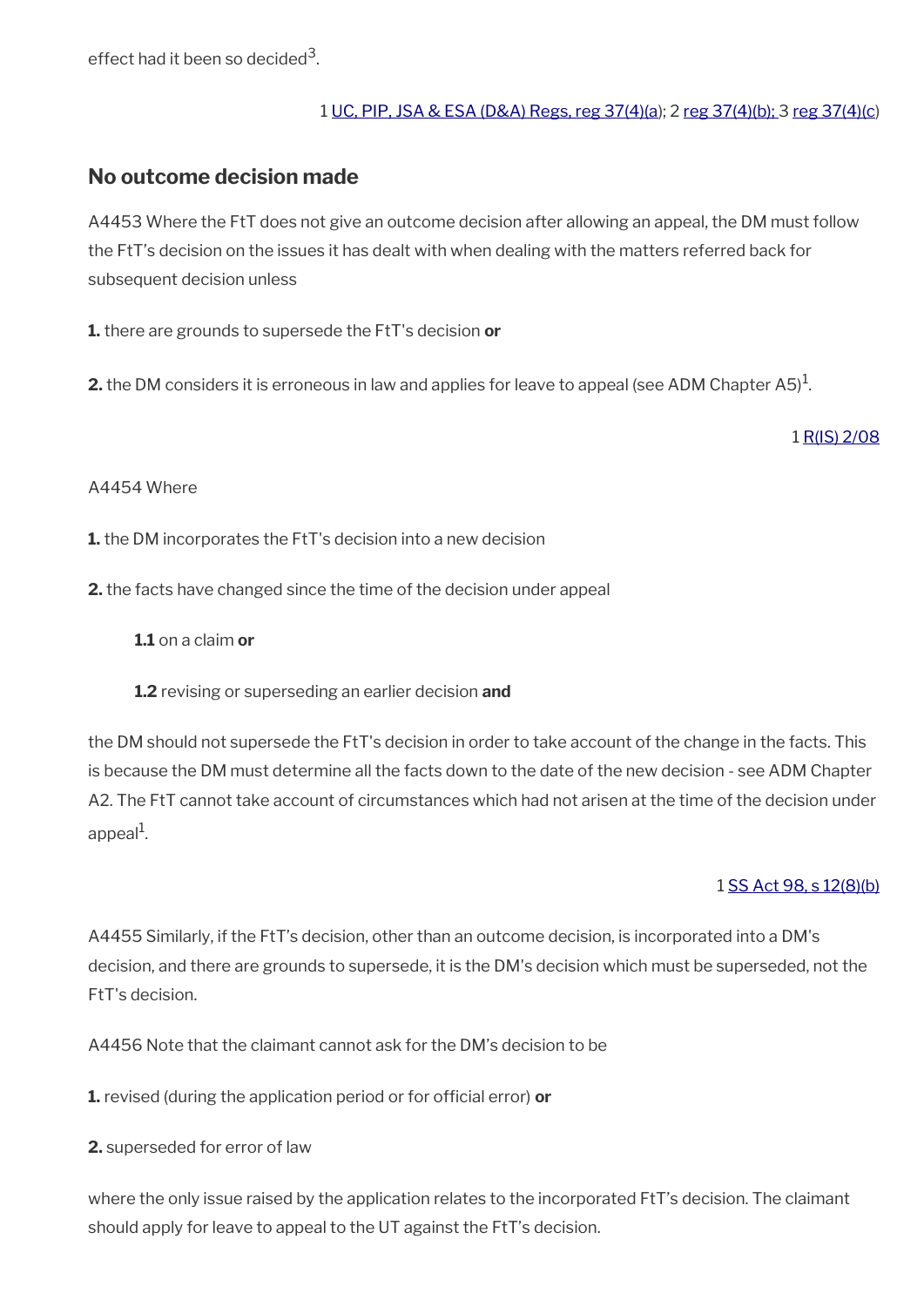### <span id="page-50-0"></span>**Stayed appeals**

A4457 ADM Chapter A5 describes the procedure where appeals are stayed at FtT or UT level. Where

**1.** the tribunal or UT decides the appeal as if the lead appeal had been determined in the most unfavourable terms for the appellant<sup>1</sup>and

**2.** the DM is required to supersede the tribunal or UT's decision once the lead appeal is determined<sup>2</sup>

the effective date of the supersession is the date the FtT or UT's decision would have taken effect if it had been decided in accordance with the decision which was the subject of the lead appeal<sup>3</sup> (see A4257).

#### 1 [SS Act 98, s 26\(4\)\(b\); 2 s 26\(5](http://www.legislation.gov.uk/ukpga/1998/14/contents)); [UC, PIP, JSA & ESA \(D&A\) Regs, reg 31\(b\)](http://www.legislation.gov.uk/uksi/2013/381/regulation/31); 3 [reg 37\(4\)](http://www.legislation.gov.uk/uksi/2013/381/regulation/37)

A4458 DMA Leeds will give guidance following the determination of lead cases on whether supersession is required.

A4459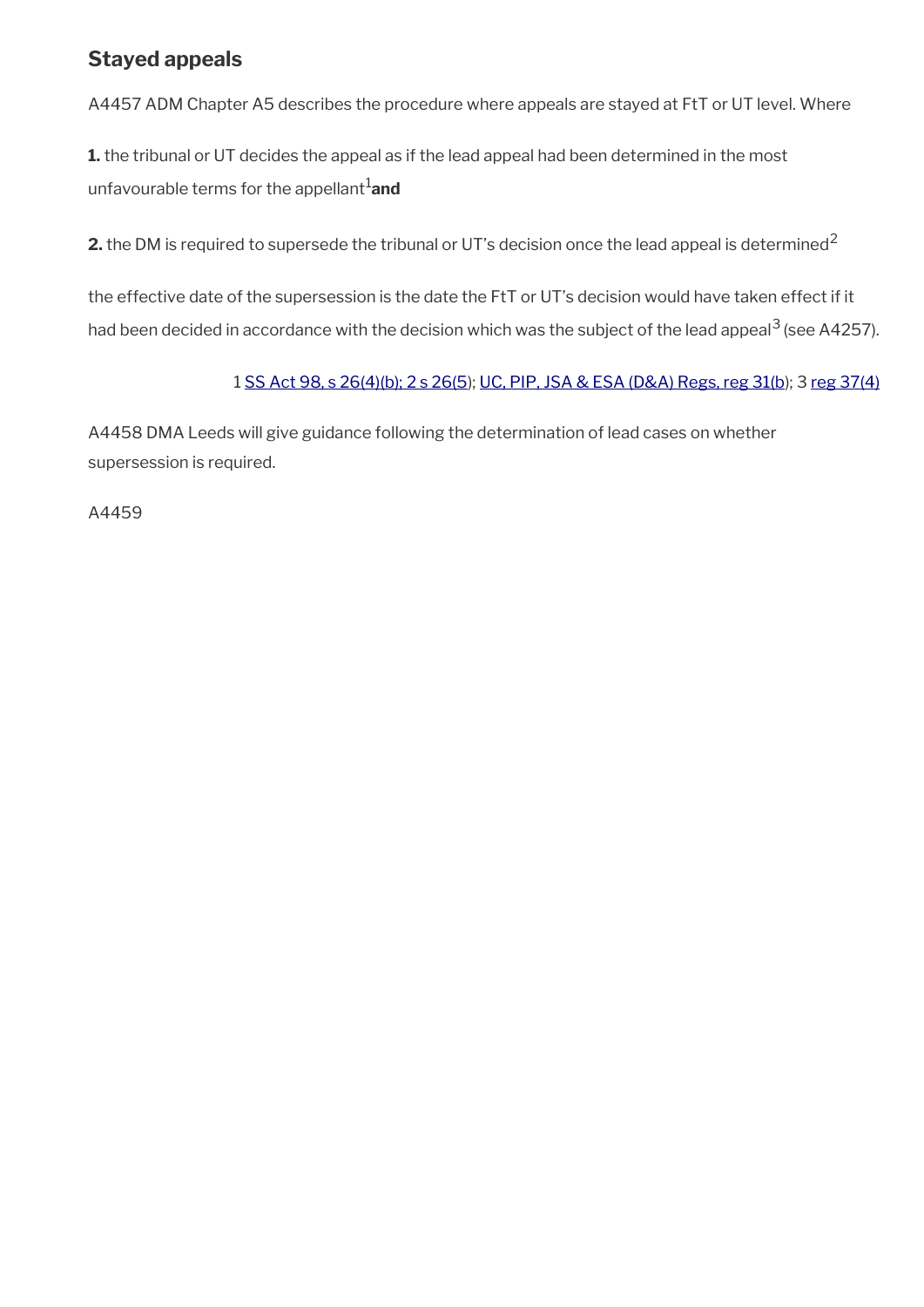## **Ignorance of or mistake as to a material fact A4460 - A4489**

[What decisions can be superseded on the grounds of ignorance of or mistake as to a material fact](#page-51-1) A4460

[Material facts](#page-51-0) A4461 - A4465

[Ignorance of a material fact](#page-52-0) A4466 - A4468

[Mistake as to a material fact](#page-53-0) A4469 - A4474

[Opinions and material facts](#page-54-1) A4475 - A4479

[Supersession of a decision of a DM on grounds of ignorance or mistake](#page-54-0) A4480 - A4482

[Supersession of a decision of the FtT or the UT](#page-55-1) A4483

[Effective date](#page-55-0) A4484 - A4489

## <span id="page-51-1"></span>**What decisions can be superseded on the grounds of ignorance of or mistake as to a material fact**

A4460 Supersession of

**1.** any decision on a claim for UC, PIP, ESA or JSA<sup>1</sup>

**2.** any decision made under relevant Acts<sup>2</sup>

**3.** any decision in **1.** or **2.** which has been revised by a DM<sup>3</sup>

**4.** any decision made by the FtT or UT<sup>4</sup>.

can be made on the grounds of ignorance of or mistake as to a material fact.

1 [SS Act 98, s 8\(1\)\(a\); 2 s 8\(1\)\(c\); 3 s 10\(1\)\(a\); 4 s 10\(1\)\(b](http://www.legislation.gov.uk/ukpga/1998/14/contents))

### <span id="page-51-0"></span>**Material facts**

A4461 A material fact is one which is relevant to a decision on a claim or application. Any fact which has to be determined before a decision can be given is a material fact.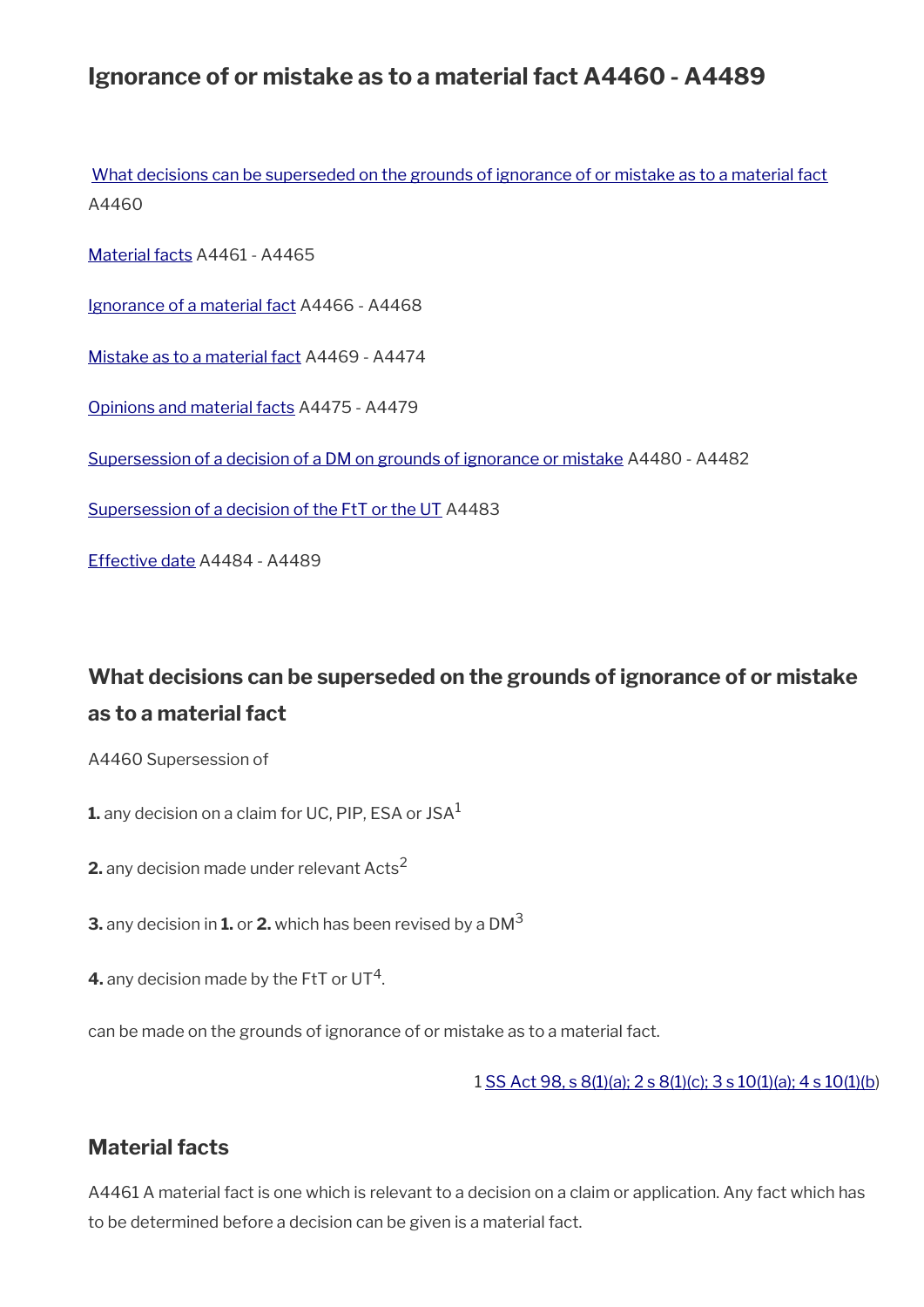A4462 A fact which is itself not immediately relevant can be important to a decision if the process of reaching a decision has been infuenced by it.

#### **Example**

The FtT does not accept a claimant's evidence because they consider it not to be a true statement of the facts. The claimant then produces evidence to prove the fact was correct. The DM supersedes the decision because it is based on a mistake as to a material fact.

A4463 An application for supersession because of ignorance of, or a mistake as to, a material fact may not always result in a supersession decision. See A4017 - A4044 for further guidance.

A4464 There is a distinction between a primary fact and a secondary fact. A primary fact is a fact established directly by evidence. A secondary fact is found by applying the process of reasoning to evidence.

A4465 DMs often make an inference of fact by reasoning from the evidence before them. If, however, they are wrong because the reasoning was wrong, the decision is not based on a mistake as to a material fact. DMs cannot supersede decisions just because they would have reached a different decision on the same evidence $<sup>1</sup>$  (but see A4469).</sup>

1 [R\(I\) 3/75.pdf](../file/869088/download/R%2528I%2529%25203%252F75.pdf)

### <span id="page-52-0"></span>**Ignorance of a material fact**

A4466 A decision may be superseded if the DM is satisfied that it was given in ignorance of some material fact. A material fact is one which is relevant to

**1.** an award of benefit

**2.** a claimant commitment

**3.** a labour market question

**4.** an overpayment recoverability decision

and has to be identifed before a decision is given. The fact must exist at the time the original decision is given $^1$ .

1 CAO v Combe (Court of Session 1999)

A4467 It is presumed that a DM is aware of the facts included in the papers available to make a decision. This presumed knowledge prevents supersession because of the ignorance, but supersession because of a mistake as to a material fact may be possible.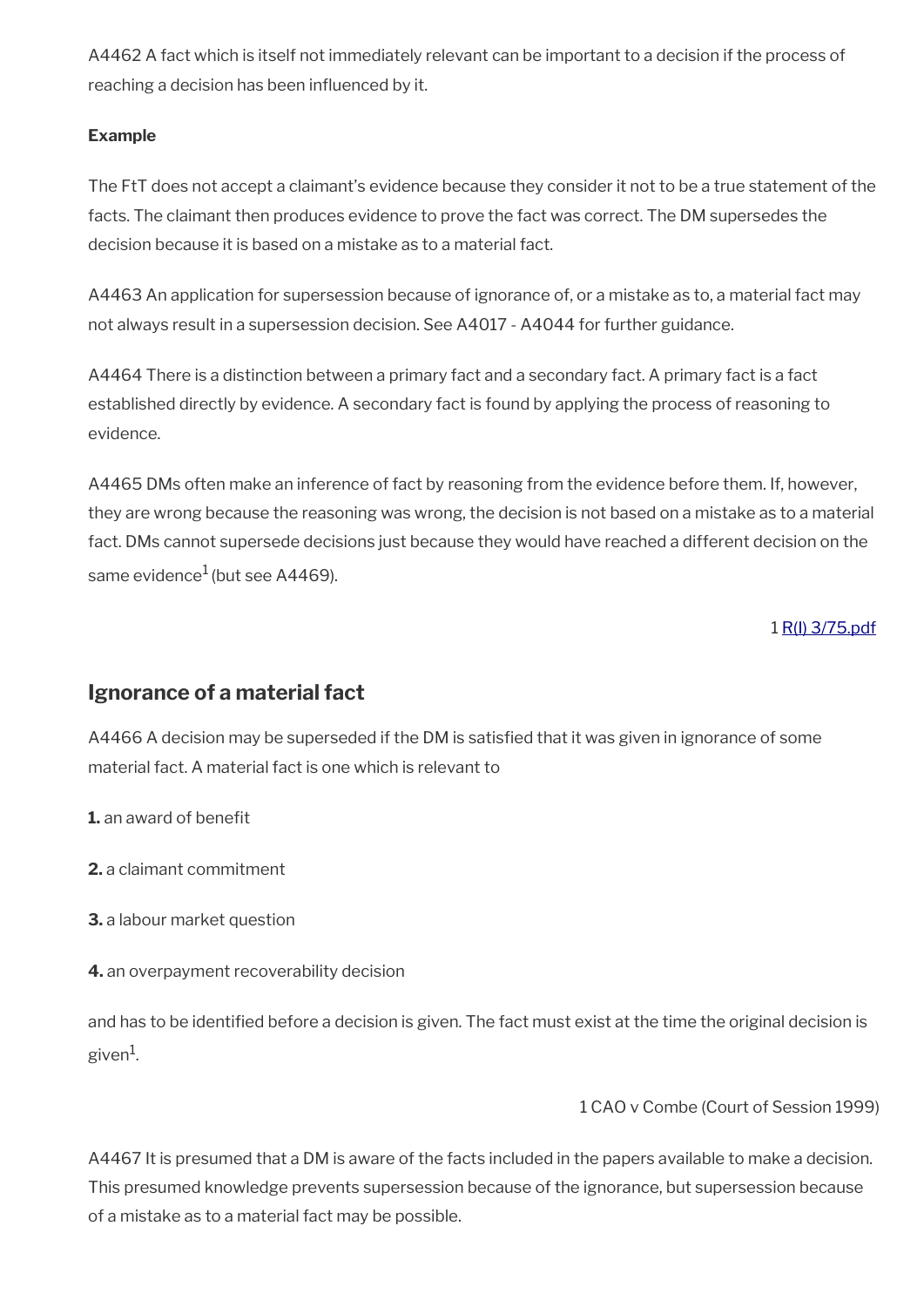A4468 Sometimes a question has to be decided by making an adverse assumption about a relevant fact because the DM has been unable to obtain sufficient evidence $^1$ . If evidence is then provided which shows the DM's assumption is wrong the original decision can be superseded because of ignorance of a material fact. If the evidence is provided within the dispute period, revision would be appropriate.

#### 1 [R\(SB\) 18/81.pdf](../file/869092/download/R%2528SB%2529%252018%252F81.pdf) ; [R\(SB\) 29/83.pdf](../file/869095/download/R%2528SB%2529%252029%252F83.pdf)

#### **Example**

A jobseeker fails to provide evidence that he is actively seeking work after a request from the Secretary of State. The DM decides that he is not actively seeking employment, and disallows the claim for JSA. The claimant later produces his record of job applications. The DM supersedes the original decision because it was made in ignorance of the material fact that the claimant was actively seeking employment.

### <span id="page-53-0"></span>**Mistake as to a material fact**

<code>A4469</code> A DM may misinterpret the evidence and make a mistake as to a material fact $^{\rm 1}$ . If the mistake was wholly the responsibility of the DM, or of another official of the DWP, it would be an official error and the decision would be revised (see ADM Chapter A3). If the claimant had contributed to the mistake, it would not be an official error and the decision would be superseded<sup>2</sup>.

#### 1 [R\(G\) 08/55.pdf](../file/869103/download/R%2528G%2529%252008%252F55.pdf) ; [UC, PIP, JSA & ESA \(D&A\) Regs, reg 9;](http://www.legislation.gov.uk/uksi/2013/381/regulation/9) 2 [reg 22](http://www.legislation.gov.uk/uksi/2013/381/regulation/22)

A4470 The mistake may be made when dealing with the claim, for example by a DM misreading information in a document. It may be made by another official, for example by a receptionist recording an incorrect date. The revision provisions should always be considered where the new decision would be advantageous to the claimant.

#### **Example 1**

A claimant has an award of the standard rate of the daily living component of PIP. Two years later the claimant's appointee applied for supersession on the grounds that the claimant has care needs as a result of her mental health. The application included medical evidence from the claimant's GP in which it is stated that these needs were present at the date of claim.

The DM examines the case and finds that the evidence obtained at the time of the original claim clearly shows that PIP should have been awarded from an earlier date as the required period condition was satisfied. The DM revises the original decision for official error so that PIP is awarded from 19.4.19 rather than 19.7.19.

The DM notes that there was no evidence on the claim form or the original medical evidence which indicated mental health issues. If the new evidence had been brought to the DM's attention at the time of the claim, they would have awarded PIP at a higher rate. The award can now be superseded on the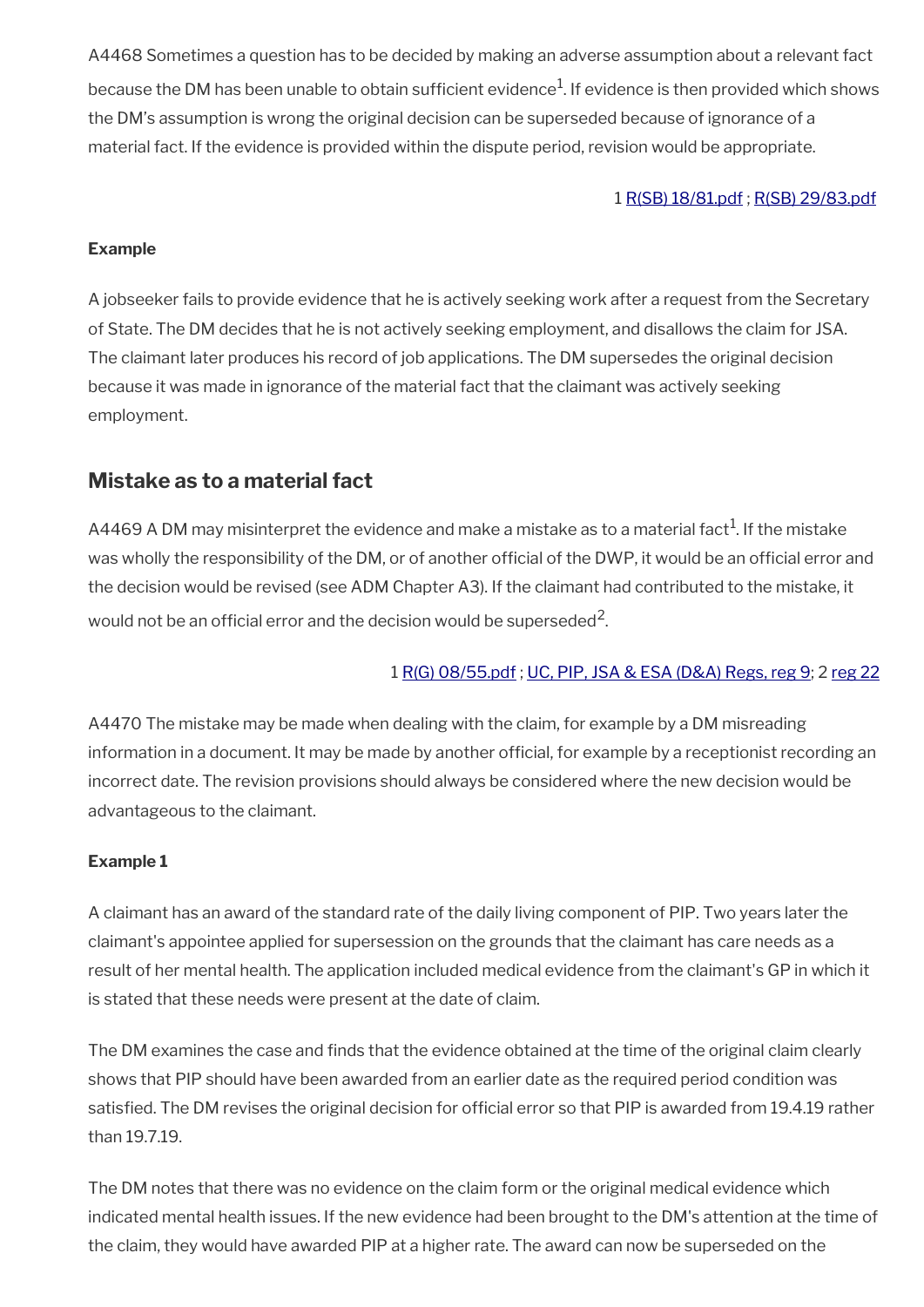grounds of ignorance as to a material fact, but the effective date can only be the date on which the application was received.

#### **Example 2**

The DM decides that the jobseeker was not available for work because he was in prison for the period 3 July to 28 August. The jobseeker later realises that he got his dates mixed up, and he was actually in prison for the period 28 July to 3 August. The DM supersedes his decision because it was based on a mistake as to a material fact.

A4471 - A4474

### <span id="page-54-1"></span>**Opinions and material facts**

A4475 Opinions should be distinguished from facts. DMs often take into account opinions of other persons, for example doctors, in making decisions. Medical opinion does not form a material fact $^1$ .

1 R v. Secretary for Social Services ex parte Loveday [15.2.83]

A4476 Because it is not a material fact, a change of medical opinion is not of itself a ground for supersession. A DM's decision awarding beneft as a result of a medical opinion cannot be superseded because it was based on a mistake as to a material fact, if another doctor provides a different opinion based on the same facts. This is because there is no specific or primary fact about which the DM was mistaken<sup>1</sup>. For further guidance on medical opinion/fact see benefit specific guidance.

### 1 [R\(S\) 4/86.pdf](../file/869112/download/R%2528S%2529%25204%252F86.pdf)

A4477 However, medical opinions are often expressed in reports which may contain evidence, such as clinical fndings or statements by the claimant, from which the DM can infer facts. This may enable the DM to show that the original facts would not have been found, or were found incorrectly, if the new facts had been known $^{\! 1}$ . A change of opinion where there are different facts may be evidence that the original decision was based on ignorance of or mistake as to some material fact<sup>2</sup>.

### 1 [R\(I\) 3/75.pdf](../file/869118/download/R%2528I%2529%25203%252F75.pdf); 2 [R\(DLA\) 6/01](http://intranet.dwp.gov.uk/manual/decision-benefit/rdla-6-01)

A4478 - A4479

### <span id="page-54-0"></span>**Supersession of a decision of a DM on grounds of ignorance or mistake**

A4480 Where the decision to be superseded is one made by a DM, it can be superseded on the grounds of ignorance of or mistake as to a material fact where either  $1$ 

**1.** an application is made more than one month after the original decision was notifed (or a late dispute is not admitted - see ADM Chapter A3)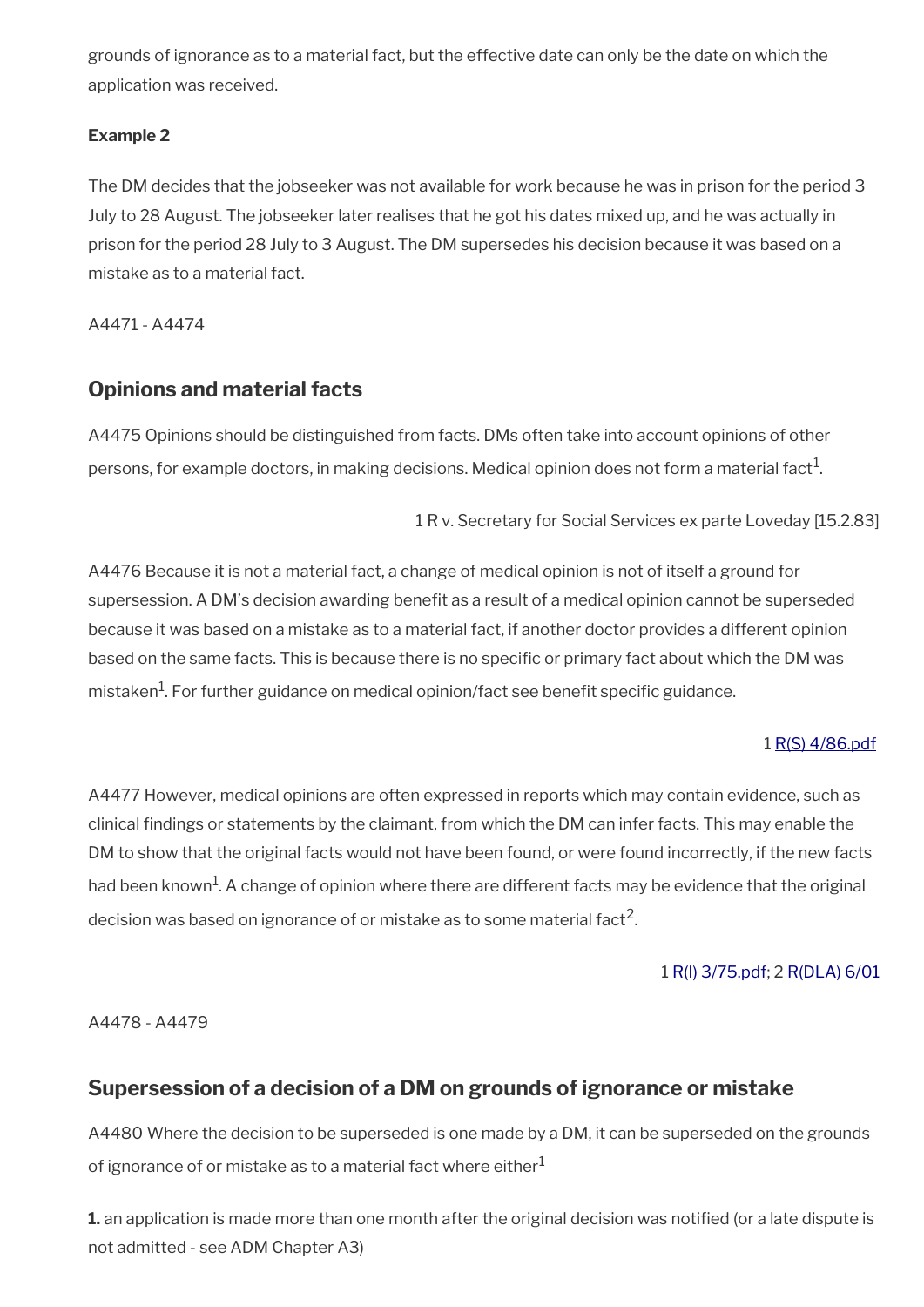**2.** the DM commenced action with a view to supersession more than one month after the original decision was notified.

#### 1 [UC, PIP, JSA & ESA \(D&A\) Regs, reg 24](http://www.legislation.gov.uk/uksi/2013/381/regulation/24)

A4481 A decision based on ignorance of, or mistake as to, a material fact may have arisen because of official error. In that case revision may be appropriate $^1$ . DMs should also consider whether revision is appropriate where the decision was more advantageous than it would have been if the material fact was known (see [ADM Chapter A3](http://intranet.dwp.gov.uk/manual/advice-decision-making-adm/adm-a3-revision)).

#### 1 [UC, PIP, JSA & ESA \(D&A\) Regs, reg 9](http://www.legislation.gov.uk/uksi/2013/381/regulation/9)

#### **Effective date**

A4482 The effective date of a supersession to which A4480 applies will be for

**1.** JSA or ESA, the first day of the benefit week in which the superseding decision or application for supersession was made<sup>1</sup>

**2.** UC, the frst day of the assessment period in which the superseding decision or application for supersession was made<sup>2</sup>

**3.** PIP, on the date the decision is made or the date of application $^3$ .

1 [UC, PIP, JSA & ESA \(D&A\) Regs, reg 35\(3\);](http://www.legislation.gov.uk/uksi/2013/381/regulation/35) 2 [reg 35\(4](http://www.legislation.gov.uk/uksi/2013/381/regulation/35)); 3 [SS Act 98, s 10\(5\)](http://www.legislation.gov.uk/ukpga/1998/14/contents)

### <span id="page-55-1"></span>**Supersession of a decision of the FtT or the UT**

A4483 A decision of the FtT or UT may be superseded at any time on the grounds of ignorance or mistake as to a material fact $^{\rm 1}$ .

1 [UC, PIP, JSA & ESA \(D&A\) Regs, reg 31\(a\)](http://www.legislation.gov.uk/uksi/2013/381/regulation/31)

### <span id="page-55-0"></span>**Effective date**

#### **Advantageous**

A4484 If the effect of the supersession would be advantageous to the claimant the effective date is<sup>1</sup>

**1.** where the supersession is made as a result of an application, the date the application was received **or**

**2.** where the supersession was undertaken at the DM's own initiative, the date the decision was made.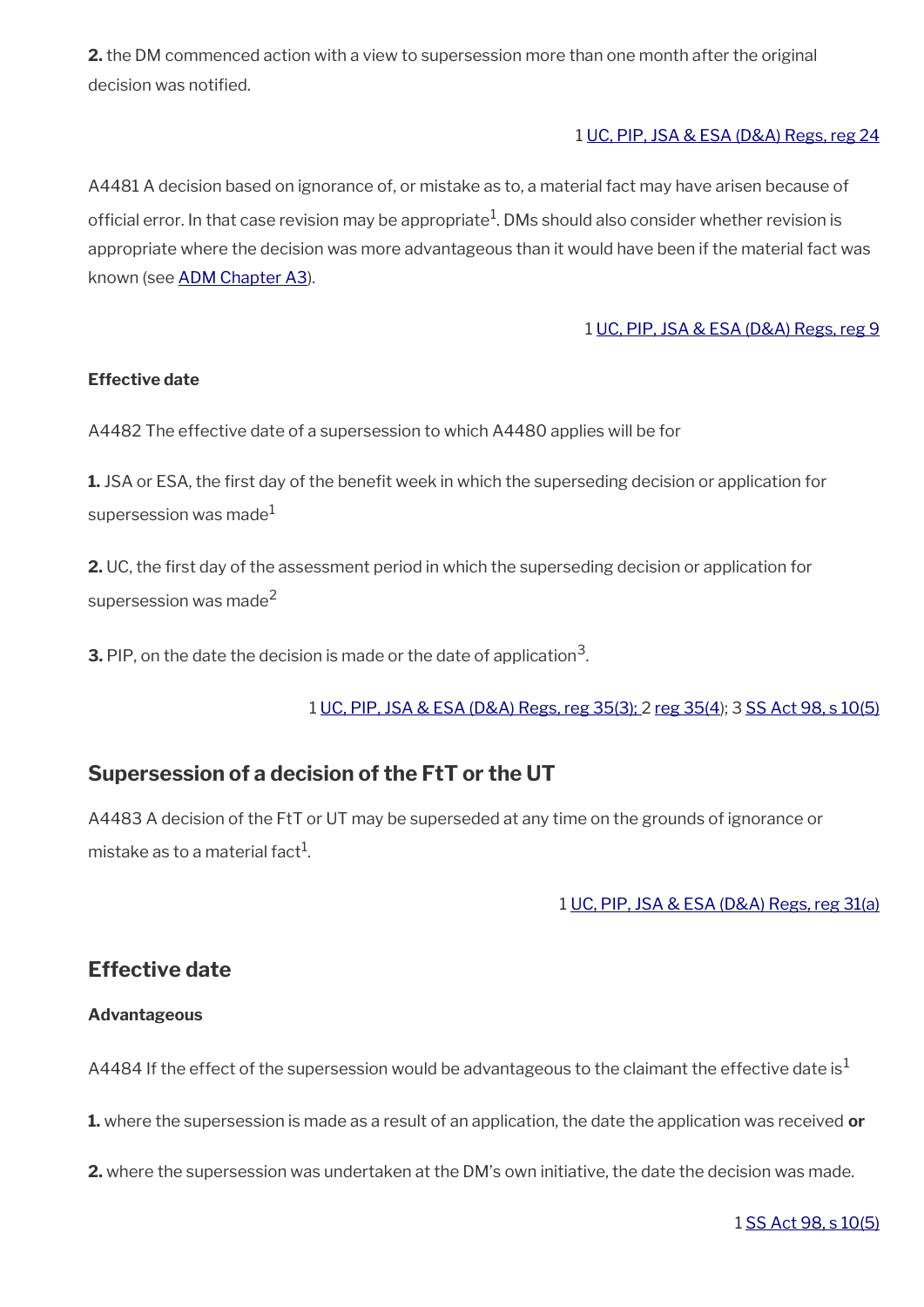#### **Disadvantageous**

A4485 Where the effect of the supersession of the FtT or UT decision would be to the disadvantage of the claimant the effective date is for

1. JSA and PIP, from the date on which the decision of the FtT or UT took or was to take effect<sup>1</sup>

**2.** ESA or UC<sup>2</sup> where the fact does not relate to the LCW determination or does relate to it and the DM is satisfed that at the time the decision was made the claimant knew or could reasonably be expected to know of it and that it was relevant, from the first day of the benefit week or the first day in the assessment period in which the decision of the FtT or UT took or was due to take effect.

1 [UC, PIP, JSA & ESA \(D&A\) Regs, reg 37\(2](http://www.legislation.gov.uk/uksi/2013/381/regulation/37)); 2 [reg 37\(3\)](http://www.legislation.gov.uk/uksi/2013/381/regulation/37)

A4486 - A4489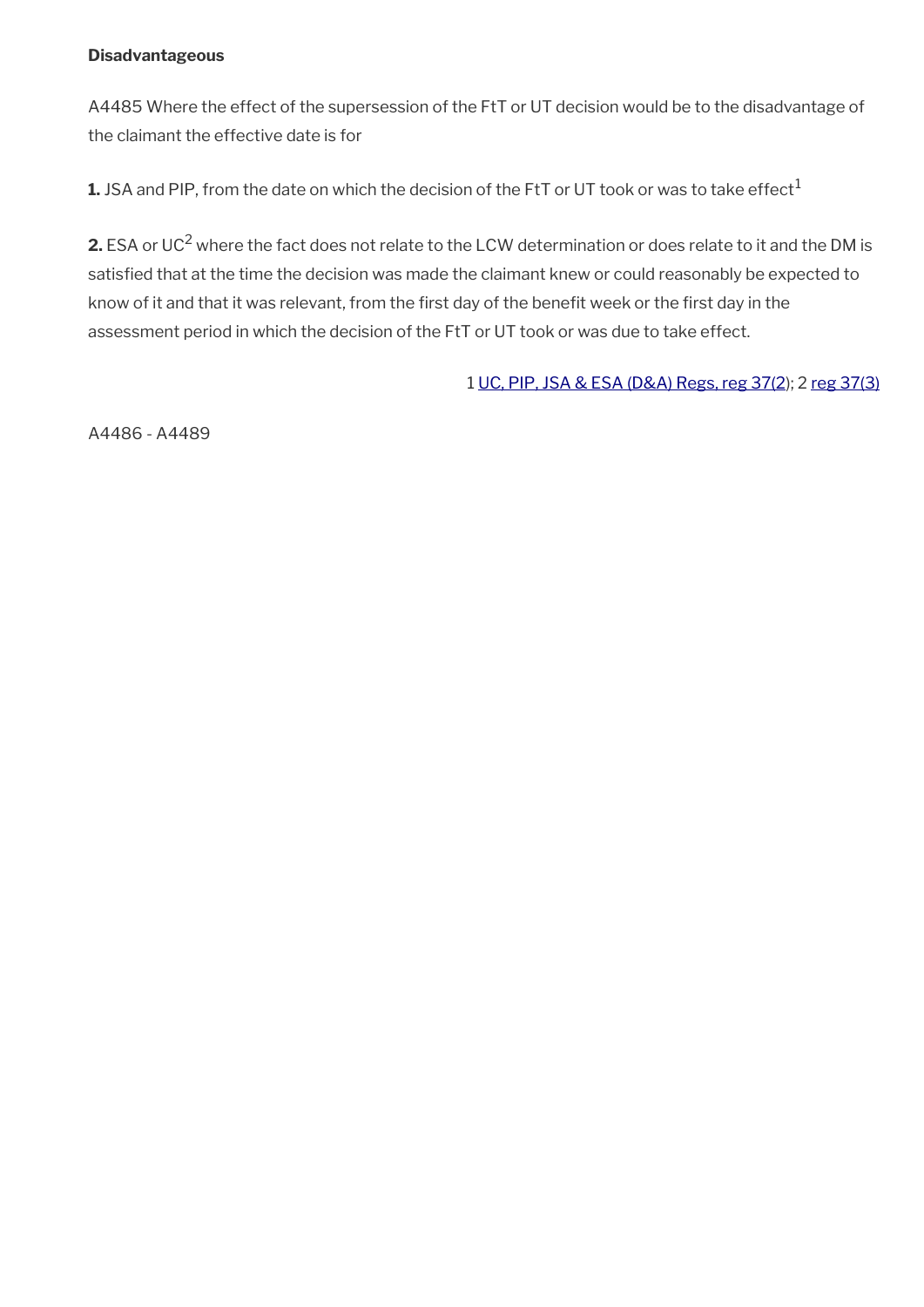# **Decisions which cannot be appealed to a First-tier Tribunal A4490 - A4499**

[Introduction](#page-6-0) A4490

[Effective date](#page-55-0) A4491 - A4499

### **Introduction**

A4490 Annex E lists decisions and determinations that are not appealable. Such decisions can be superseded at any time either on an application or at the DM's own initiative $^{\mathrm{1}}$ .

1 [UC, PIP, JSA & ESA \(D&A\) Regs, reg 25](http://www.legislation.gov.uk/uksi/2013/381/regulation/25)

### **Effective date**

A4491 The effective date will be $1$ 

**1.** the date of the application for supersession **or**

**2.** the date the decision was made when made on the DM's own initiative

1 [SS Act 98, s 10\(5\)](http://www.legislation.gov.uk/ukpga/1998/14/contents)

A4492 - A4499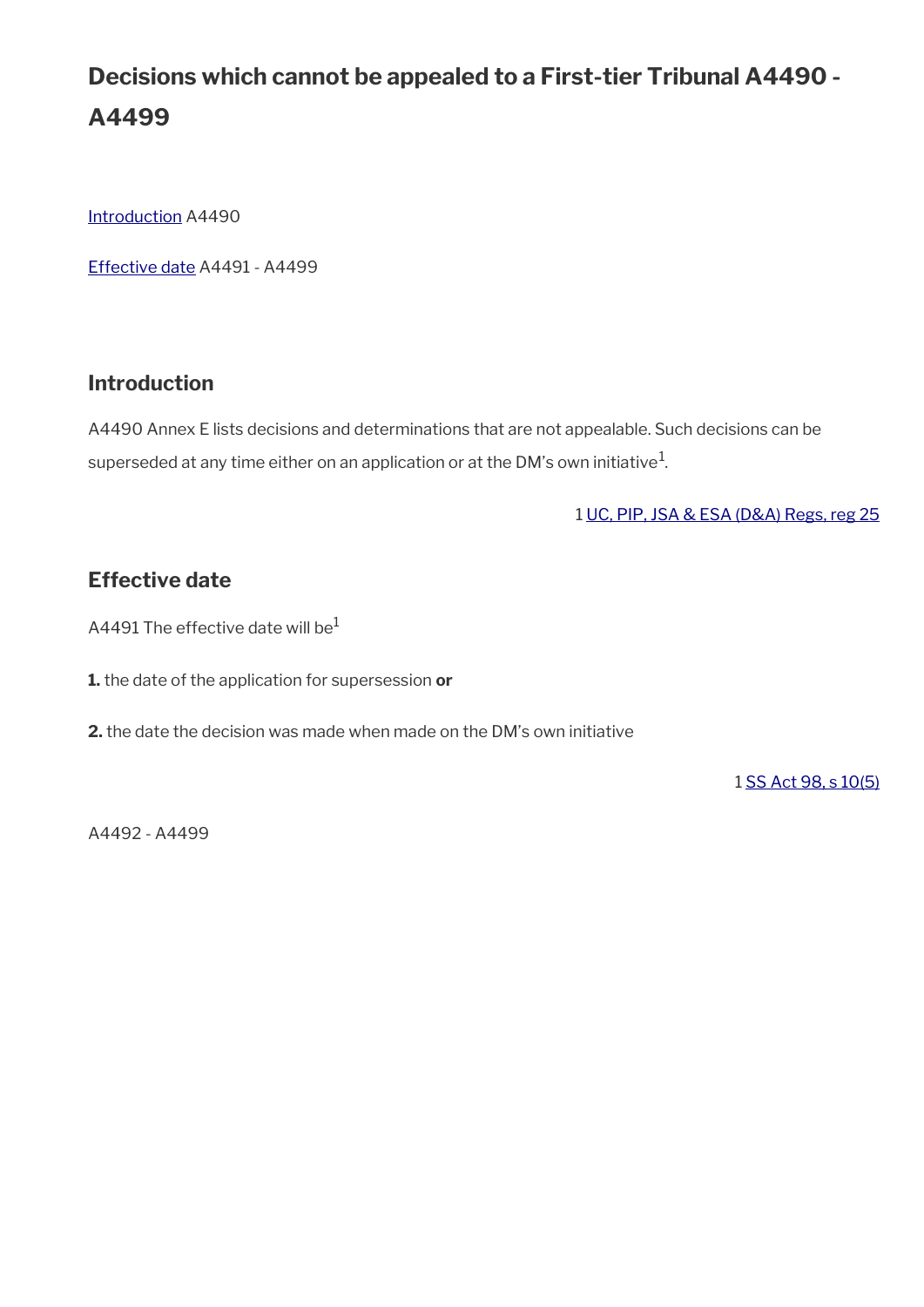## **Sanction Cases A4500 - A4519**

Reduction in benefit ceases to apply A4503

[Effective date](#page-59-0) A4504 - A4519

A4500 ESA, JSA and UC claimants can be sanctioned under certain circumstances<sup>1</sup>. A superseding decision to apply a sanction takes effect for  $ESA<sup>2</sup>$ 

**1.** where the claimant has not been paid ESA for the benefit week in which the Secretary of State determines that the amount of the award of ESA is to be reduced, the first day of that benefit week or

**2.** where the claimant has been paid ESA for the benefit week referred to in **1.** the first day of the first benefit week for which the claimant has not been paid ESA or

**3.** where the amount of the award of ESA for the benefit week referred to in **1.** or **2.** is already subject to a reduction because of a previous sanctionable failure, the first day in respect of which the amount of the award is no longer subject to that reduction.

1 [UC, PIP, JSA & ESA \(D&A\) Regs, reg 27;](http://www.legislation.gov.uk/uksi/2013/381/regulation/27) 2 ESA Regs, reg 54 & reg 35(10)(a)

A4501 A superseding decision to apply a sanction takes effect for JSA $<sup>1</sup>$ </sup>

**1.** where the claimant has not been paid JSA for the benefit week in which the sanctionable failure occurred, the first day of that benefit week or

**2.** where the claimant has been paid JSA for the benefit week referred to in **1.** the first day of the first benefit week for which the claimant has not been paid JSA or

**3.** where the amount of the award of JSA for the benefit week referred to in **1.** or **2.** is already subject to a reduction because of a previous sanctionable failure, the first day of the first benefit week in respect of which the amount of the award is no longer subject to that reduction.

#### 1 [UC, PIP, JSA & ESA \(D&A\) Regs, reg 35\(10\)\(c\);](http://www.legislation.gov.uk/uksi/2013/381/regulation/35) [JSA Regs 13, reg 22](http://www.legislation.gov.uk/uksi/2013/378/regulation/22)

A4502 A superseding decision to apply a sanction takes effect for UC $^{\rm 1}$  from

**1.** the frst day of the assessment period in which the DM determines that the amount is to be reduced **or**

**2.** if the amount of the award is not reduced as in **1.** the first day of the next assessment period or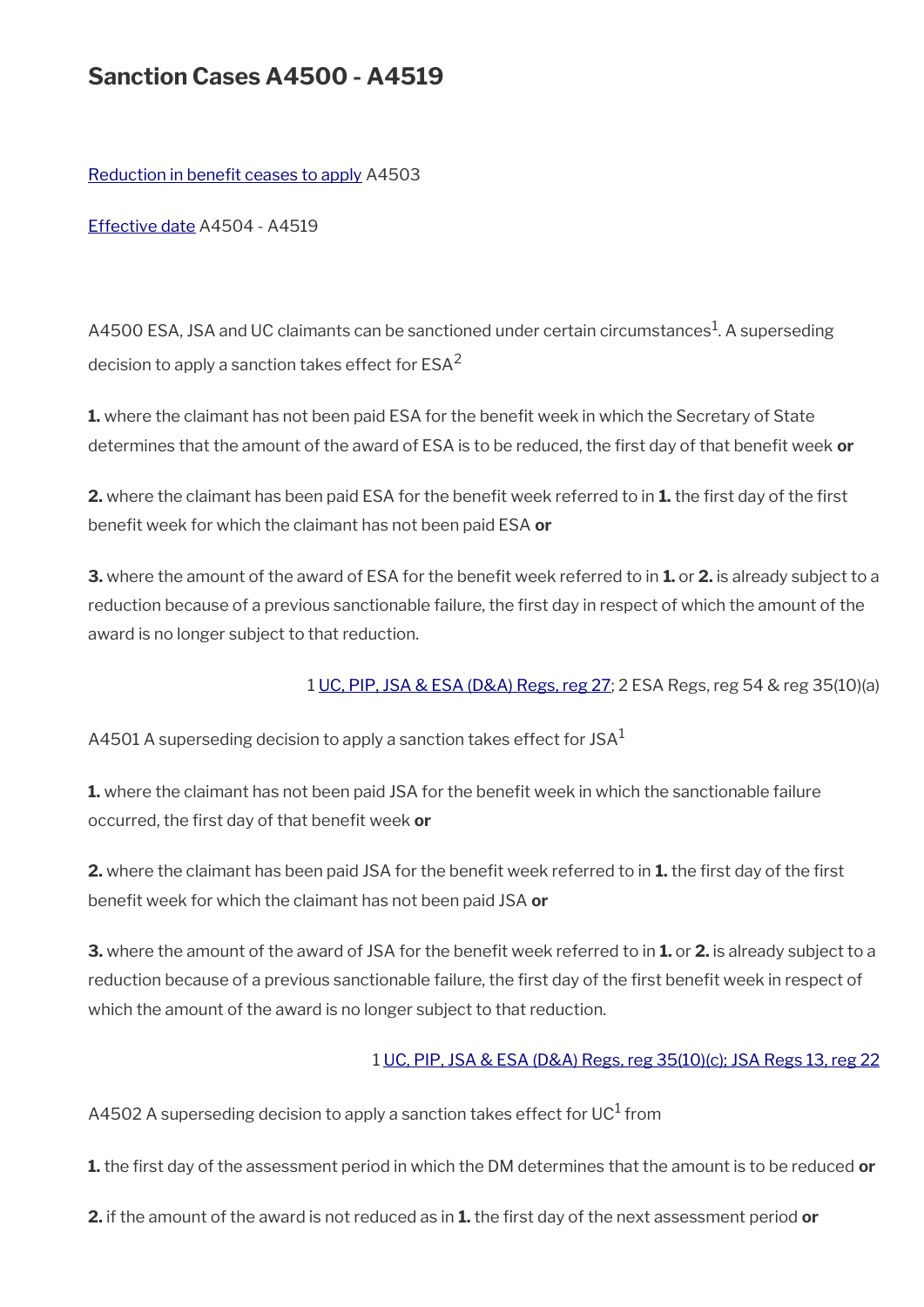**3.** if the amount of the award for the assessment period as in **1.** or **2.** is already subject to a reduction because of a previous sanctionable failure, the frst day in respect of which the amount of the award is no longer subject to that reduction

#### 1 [UC, PIP, JSA & ESA \(D&A\) Regs, reg 35\(10\)\(e](http://www.legislation.gov.uk/uksi/2013/381/regulation/35)); [UC Regs, reg 106](http://www.legislation.gov.uk/uksi/2013/376/regulation/106)

### <span id="page-59-1"></span>**Reduction in benefit ceases to apply**

A4503 Where a person has had an award of benefit sanctioned as above and the reduction is suspended or terminated then the decision to impose the reduction can be superseded $^{\rm 1}$ .

#### 1 [UC, PIP, JSA & ESA \(D&A\) Regs, reg 27\(2\)](http://www.legislation.gov.uk/uksi/2013/381/regulation/27)

### <span id="page-59-0"></span>**Effective date**

A4504 For ESA, JSA and UC the reduction is suspended for any period during which a fraud sanction applies. The reduction ceases to have effect on the day that period begins $^{\mathrm{1}}$ .

### 1 [UC, PIP, JSA & ESA \(D&A\) Regs, reg 35\(11\)\(a\), 35\(11\)\(c\) & 35\(11\)\(e\);](http://www.legislation.gov.uk/uksi/2013/381/regulation/35) ESA Regs, reg 56; JSA Regs 13, reg 24; [UC Regs, reg 108](http://www.legislation.gov.uk/uksi/2013/376/regulation/108)

A4505 The reduction is terminated where, since the date of the most recent sanctionable failure, the claimant has been in paid work $1$ 

**1.** for a period of at least 26 weeks (ESA) or 182 days (JSA) **or**

**2.** for more than one period where the total of those periods amounts to at least 26 weeks (ESA) or 182 days (JSA).

### 1 [UC, PIP, JSA & ESA \(D&A\) Regs, reg 35\(11\)\(b\)](http://intranet.dwp.gov.uk/node/913657/edit) & [35\(11\)\(d\)](http://intranet.dwp.gov.uk/node/913657/edit); [ESA Regs 13, reg 57](http://www.legislation.gov.uk/uksi/2013/379/regulation/57); [JSA Regs 13, reg 25](http://www.legislation.gov.uk/uksi/2013/378/regulation/25)

A4506 For UC claimants the reduction is terminated where since the date of the most recent sanctionable failure, the claimant has been in paid work for a period of, or for periods amounting to at least 26 weeks and the claimant's weekly earnings during that period or periods were equal to or exceed their individual threshold or prescribed legislation in relation to apprenticeships apply $^{\mathrm{1}}$ .

#### 1 [UC, PIP, JSA & ESA \(D&A\) Regs, reg 35\(11\)\(f\);](http://www.legislation.gov.uk/uksi/2013/381/regulation/35) [UC Regs, reg 90\(4\)](http://www.legislation.gov.uk/uksi/2013/376/regulation/90) & reg [109\(1\)](http://www.legislation.gov.uk/uksi/2013/376/regulation/109)

A4507 The effective date is either the frst day of the assessment period in which A4506 is satisfed or where that date falls outside a period of entitlement to UC, from the beginning of the first assessment period in relation to any subsequent award $^1\!$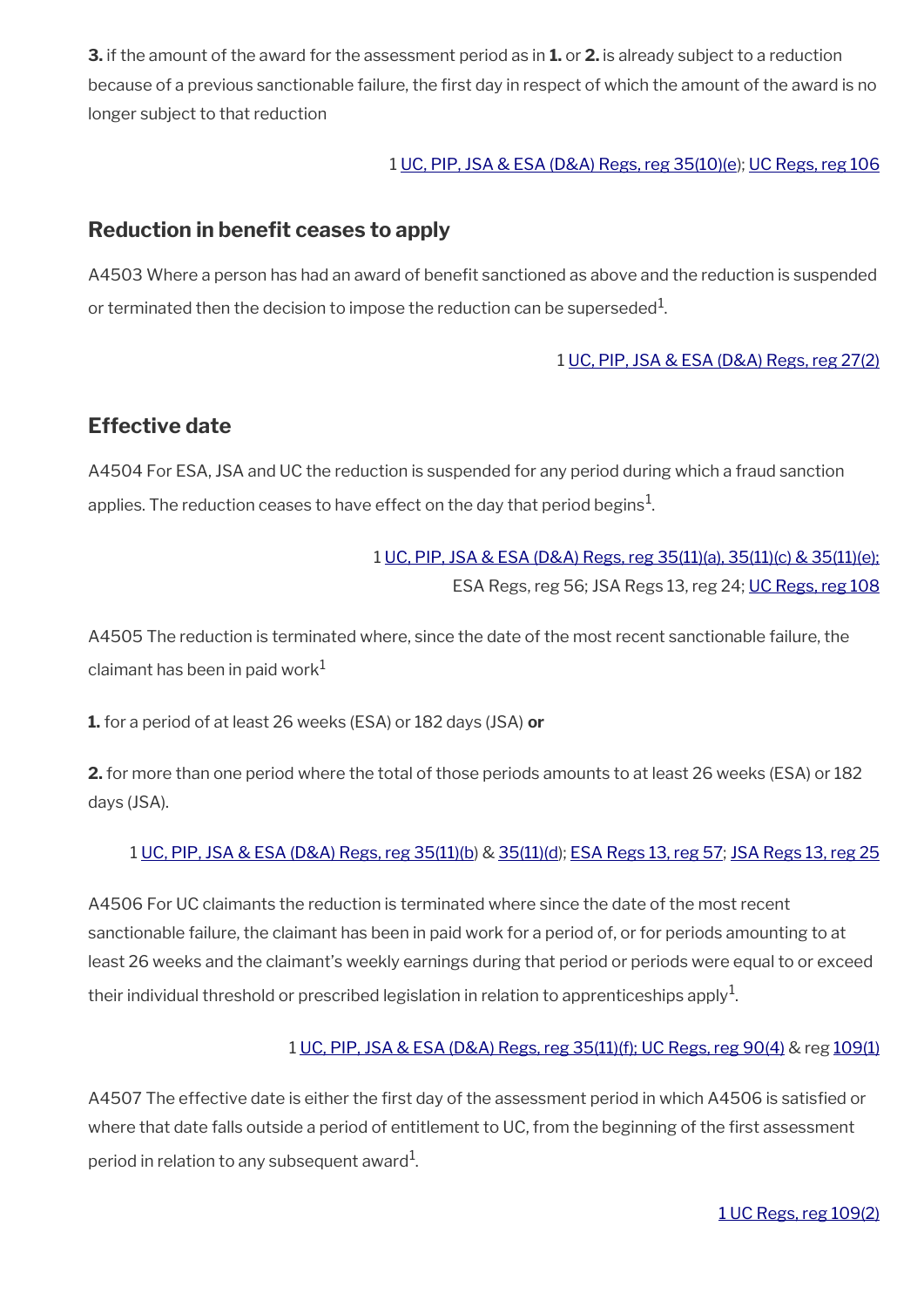A4508 - A4519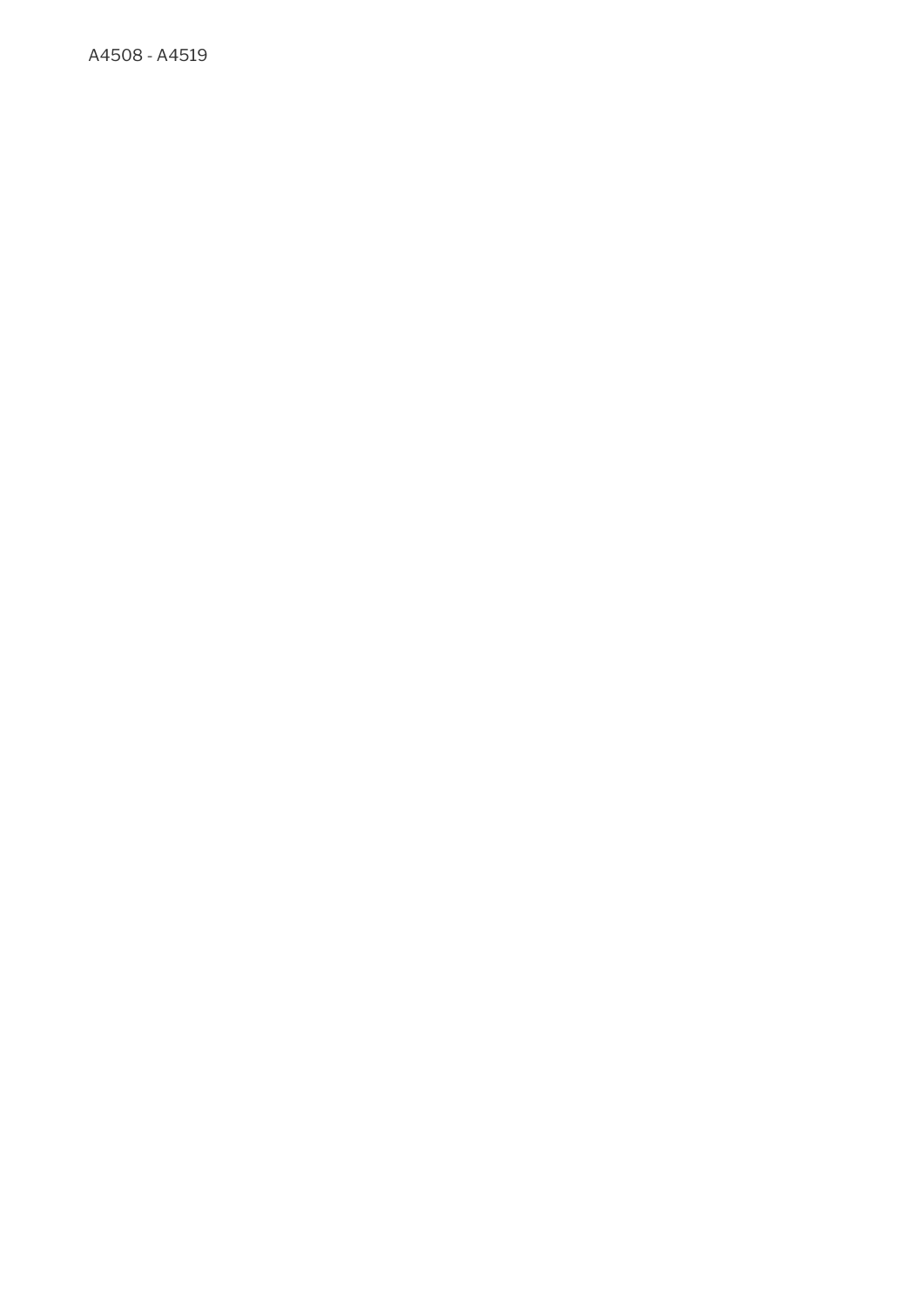## Loss of benefit following benefit fraud offences A4520 - A4524

Sanctionable benefit A4520

[Effective date](#page-55-0) A4521 - A4524

### <span id="page-61-0"></span>**Sanctionable benefit**

A4520 A decision can be superseded $^{\rm 1}$  where

**1.** it is a decision that a sanctionable benefit is payable and

**2.** that benefit ceases to be payable or is reduced under the provisions allowing restrictions on the payment of benefit following convictions for benefit fraud offences.

**Note:** See ADM Chapter B2 for further guidance.

1 [UC, PIP, JSA & ESA \(D&A\) Regs, reg 28](http://www.legislation.gov.uk/uksi/2013/381/regulation/28)

### **Effective date**

A4521 The effective date $^1$  will be the first day of the disqualification period as set out in regulations<sup>2</sup>.

1 [UC, PIP, JSA & ESA \(D&A\) Regs, reg 35\(12](http://www.legislation.gov.uk/uksi/2013/381/regulation/35)); 2 [SS \(Loss of Beneft\) Regs, reg 2](http://www.legislation.gov.uk/uksi/2001/4022/regulation/2)

A4522 - A4524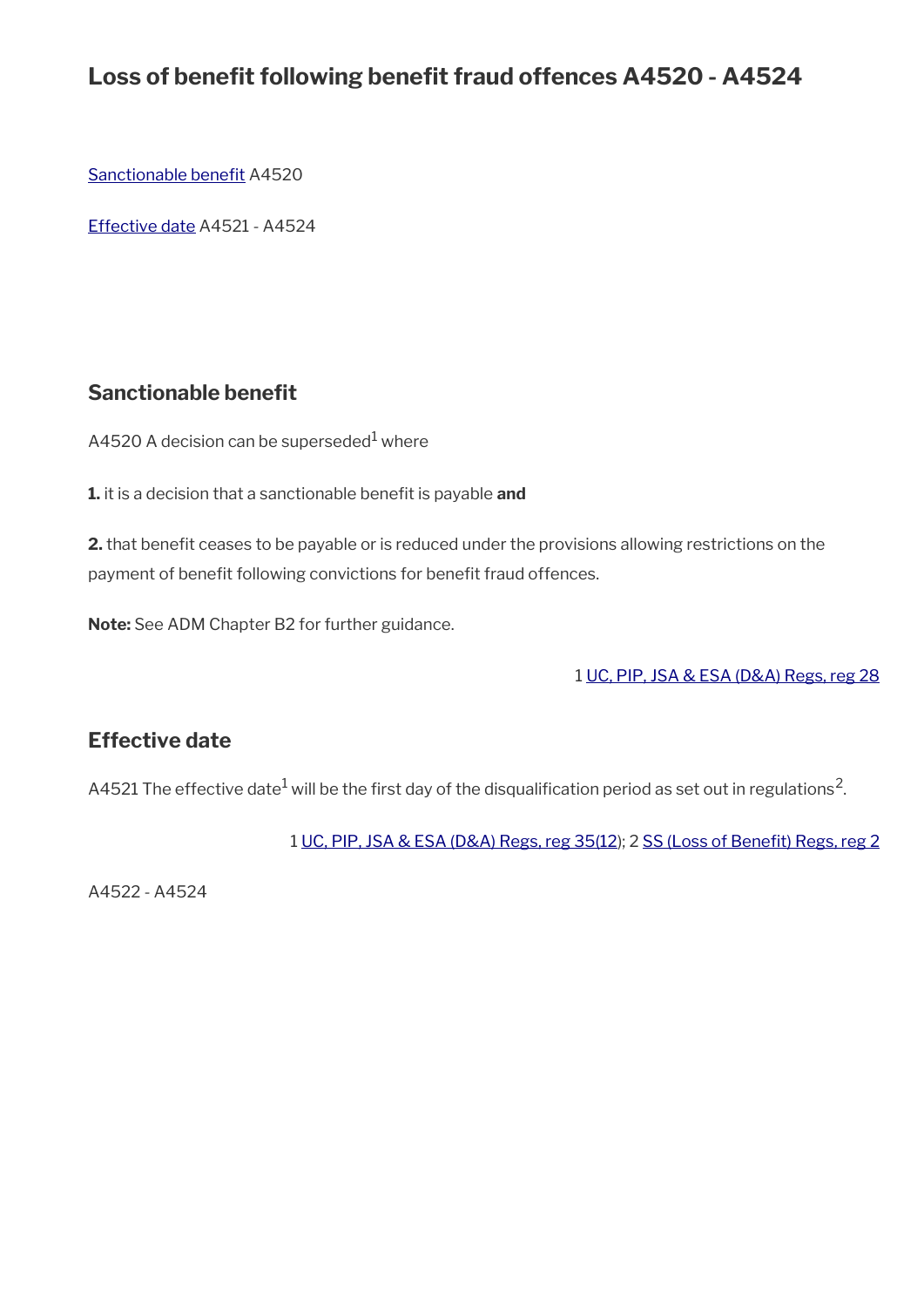## **Special rules A4525 - A4549**

[Uprating](#page-62-2) A4525

[Late or unpaid contributions A](#page-62-1)4526

[UC Housing Costs](#page-62-0) A4527 - A4529

[PIP](#page-63-0) A4530 - A4539

[ESA](#page-64-0) A4540 - A4544

[UC](#page-32-0) A4545 - A4549

### <span id="page-62-2"></span>**Special rules - uprating**

A4525 The uprating of benefit will not normally require a supersession decision $^1\!\!$ .

#### [1 SS A Act 92, s 159A; s 159C; s 159D; s 159E](http://www.legislation.gov.uk/ukpga/1992/5/contents)

#### <span id="page-62-1"></span>**Special rules - late or unpaid contributions**

A4526 Where a late or unpaid contribution is treated as paid at an earlier date then the DM can supersede $^{\rm 1}$  the original decision. The superseding decision takes effect from the date on which the contribution is treated as paid<sup>2</sup>. See ADM Chapter A3 where a late paid contribution or credit is treated as paid on or before the date of the original decision.

#### 1 [UC, PIP, JSA & ESA \(D&A\) Regs, reg 29](http://www.legislation.gov.uk/uksi/2013/381/regulation/29); 2 [reg 35\(13](http://www.legislation.gov.uk/uksi/2013/381/regulation/35))

#### <span id="page-62-0"></span>**Special rules - UC Housing Costs**

A4527 Where the housing costs element is reduced following a determination made under specifed legislation then the award of UC may be superseded $^1$ .The effective date is the first day of the assessment period following the day on which that determination is received by DWP<sup>2</sup>.

1 [UC, PIP, JSA & ESA \(D&A\) Regs, reg 30;](http://www.legislation.gov.uk/uksi/2013/381/regulation/30) 2 [reg 35\(14](http://www.legislation.gov.uk/uksi/2013/381/regulation/35))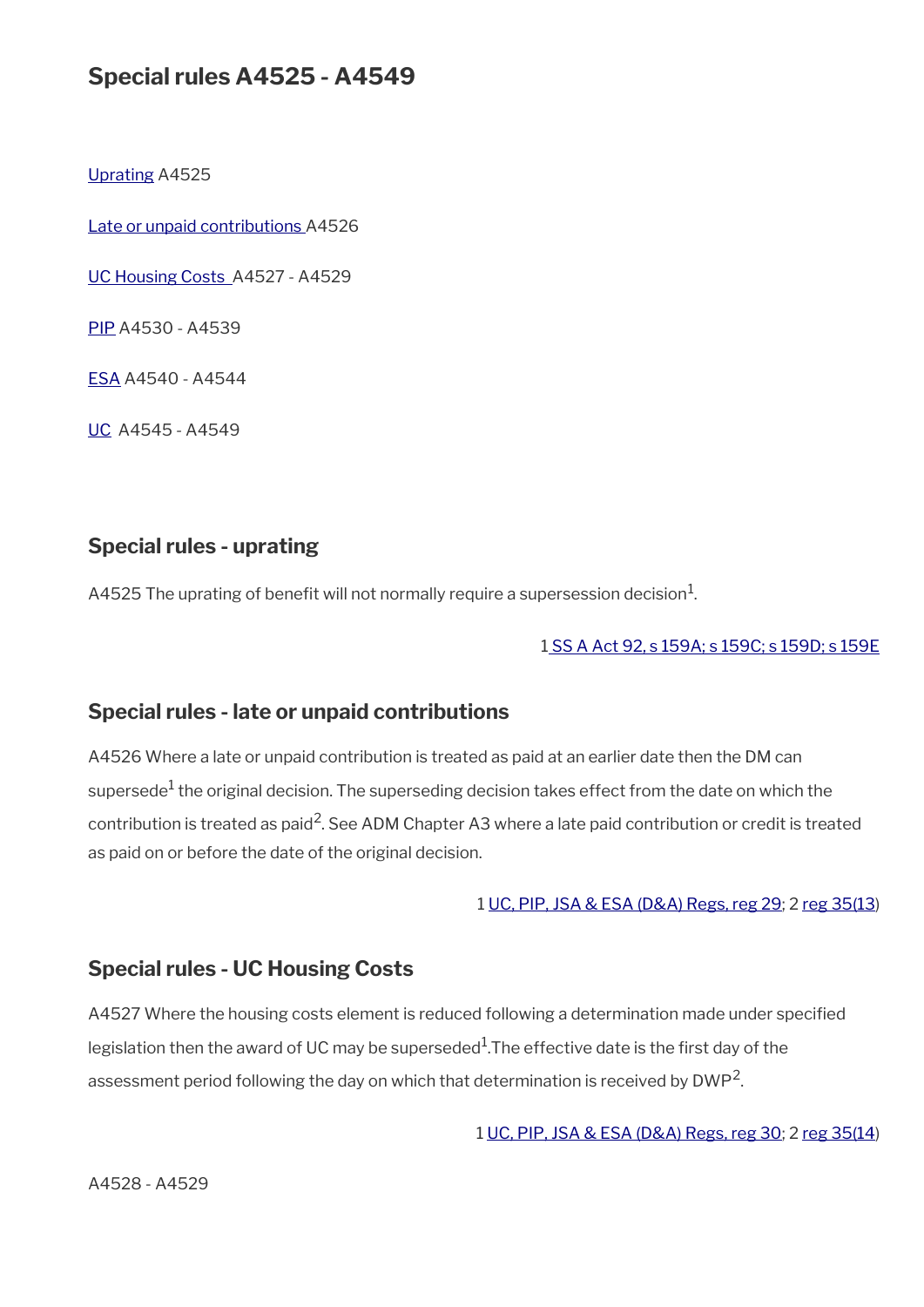### <span id="page-63-0"></span>**Special rules - PIP**

#### **Receipt of HP report**

A4530 A PIP decision (whether originally made by a DM or a FtT) can be superseded where since the decision was made, the Secretary of State has received medical evidence from an approved HP or other approved person approved by the Secretary of State $^1\!$ . The effective date of supersession is either

**1.** the date on which the decision is made **or**

**2.** the date on which the claimant applied for supersession2.

#### 1 [UC, PIP,JSA & ESA D&A Regs, reg 26\(1\)\(a\)](http://www.legislation.gov.uk/uksi/2013/381/regulation/26) 2 [SS Act 98, 10\(5\)](http://www.legislation.gov.uk/ukpga/1998/14/contents)

#### **Reasons for decision**

A4531 If it is appropriate to supersede as in A4530, the DM does not have to identify a change of circumstances. However, if the outcome is less favourable than the existing award and the claimant says their condition has not improved or has worsened, the reasons for decision must show that it is based on a proper evaluation of all relevant evidence. The reasons should explain why it differs from the decision which informed the earlier award.

#### **Considering other grounds for supersession**

A4532 When superseding a PIP decision, any ground of supersession could apply as long as the conditions they contain are satisfed. Superseding on the basis of receipt of medical evidence from an approved HP should not be regarded as a ground of supersession of last resort. Where a decision will be advantageous to the claimant, the DM should supersede on the ground that will be most beneficial to the claimant $^1$  e.g. advantageous change of circumstances (see A4350 – A4369).

> 1 [\[2017\] AACR 19 \(DS v](http://www.gov.uk/administrative-appeals-tribunal-decisions/ds-v-secretary-of-state-for-work-and-pensions-pip-2016-ukut-0538-aac) [SSWP\)](http://www.gov.uk/administrative-appeals-tribunal-decisions/ds-v-secretary-of-state-for-work-and-pensions-pip-2016-ukut-0538-aac) & [R\(M\)1/96](http://intranet.dwp.gov.uk/manual/decision-benefit/rm-1-96)

#### **Terminally ill**

A4533 For the purpose of PIP, the fact that a person is terminally ill is not a relevant change of circumstances, **unless**<sup>1</sup> an application for supersession contains an express statement that the person is terminally ill and is made by

**1.** the terminally ill person **or**

**2.** any other person claiming to act on that person's behalf whether or not that other person is acting with the knowledge or authority of the terminally ill person.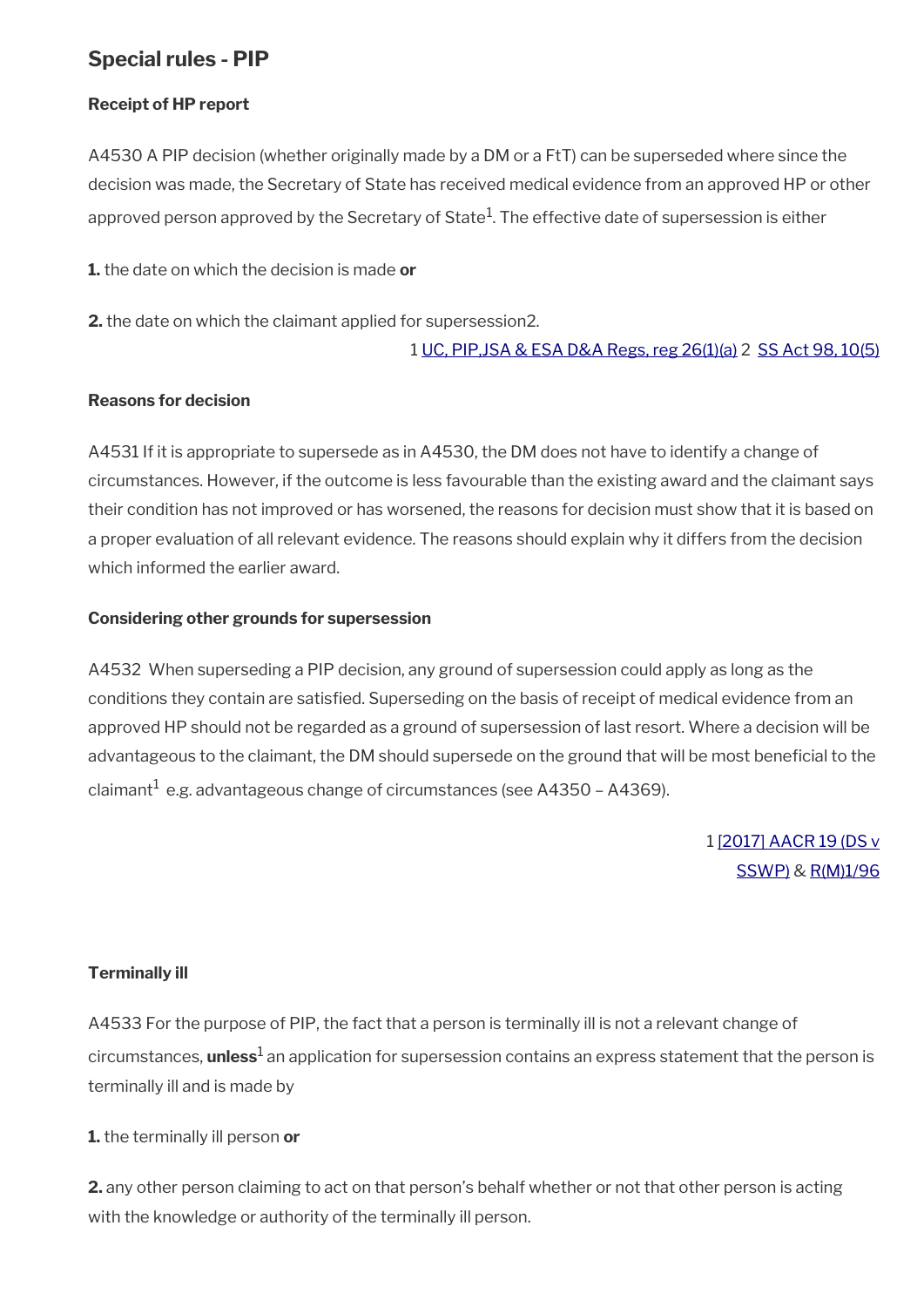**Note:** Where an application for supersession is made without an express statement of terminal illness but evidence is received of terminal illness from either the claimant or on behalf of the claimant then the application for supersession should be treated as one made on the grounds of terminal illness.

#### 1 [UC, PIP, JSA & ESA \(D&A\) Regs, reg 23\(2\)](http://www.legislation.gov.uk/uksi/2013/381/regulation/23)

A4534 If the application for supersession is made expressly on the grounds of terminal illness then this constitutes a relevant change of circumstances. The effective date of the supersession is the date of the change<sup>1</sup>.

#### 1 [UC, PIP, JSA & ESA \(D&A\) Regs, reg 35\(1\)](http://www.legislation.gov.uk/uksi/2013/381/regulation/35)

A4535 - A4539

### <span id="page-64-0"></span>**Special rules - ESA**

A4540 Where a claimant applies for supersession on the grounds that they have LCWRA the effective date of the supersession is the date of the application $^{\mathrm{1}}$ .

#### 1 [UC, PIP, JSA & ESA \(D&A\) Regs, reg 35\(6\)](http://www.legislation.gov.uk/uksi/2013/381/regulation/35)

A4541 Where a determination is made that the claimant has

**1.** LCW **or**

**2.** LCWRA **or**

**3.** LCW and LCWRA

and it is the first determination then the effective date of the supersession takes effect from the day after the last day of the relevant period as defined under prescribed legislation $^1$ .

#### 1 [UC, PIP, JSA & ESA \(D&A\) Regs, reg 26\(1\)](http://www.legislation.gov.uk/uksi/2013/381/regulation/26) & [35\(7\);](http://www.legislation.gov.uk/uksi/2013/381/regulation/35)[ESA Regs 13, reg 5\(4\)](http://www.legislation.gov.uk/uksi/2013/379/regulation/5)

#### A4542 Where

**1.** the claimant was previously entitled to ESA for no more than 13 weeks **and**

**2.** the assessment phase had not ended in the previous award **and**

**3.** the claimant's current PLCW is treated as a continuous PLCW

the supersession decision takes effect from the beginning of the 14th week of the claimant's continuous PLCW<sup>1</sup>.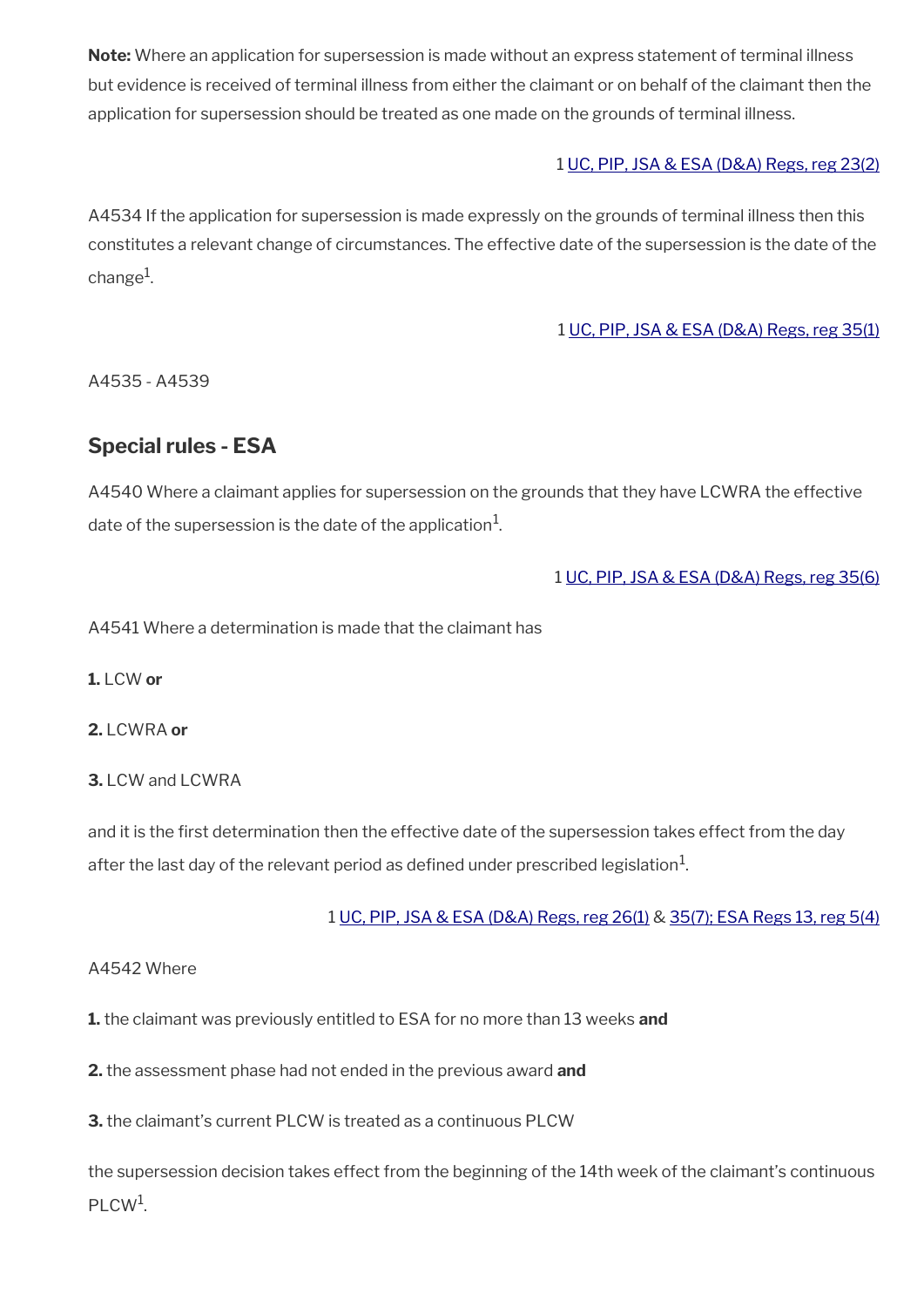A4543 - A4544

### **Special rules - UC**

A4545 A decision that embodies a determination that the claimant has LCW or LCW and LCWRA takes effect from the beginning of the assessment period in which the decision is made (DMs own initiative) or the application for supersession was made $^1\!\!$ 

#### 1 [UC, PIP, JSA & ESA \(D&A\) Regs, reg 35\(9\)\(b\)](http://www.legislation.gov.uk/uksi/2013/381/regulation/35)

A4546 Some awards of UC are **not** to include the LCW or LCWRA elements until certain circumstances are satisfied. In these cases the elements are not included until the beginning of the assessment period that follows the assessment period in which the relevant period ends $^{\rm 1}$ . See ADM Chapter F5.

1 [UC, PIP, JSA & ESA \(D&A\) Regs, reg 35\(9\)\(a\)](http://www.legislation.gov.uk/uksi/2013/381/regulation/35)

A4547 - A4549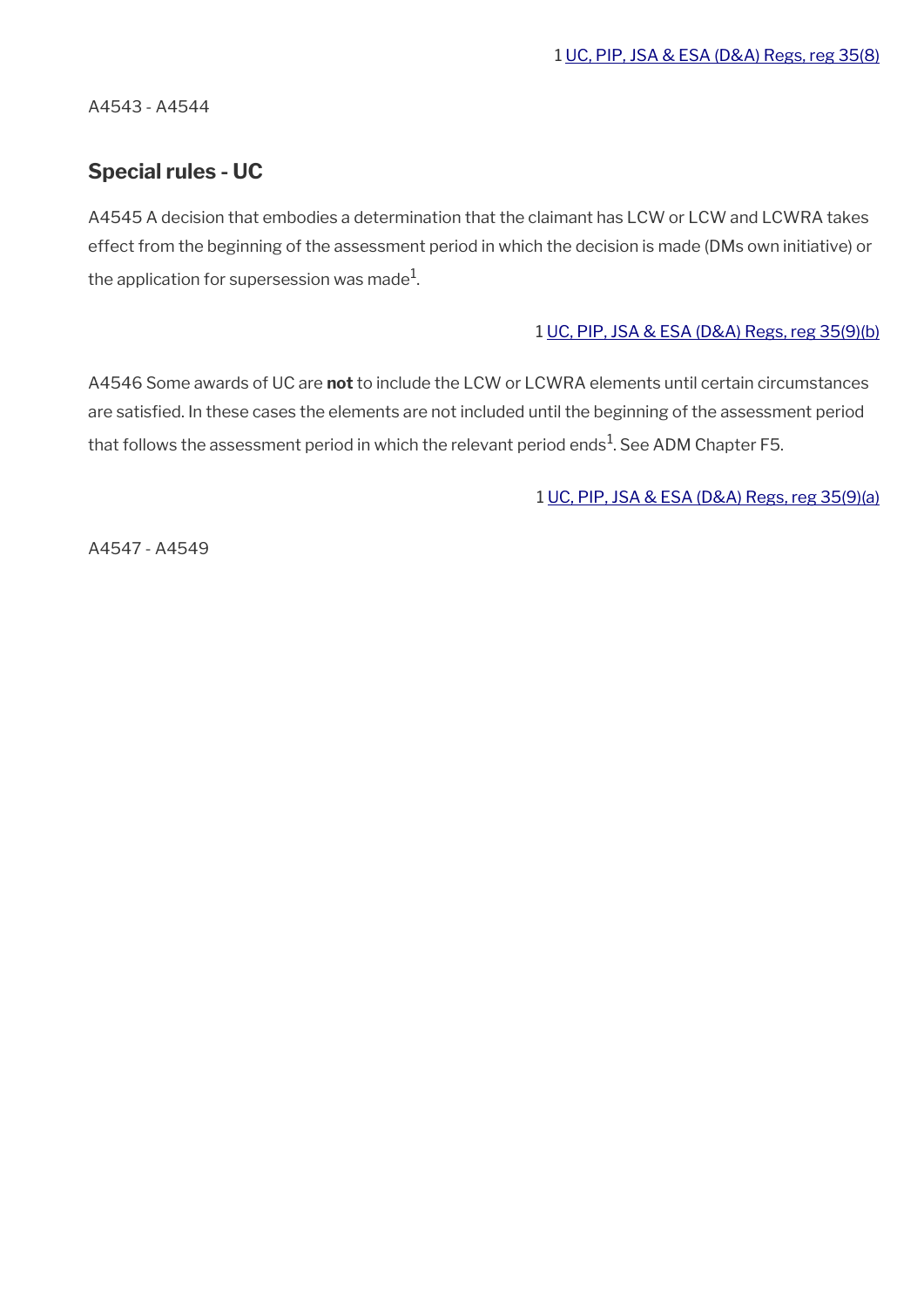## **Determinations on incomplete evidence A4550 - A4552**

A4550 Where, for the purposes of deciding a claim or making a supersession decision, a determination has to be made as to whether

**1.** a person is to be treated as receiving relevant education under specific regulations<sup>1</sup>and

**2.** it appears to the DM that he is not in possession of all the evidence or information needed to make that determination

the determination shall be made on the assumption that the missing evidence or information is adverse to the claimant<sup>2</sup>.

#### 1 [JSA Regs 13, reg 45;](http://www.legislation.gov.uk/uksi/2013/378/regulation/45) 2 [UC, PIP, JSA & ESA \(D&A\) Regs, reg 39\(3\)](http://www.legislation.gov.uk/uksi/2013/381/regulation/39)

#### A4551 Where

**1.** a determination falls to be made as what housing costs are to be included in an award of UC **and**

**2.** it appears to the DM that he is not in possession of all the evidence or information needed to make that determination

the determination may be made on the assumption that the housing costs to be included in the award are those that can be determined $^1$  using evidence or information that is in the DM's posession $^1$ .

#### 1 [UC, PIP, JSA & ESA \(D&A\) Regs, reg 39\(4\)](http://www.legislation.gov.uk/uksi/2013/381/regulation/39)

#### A4552 Where

**1.** a determination falls to be made as to whether a PIP claimant meets the condition in prescribed legislation regarding costs of qualifying services for care home residents<sup>1</sup>and

**2.** it appears to the DM that he is not in possession of all the evidence or information needed to make that determination after having made reasonable enquiries

the determination may be made on the basis of the information or evidence that is in the DM's possession<sup>2</sup>.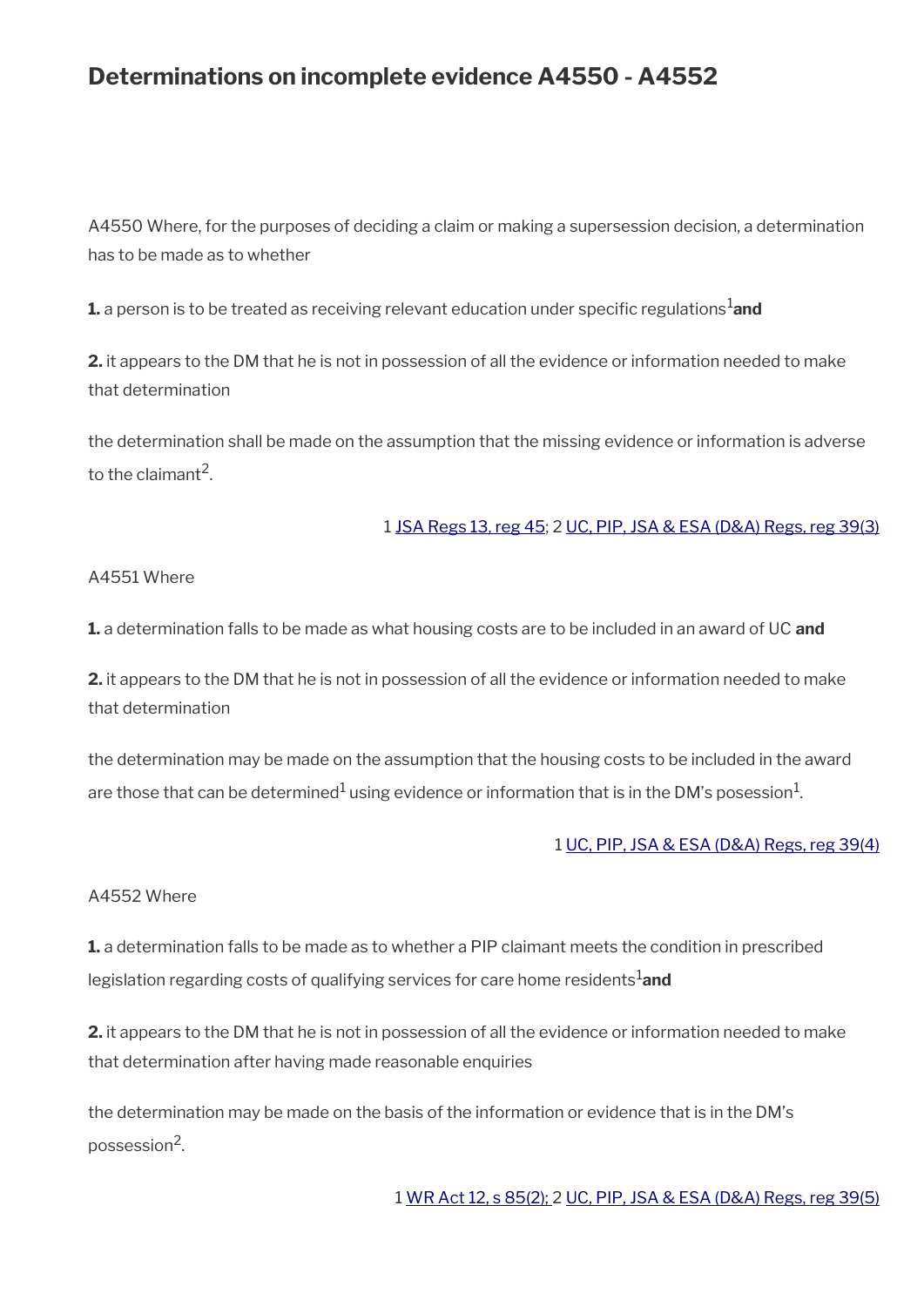## **Determinations as to limited capability for work A4553 - A4555**

A4553 When a DM determines (including after a change of circumstances) that for the purposes of ESA a claimant

**1.** has or does not have LCW **or**

**2.** is to be treated as having or not having LCW

then this determination is conclusive for any further decisions on  $\mathsf{ESA}_{\mathbb{1}^\prime}$ NI Credits and JSA<sup>2</sup>.

1 [UC, PIP, JSA & ESA \(D&A\) Regs, reg 40\(1\)](http://www.legislation.gov.uk/uksi/2013/381/regulation/40) 2 WR Act 07, Part 1; SS (Credits) Regs, reg 8B; JS Act 95, s.  $1(2)(f)$ 

#### **UC**

A4554 When the DM determines (including after a change of circumstances) that for the purposes of UC a claimant

1. has or does not have LCW or

2. is to be treated as having or not having LCW

then this determination is conclusive for any further decisions on UC $^{\rm 1}$ .

**Note: Please see chapters G1 and U2 for guidance on determining LCW.**

1 UC,PIP,JSA & ESA (D&A) Regs, reg 40(2)

A4555 Where an issue arises $^1$  whether a person is or is to be treated as having or not having LCW or is terminally ill for the purposes of UC or ESA then that issue should be determined by the DM. This is notwithstanding any other matters that fall to be determined by another authority.

1 [UC, PIP, JSA & ESA \(D&A\) Regs, reg 40\(3](http://www.legislation.gov.uk/uksi/2013/381/regulation/40))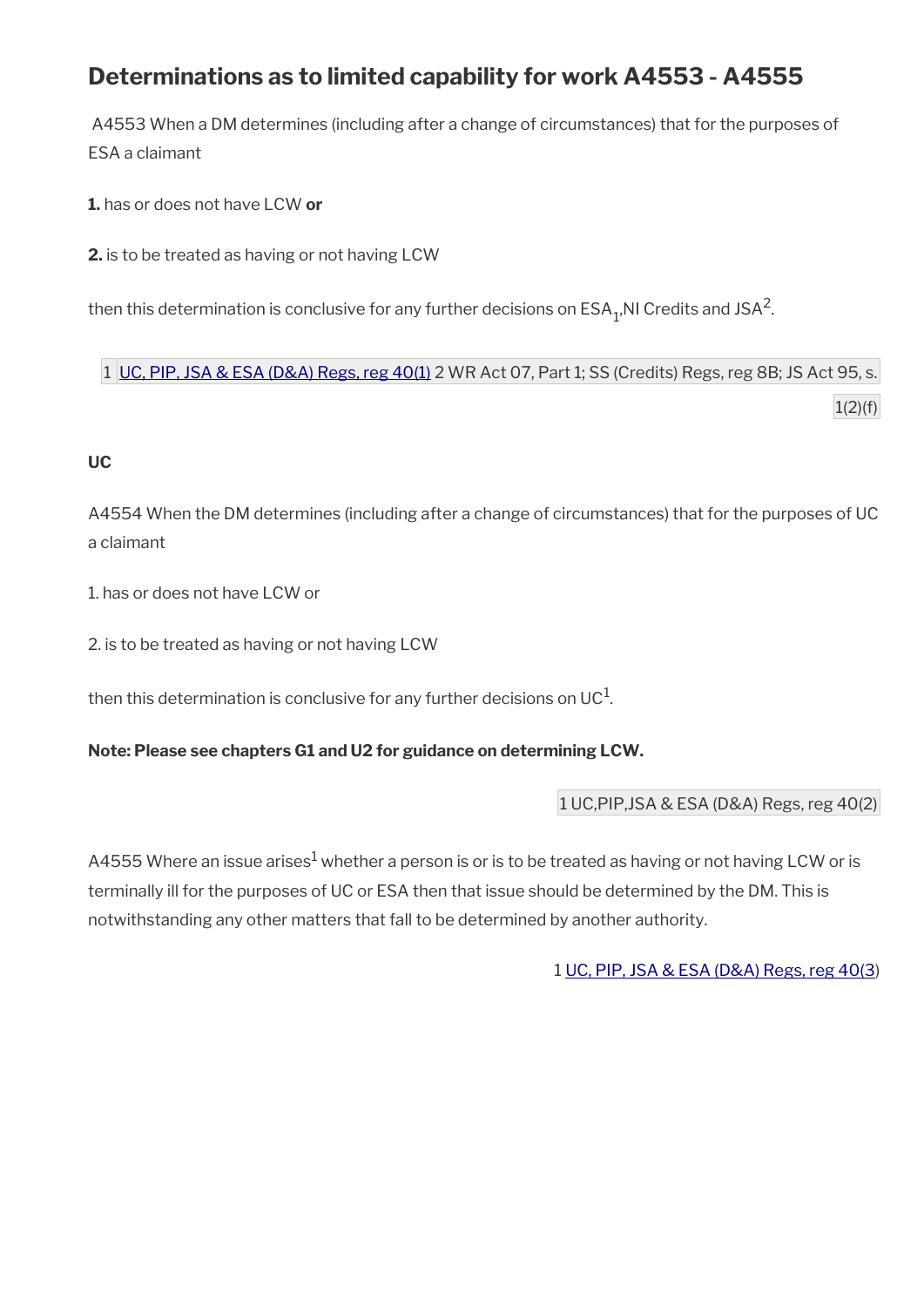## **Alterations affecting UC A4556 - A4559**

A4556 Where a person disputes the figure used to calculate earnings from employment for any assessment period for UC then the Secretary of State must

**1.** inform the person that they may request a decision in relation to the amount of UC payable in relation to that assessment period **and**

**2.** where such a decision is requested, provide it within 14 days of receiving the request or as soon as practicable afterwards

In these cases the decision takes effect on the same date on which the alteration of the person's employed earnings takes effect $^{\rm 1}$ .

**Note:** Alterations to the rate of UC as a consequence of information provided via the RTI do not require a further decision.

1 [UC, PIP, JSA & ESA \(D&A\) Regs, reg 41;](http://www.legislation.gov.uk/uksi/2013/381/regulation/41) [SS A Act 92, s 159\(D\)\(2\) & \(3](http://www.legislation.gov.uk/ukpga/1992/5/contents))

A4557 - A4559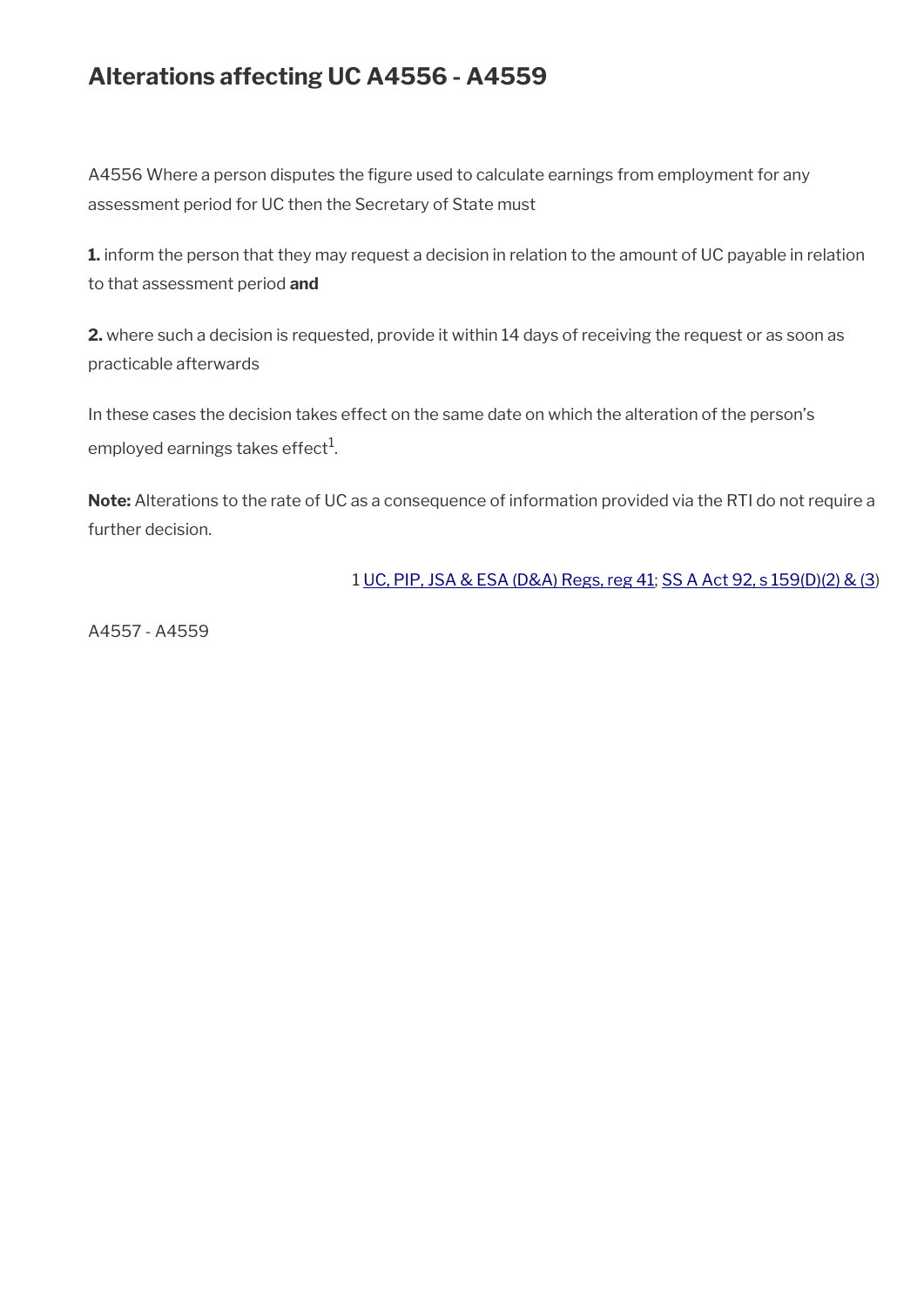# **Claimant fails to attend for or participate in a consultation - PIP A4560 - A4569**

A4560 Where a PIP claimant fails without good reason to attend for or participate in a consultation a negative determination shall be made $^1$ . This only applies if written notice of the date, time and place of the consultation was issued at least 7 days in advance or unless the claimant agreed to accept a shorter period of notice. A negative determination means that the claimant does not meet the requirements of entitlement to the daily living component or the mobility component<sup>2</sup>. A supersession decision can be made to end entitlement to PIP<sup>3</sup>. The effective date of the decision is the date of the DM's decision<sup>4</sup>.

Good reason includes the claimant's state of health at the relevant time and the nature of their disability. The DM should exercise discretion when determining good reason.

**Note 1:** A decision made in consequence of a negative determination may be revised at any time if it contains an error to which the claimant did not materially contribute $^5\!$ 

**Note 2:** See Chapter P2 for guidance on PIP assessments.

### 1 [PIP Regs, reg 9;](http://www.legislation.gov.uk/uksi/2013/377/regulation/9) 2 [WR Act 12, s 80\(6\);](http://www.legislation.gov.uk/ukpga/2012/5/section/80) 3 [UC, PIP, JSA & ESA \(D&A\) Regs, reg 26\(2\);](http://www.legislation.gov.uk/uksi/2013/381/regulation/26) 4 [SS Act 98, s 10\(5\);](http://www.legislation.gov.uk/ukpga/1998/14/contents) 5 [UC, PIP, JSA & ESA \(D&A\) Regs, reg 18\(3](http://www.legislation.gov.uk/uksi/2013/381/regulation/18))

#### **Example 1**

Jackie is sent a written request to attend a consultation but does not attend. She tells the DM that she did not attend because she was in hospital and did not receive the letter. The DM accepts that Jackie has shown good reason for not attending.

#### **Example 2**

Kevin is sent a written request to attend a consultation but does not attend. He tells the DM that he didn't go because he didn't want his award of PIP to be looked at again. The DM decides that Kevin has not shown good reason for not attending and makes a negative determination.

#### **Example 3**

Warren does not attend the consultation. He tells the DM that he didn't attend because on the day of the consultation he suffered an epileptic seizure and was admitted to hospital. The DM accepts that Warren has shown good reason.

A4561 An existing PIP claimant may be required to provide any information or evidence required to determine if they have limited or severely limited ability to carry out daily living or mobility activities, for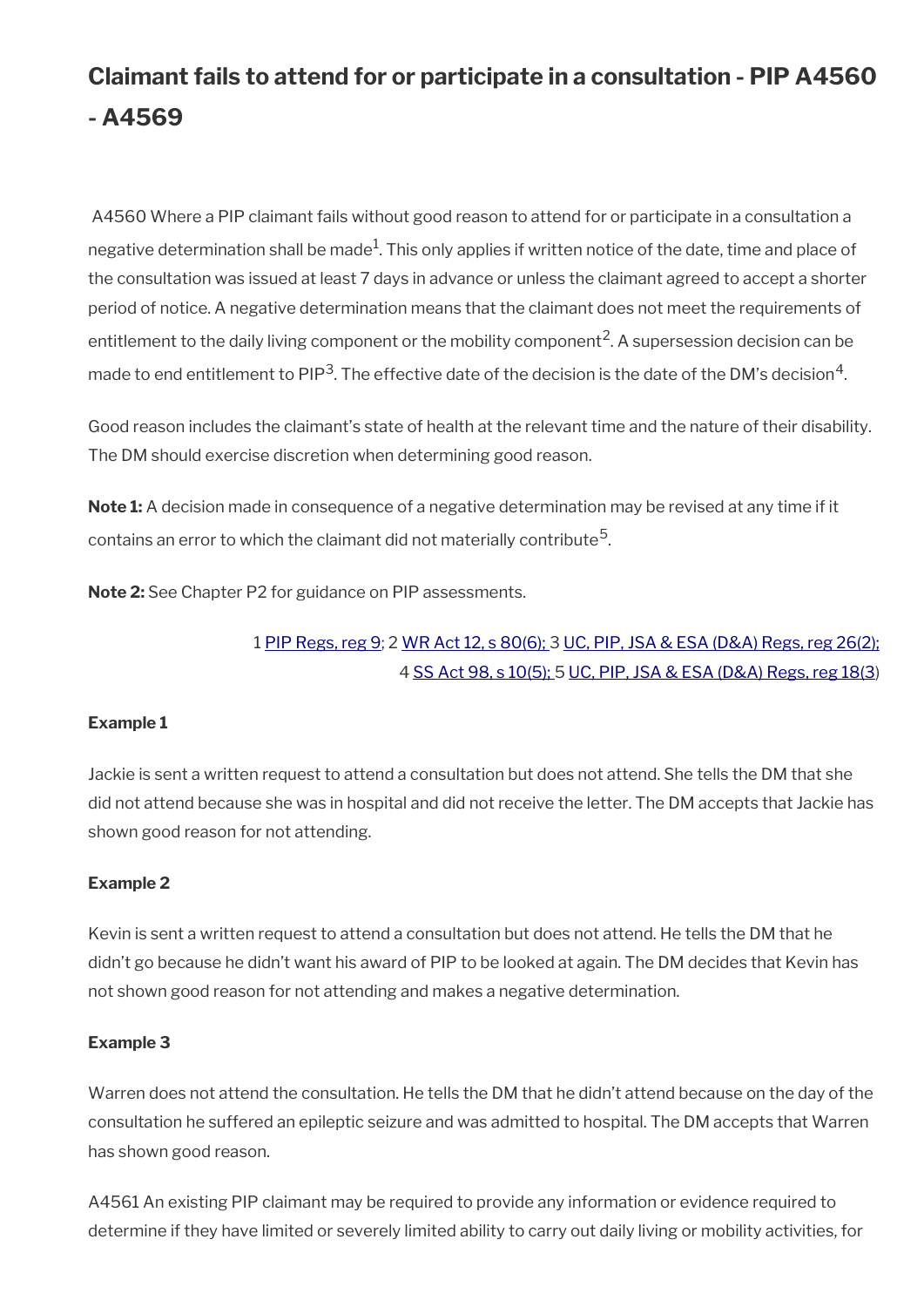example on the form "How your disability affects you".

In such cases the claimant must provide the information or evidence within one month from the date of the request or within such longer period as is considered reasonable.

Where the claimant fails without good reason to provide the information or evidence then a negative determination must be made $^1$ . The effective date is the date of the DM's decision<sup>2</sup>.

1 [PIP Regs, reg 8](http://www.legislation.gov.uk/uksi/2013/377/regulation/8); 2 [SS Act 98, s 10\(5](http://www.legislation.gov.uk/ukpga/1998/14/contents))

A4562 - A4569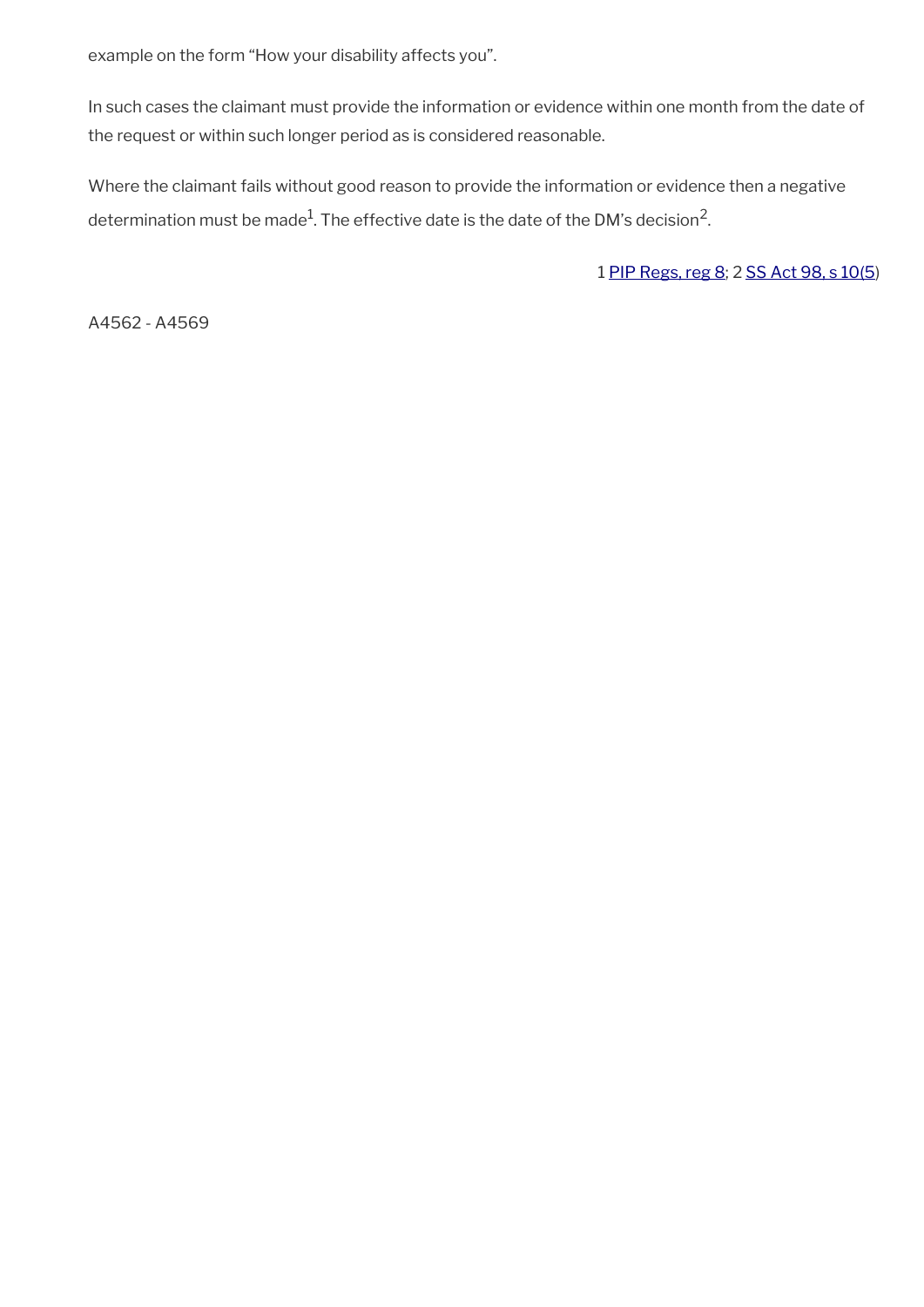## **Change from JSA to ESA or ESA to JSA A4570 - A4599**

#### A4570 Where

**1.** a person is awarded ESA or JSA ("the existing award") **and if**

**2.** that award did not exist, an award could be made for JSA or ESA ("the alternative beneft") were a claim made for it

then when a claim is made for the alternative benefit, the DM may supersede the existing award to bring it to an end $^{\rm 1}$ .

#### 1 [UC, PIP, JSA & ESA \(D&A\) Regs, reg 48\(1\), \(2\) & \(3](http://www.legislation.gov.uk/uksi/2013/381/regulation/48))

A4571 Where A4570 applies the existing award ends on the day immediately before the first day on which the award of the alternative benefit takes effect $^{\rm 1}$ .

1 [UC, PIP, JSA & ESA \(D&A\) Regs, reg 48\(4\)](http://www.legislation.gov.uk/uksi/2013/381/regulation/48)

A4572 Waiting days do not have to be saved in where either an award of ESA or JSA is made $^1\!$ 

1 [UC, PIP, JSA & ESA \(D&A\) Regs, reg 48\(5\) & 48\(6\)](http://www.legislation.gov.uk/uksi/2013/381/regulation/48)

A4573 - A4599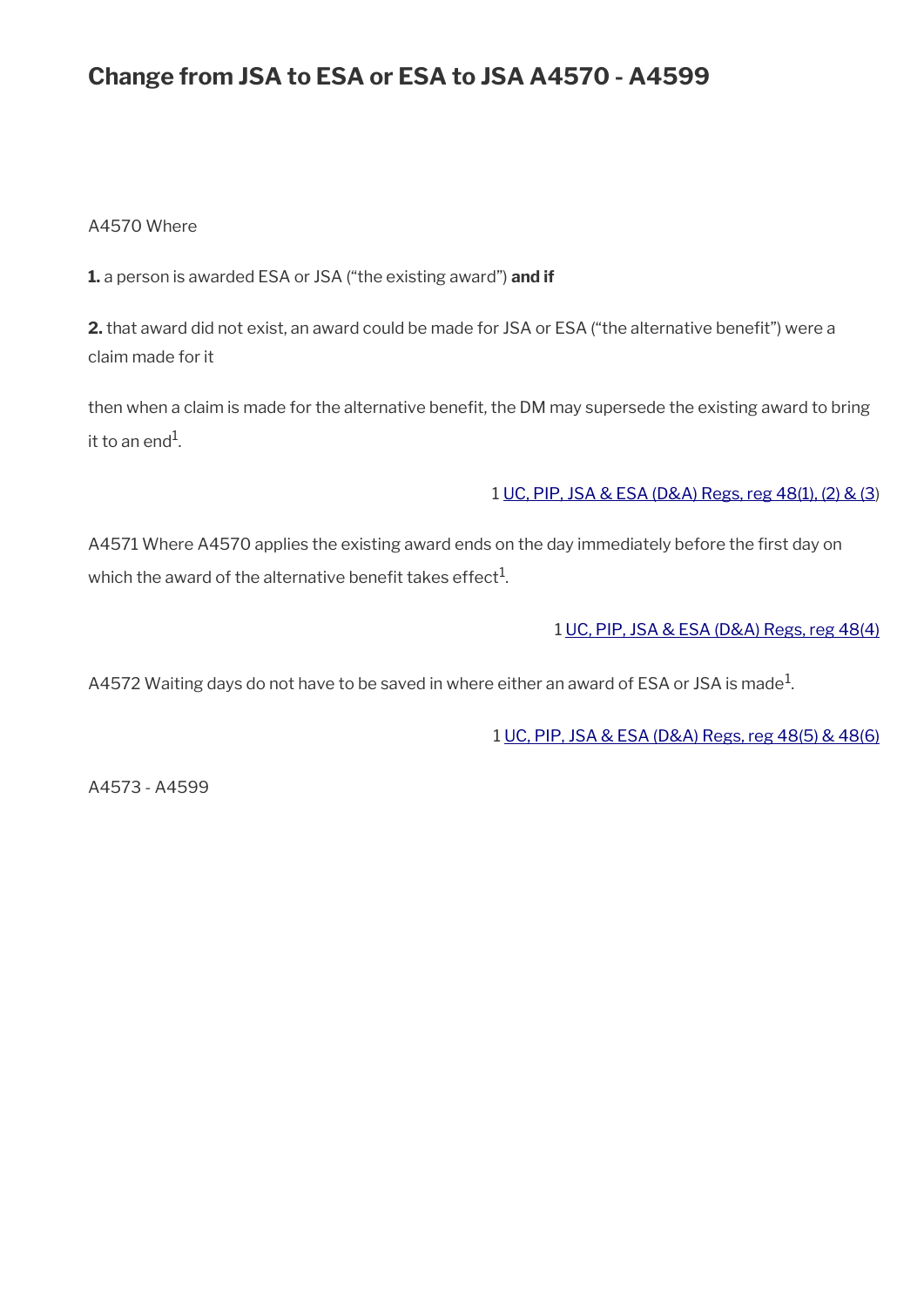# **Suspension and termination of benefit A4600 - A4999**

[Hardship](#page-72-2) A4600 - A4601

[Loss of contact with claimant](#page-72-1) A4602

[Immediate suspension](#page-72-0) A4603 - A4604

Suspension where a question arises as to whether benefit should be revised or superseded A4605

[Suspension where an appeal is pending](#page-73-0) A4606 - A4610

[Suspension where an appeal is pending against a decision in a different case](#page-75-0) A4611 - A4619

[What happens if the suspension is lifted](#page-76-1) A4620

[Suspension where information has been requested](#page-76-0) A4621 - A4629

[Termination following suspension](#page-78-0) A4630 - A4631

[Extension of the time limit](#page-79-1) A4632

Date from which benefit is terminated A4633 - A4999

#### <span id="page-72-2"></span>**Hardship**

A4600 DMs should always have regard to the question of whether hardship will result from their decision when considering suspension of benefit, either wholly or in part. This applies both to circumstances where the DM is considering an immediate suspension or where the claimant has been asked to provide information.

A4601 For issues to be considered when deciding if hardship would result see benefit specific guidance.

## <span id="page-72-1"></span>**Loss of contact with claimant**

A4602 If contact with the claimant is lost the DM should consider suspension and termination to help prevent the accumulation of long periods of arrears.

## <span id="page-72-0"></span>**Immediate suspension**

A4603 The DM may suspend the payment of benefit immediately, either wholly or in part, where a question has arisen about the claimant's entitlement to benefit or some component part of it $^1$ . Payment can also be suspended after 14 days, where there has been a failure to satisfy information requirements<sup>2</sup>.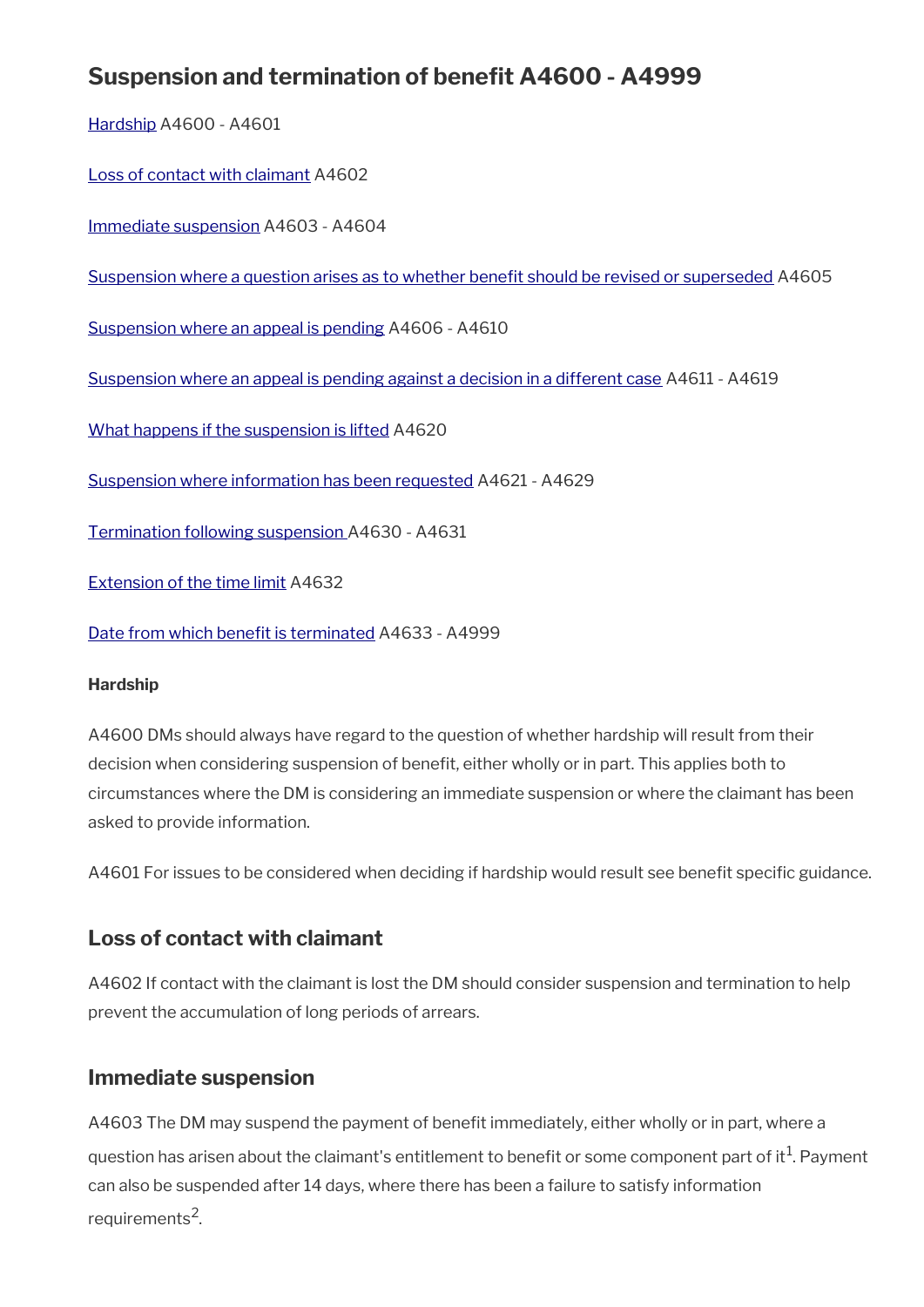#### 1 [SS Act 1998, s 21](http://www.legislation.gov.uk/ukpga/1998/14/contents) & [UC, PIP, JSA & ESA \(D&A\) Regs, reg 44](http://www.legislation.gov.uk/uksi/2013/381/regulation/44); 2 [reg 45](http://www.legislation.gov.uk/uksi/2013/381/regulation/45)

A4604 Suspension may be appropriate where a question has arisen during the currency of an award

**1.** about whether the claimant satisfies the conditions of entitlement to benefit<sup>1</sup>

**2.** about whether an award of benefit should be revised or superseded<sup>2</sup>

**3.** about whether an overpayment of benefit is recoverable<sup>3</sup>

**4.** about whether the claimant is still residing at the last address notified to the Secretary of State<sup>4</sup>

**5.** about the award of benefit because an appeal is pending against a decision made by a FtT, UT or a court<sup>5</sup>

**6.** because an appeal is pending in a different case before a UT or a court, and it appears to the DM that the outcome of that case might require the award to be revised or superseded<sup>6</sup>.

> 1 [UC, PIP, JSA & ESA \(D&A\) Regs, reg 44\(2\)\(a\)\(i\); 2 reg 44\(2\)\(a\)\(ii\)](http://www.legislation.gov.uk/uksi/2013/381/regulation/44); 3 [reg 44\(2\)\(a\)\(iii\);](http://www.legislation.gov.uk/uksi/2013/381/regulation/44) 4 [reg 44\(2\)\(a\)\(iv](http://www.legislation.gov.uk/uksi/2013/381/regulation/44)); 5 [reg 44\(2\)\(b\)](http://www.legislation.gov.uk/uksi/2013/381/regulation/44); 6 [reg 44\(2\)\(c\)](http://www.legislation.gov.uk/uksi/2013/381/regulation/44)

#### <span id="page-73-1"></span>**Suspension where a question arises as to whether beneft should be revised or superseded**

A4605 Where a question arises about whether a decision awarding benefit should be revised $^{\text{1}}$  or superseded<sup>2</sup> the DM should consider whether a suspension of the payment of benefit is appropriate. If it looks as though the revised or superseded decision would result in

**1.** an increase in entitlement, there is no need to consider suspension

**2.** a decrease in entitlement, consider suspending payments of the amount in question

**3.** a loss of entitlement to benefit, consider suspending the whole of the payment.

#### 1 [SS Act 1998, s 8; 2 s 10](http://www.legislation.gov.uk/ukpga/1998/14/contents)

#### **Example**

If a question arises about a claimant's entitlement to a UC housing element consider suspending payment of the element pending enquiries to resolve the doubt.

## <span id="page-73-0"></span>**Suspension where an appeal is pending**

A4606 The DM may suspend payment of benefit, wholly or in part, where an appeal is pending against the decision<sup>1</sup>, if in the opinion of the DM the likely outcome of the appeal is that there would be no entitlement to the benefit or part of the benefit in question.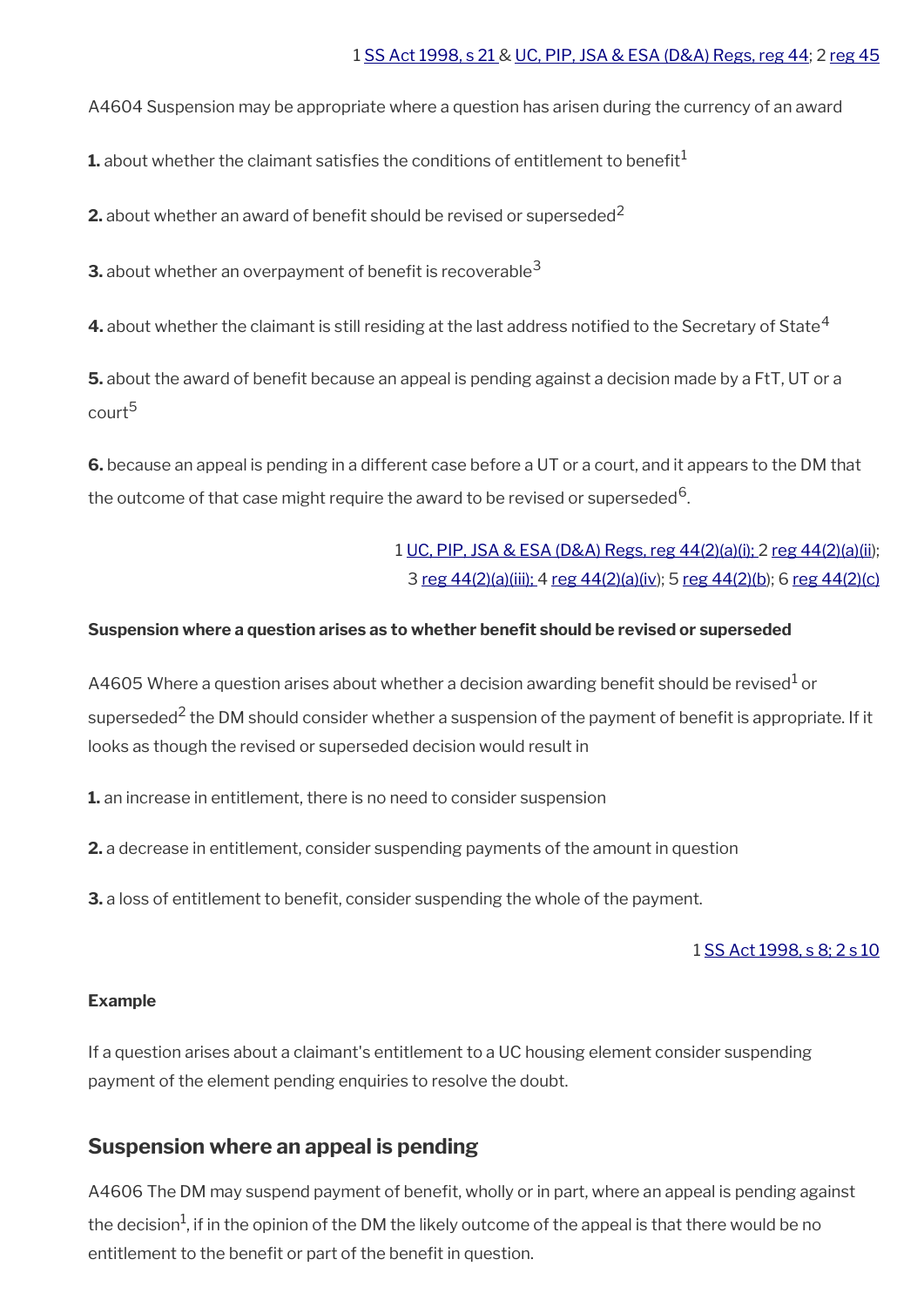A4607 Appeal in this context means an appeal against a decision by the

**1.** FtT

**2.** UT or Three Judge Panels

**3.** High Court, the Court of Appeal, the Court of Session in Scotland and the Supreme Court.

A4608 An appeal is pending<sup>1</sup> where a decision of the FtT, UT or a court has been made **and** 

**1.** the Secretary of State is waiting to receive that decision **or**

**2.** in the case of the FtT decision the Secretary of State

**2.1** is considering whether to apply for a statement of reasons **or**

**2.2** has applied for a statement of reasons and is waiting to receive it **or**

**2.3** has received the statement of reasons and is considering whether to apply for leave to appeal to the UT **or**

**3.** the Secretary of State has received the decision and is considering whether to apply for permission to appeal against it **or**

**4.** an application for permission to appeal has been made but not determined **or**

**5.** permission to appeal has been granted and the Secretary of State is considering whether to proceed with an appeal **or**

**6.** an appeal has been made but has not yet been determined.

1 [SS Act 98, s 21](http://www.legislation.gov.uk/ukpga/1998/14/contents) & [UC, PIP, JSA & ESA \(D&A\) Regs, reg 44\(4\)](http://www.legislation.gov.uk/uksi/2013/381/regulation/44)

#### **Notification**

A4609 The Secretary of State must give written notice $^1$  to the claimant of his proposal to

**1.** in the case of the FtT decision, apply for a statement of reasons

**2.** apply for permission to appeal **or**

**3.** make an appeal

as soon as reasonably practicable.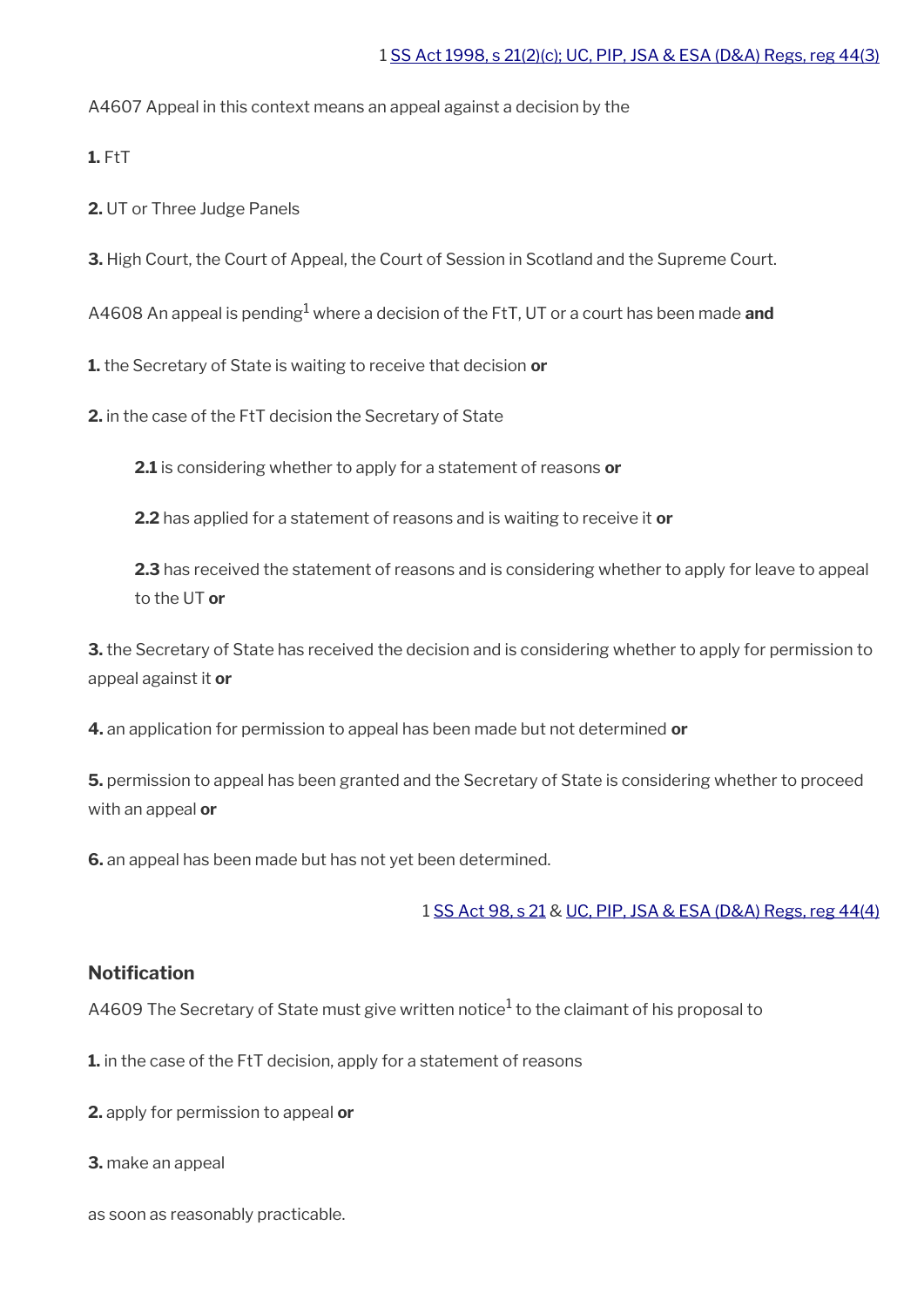**Note:** As the regulations require the Secretary of State to notify his **proposal** to take the actions listed above, he must send the notification **before** taking the action.

### 1 [UC, PIP, JSA & ESA \(D&A\) Regs, reg 44\(5\)](http://www.legislation.gov.uk/uksi/2013/381/regulation/44)

### **When benefit suspended must be paid - appeal no longer pending**

A4610 Payment of benefit that has been suspended must be made if  $1$ 

**1.** in the case of the FtT decision, the Secretary of State does not apply for a statement of reasons within one month of the day he receives notice of the FtT's decision

**2.** in the case of any decision, the Secretary of State does not

**2.1** make an application for permission to appeal **or**

**2.2** when permission is granted, make an appeal

within the relevant time limit

**3.** the Secretary of State withdraws his appeal or application for permission to appeal

**4.** the Secretary of State is refused permission to appeal where he cannot renew his application or make a further application for permission to appeal.

[1 UC, PIP, JSA & ESA \(D&A\) Regs, reg 46\(c\)](http://www.legislation.gov.uk/uksi/2013/381/regulation/46) & [46\(d](http://www.legislation.gov.uk/uksi/2013/381/regulation/46))

## <span id="page-75-0"></span>**Suspension where an appeal is pending against a decision in a different case**

A4611 The DM may suspend benefit wholly or in part where $1$ 

**1.** an appeal is pending in another case (the lead case) before a UT or a court **and** 

**2.** it seems to the DM that, if the lead case were determined in a particular way an issue would arise as to whether the award of benefit in the case before the DM (the look-alike case) should be revised or superseded<sup>2</sup>.

### 1 [SS Act 98, s 21\(2\)\(d\);](http://www.legislation.gov.uk/ukpga/1998/14/contents) 2 [UC, PIP, JSA & ESA \(D&A\) Regs, reg 44\(2\)\(c\)](http://www.legislation.gov.uk/uksi/2013/381/regulation/44)

A4612 The appeal in question does not have to involve the same benefit. But if it appears the outcome of the appeal would have an effect on the award being considered by the DM then suspension can still be considered.

A4613 - A4619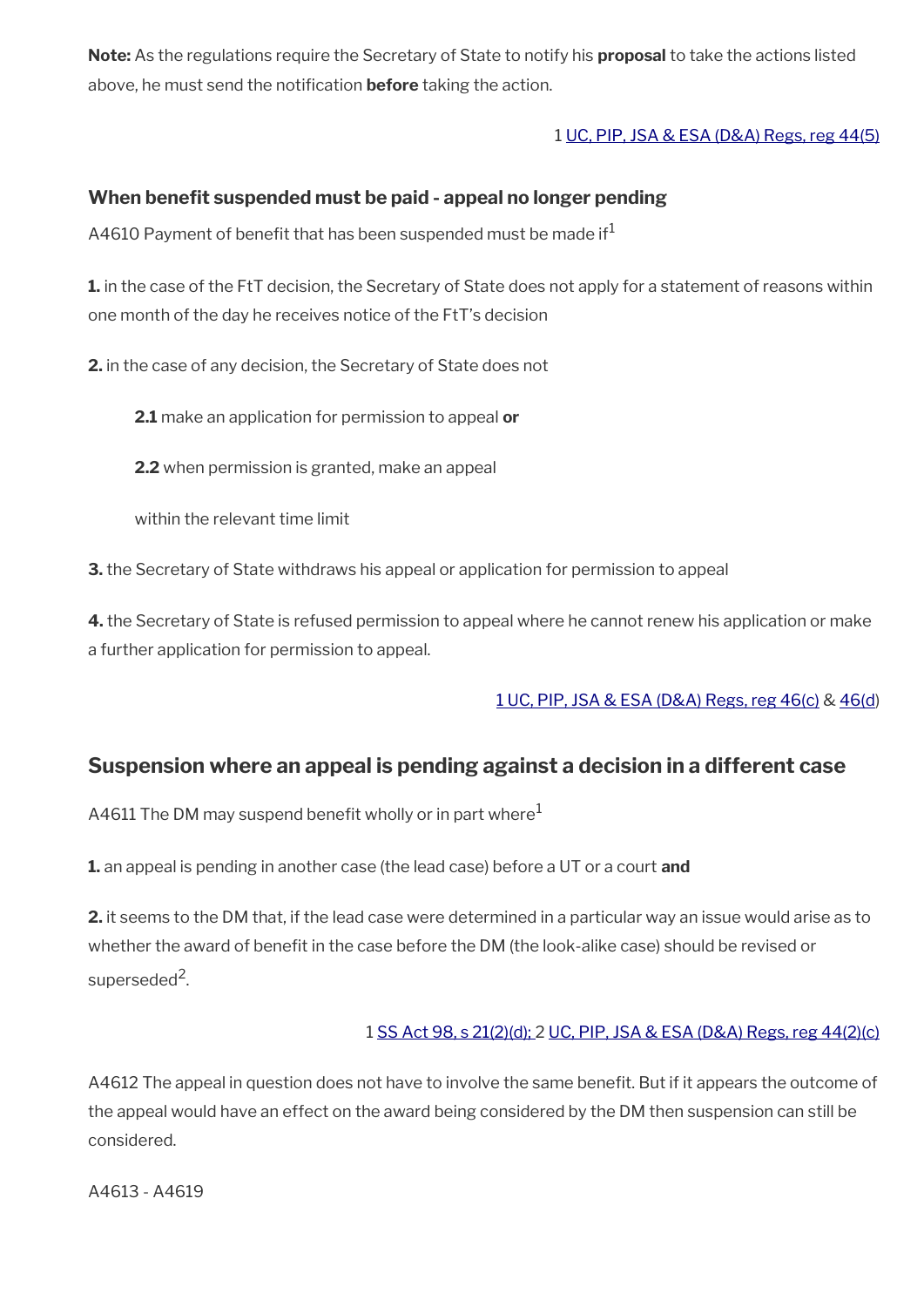## <span id="page-76-1"></span>**What happens if the suspension is lifted**

A4620 When the suspension is lifted the DM

**1.** reinstates all or part of the benefit where it is appropriate to do so

**2.** revises or supersedes the award of benefit

**3.** makes, revises or supersedes the award of beneft in accordance with the directions of the FtT, UT or court

**4.** makes, refuses to make, revises or supersedes the award of benefit in accordance with the directions of the UT or court given in the different case.

## <span id="page-76-0"></span>**Suspension where information has been requested**

A4621 The DM can suspend $^{\rm 1}$  payment of benefit when they are considering whether an award of benefit should be revised or superseded. This applies to<sup>2</sup>

**1.** a person who has had benefit suspended as in A4600

**2.** a person who has applied for a decision to be revised or superseded

**3.** a person who is required to provide information or evidence

**4.** a JSA claimant who has been asked to provide documents, certifcates or other evidence

**5.** a person whose entitlement to ESA or UC is conditional on their having or being treated as having LCW

## 1 [SS Act 98, s 21\(2\)\(b](http://www.legislation.gov.uk/ukpga/1998/14/contents)); 2 [UC, PIP, JSA & ESA \(D&A\) Regs, reg 45\(2\)\(a\)-\(e\)](http://www.legislation.gov.uk/uksi/2013/381/regulation/45)

A4622 When the DM has asked the claimant to provide information<sup>1</sup> they must

 ${\bf 1}$  supply that information<sup>2</sup> within a period of 14 days beginning with the date on which the notification was sent or such longer period as the DM allows in that notification or

**2.** supply that information $^3$  within such longer period as he satisfies the DM is necessary in order to enable him to comply with the requirement

in default of which payment of benefit may be suspended.

1 [UC, PIP, JSA & ESA \(D&A\) Regs, reg 45\(1\)](http://www.legislation.gov.uk/uksi/2013/381/regulation/45) & [45\(3\)](http://www.legislation.gov.uk/uksi/2013/381/regulation/45); 2 [reg 45\(4\)\(a\)\(i\);](http://www.legislation.gov.uk/uksi/2013/381/regulation/45) 3 [reg 45\(4\)\(a\)\(ii\)](http://www.legislation.gov.uk/uksi/2013/381/regulation/45)

#### **Example**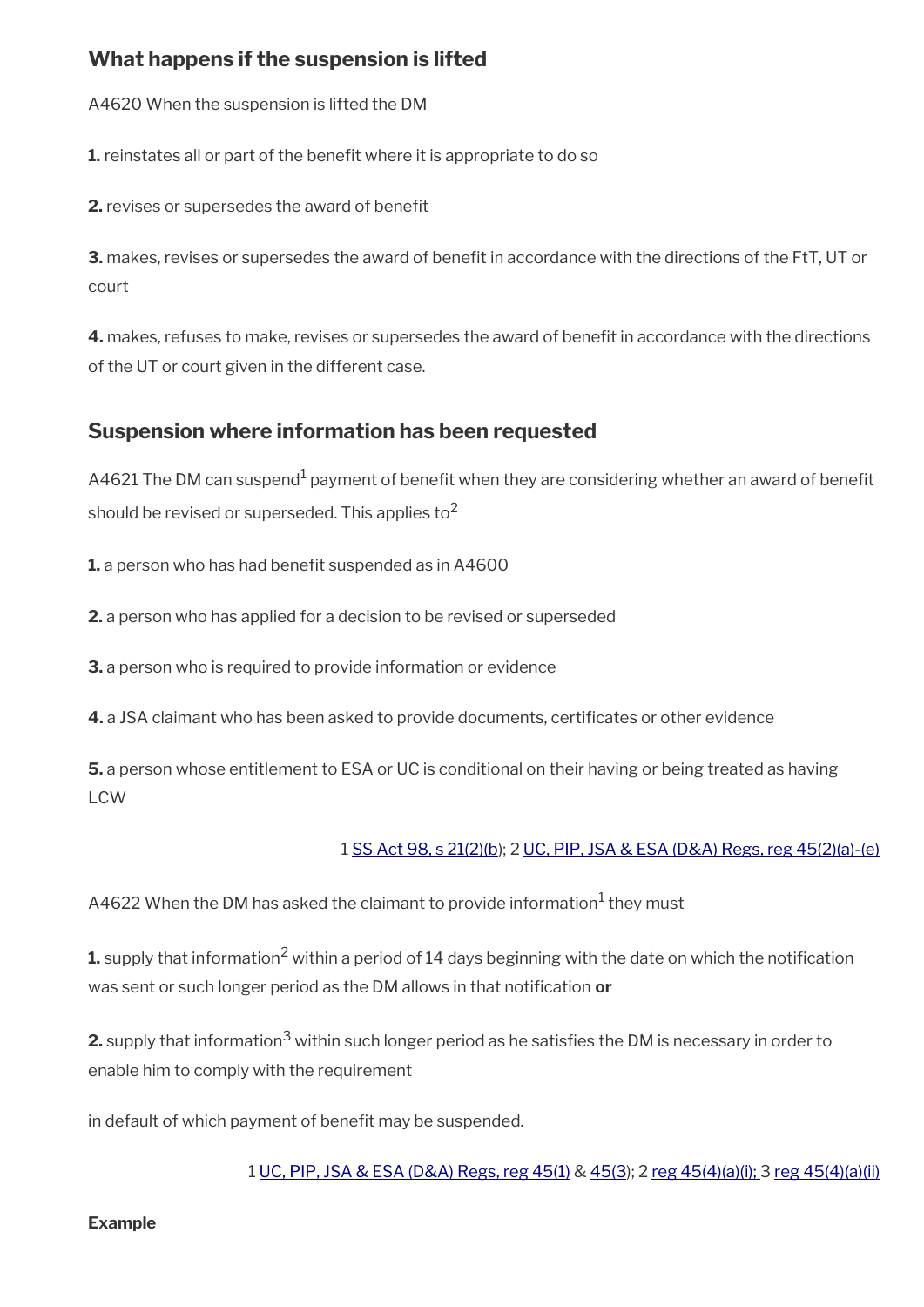Matt is self employed and is in receipt of UC. He is asked to send in details of his earnings within 14 days and told that if he doesn't his UC may be suspended. Matt fails to do this and his award of UC is suspended.

A4623 Alternatively, the claimant must satisfy the DM within 14 days beginning with the date on which the notification was sent that either $1$ 

**1.** the information does not **exist or**

**2.** it is not possible for him to obtain it

### 1 [UC, PIP, JSA & ESA \(D&A\) Regs, reg 45\(4\)\(b\)](http://www.legislation.gov.uk/uksi/2013/381/regulation/45)

A4624 Where the DM requires documents, certificates or other evidence from a JSA claimant under other legislation<sup>1</sup> then this must be supplied within 7 days beginning with the date on which notification was sent in default of which payment of JSA may be suspended<sup>2</sup>.

### 1 [JSA Regs 13, reg 31\(3\);](http://www.legislation.gov.uk/uksi/2013/378/regulation/31) 2 [UC, PIP, JSA & ESA \(D&A\) Regs, reg 45\(5\)](http://www.legislation.gov.uk/uksi/2013/381/regulation/45)

A4625 The DM should impose the 14 day period where there is a serious doubt about the claimant's award. Examples are where

**1.** information has been received indicating that there may be undeclared income or capital or an undeclared non dependant or partner

**2.** a data match anomaly

**3.** the claimant has failed to co-operate with a Benefit Integrity Centre review by failing to participate in a telephone review and subsequently fails to return a fully completed postal review form.

**4.** FEPS has no contact number and reverts immediately to the postal process

**5.** FEPS has been unable to make contact by telephone and reverts to the postal process

**6.** FEPS has conducted a telephone review but further information is required and sends a letter requesting this information

A4626 When considering whether to extend the 14 day period the DM should take into account all the circumstances including

**1.** the claimant's circumstances and the nature of the information requested

**2.** whether there are difficulties in obtaining the information (e.g. where verification, which may not be readily available, has to be sought from a third party such as a bank)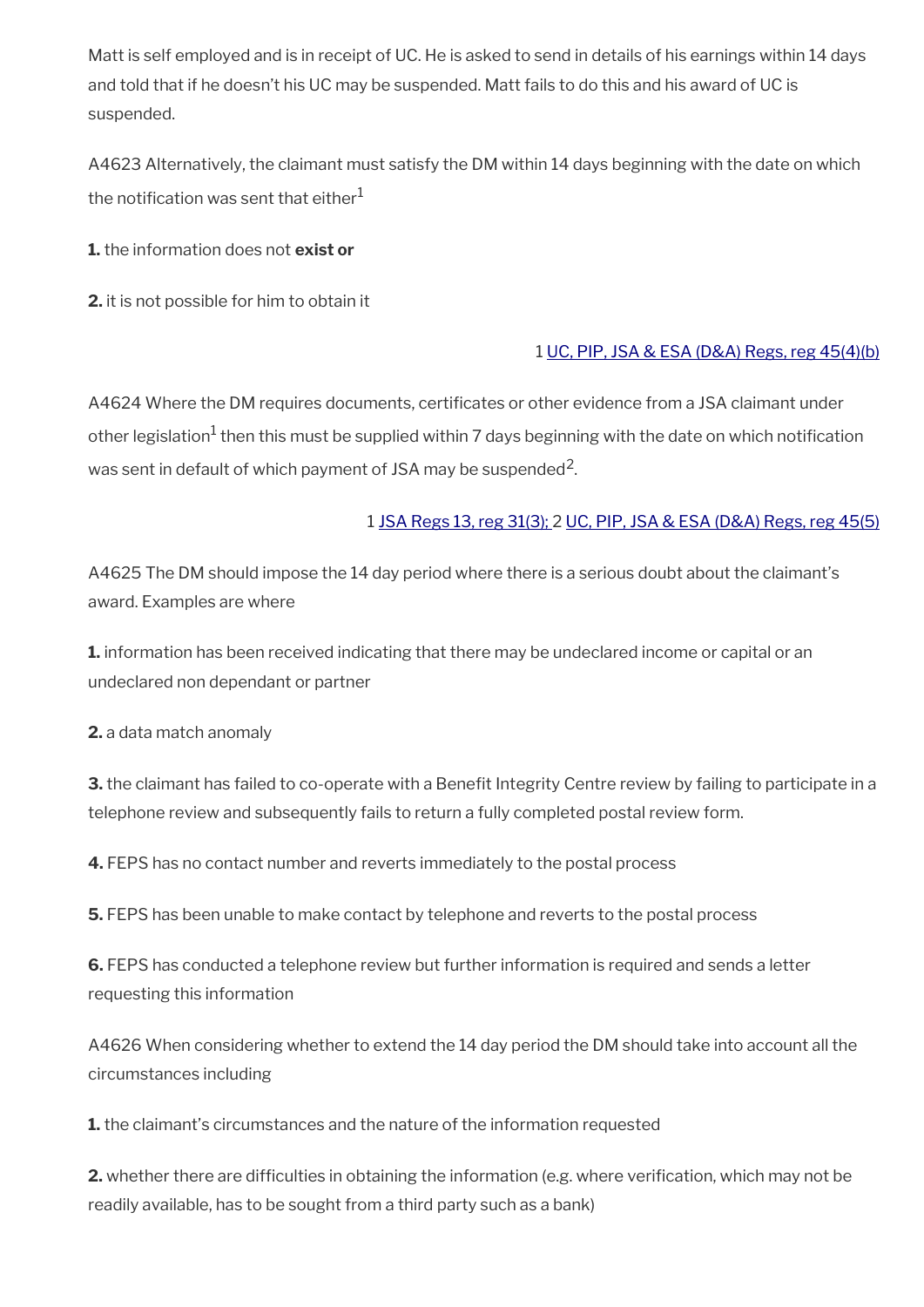**3.** any difficulty the claimant may have in obtaining the information due to disability, illness or family circumstances

**4.** circumstances beyond the claimant's control such as hospitalisation, bereavement or postal disruption

**5.** whether the nature of the award causes difficulties e.g. overseas awards

This list is not exhaustive and each case should be considered on its merits. Extension is at the discretion of the DM. Before making a decision to suspend the DM must consider hardship.

### **Example 1**

A claimant fails to comply with a Benefit Integrity Centre review by failing to participate in a telephone review. The DM issues a letter asking them to provide information relating to his award. This letter asks the claimant to provide the information within 14 days of the day it was sent. The letter also states that failure to provide the required information will result in suspension of beneft. The claimant does not respond to the letter and the DM decides to suspend beneft.

### **Example 2**

An allegation is received that the claimant has a large amount of capital in numerous savings accounts. The DM issues a letter asking them to provide evidence of their capital within 14 days of the date of issue of the letter. The claimant responds within 14 days, denying the allegation and says that they have only small amounts of capital in several accounts. The claimant says that it will take a month to provide this information. The DM considers this is reasonable and does not suspend benefit and allows the claimant a month in total to provide the information.

A4627 - A629

## <span id="page-78-0"></span>**Termination following suspension**

A4630 The DM must consider terminating benefit where

**1.** the claimant has been required to provide information (this applies where payment has been suspended both immediately and following failure to satisfy information requirements) **and** 

**2.** has failed to do so within one month or such longer period as appropriate **and** 

**3.** payment of benefit has been suspended in full $^1$ .

It should be noted that it is not possible to terminate beneft if the suspension is a partial one. In this situation the suspension remains in place indefinitely.